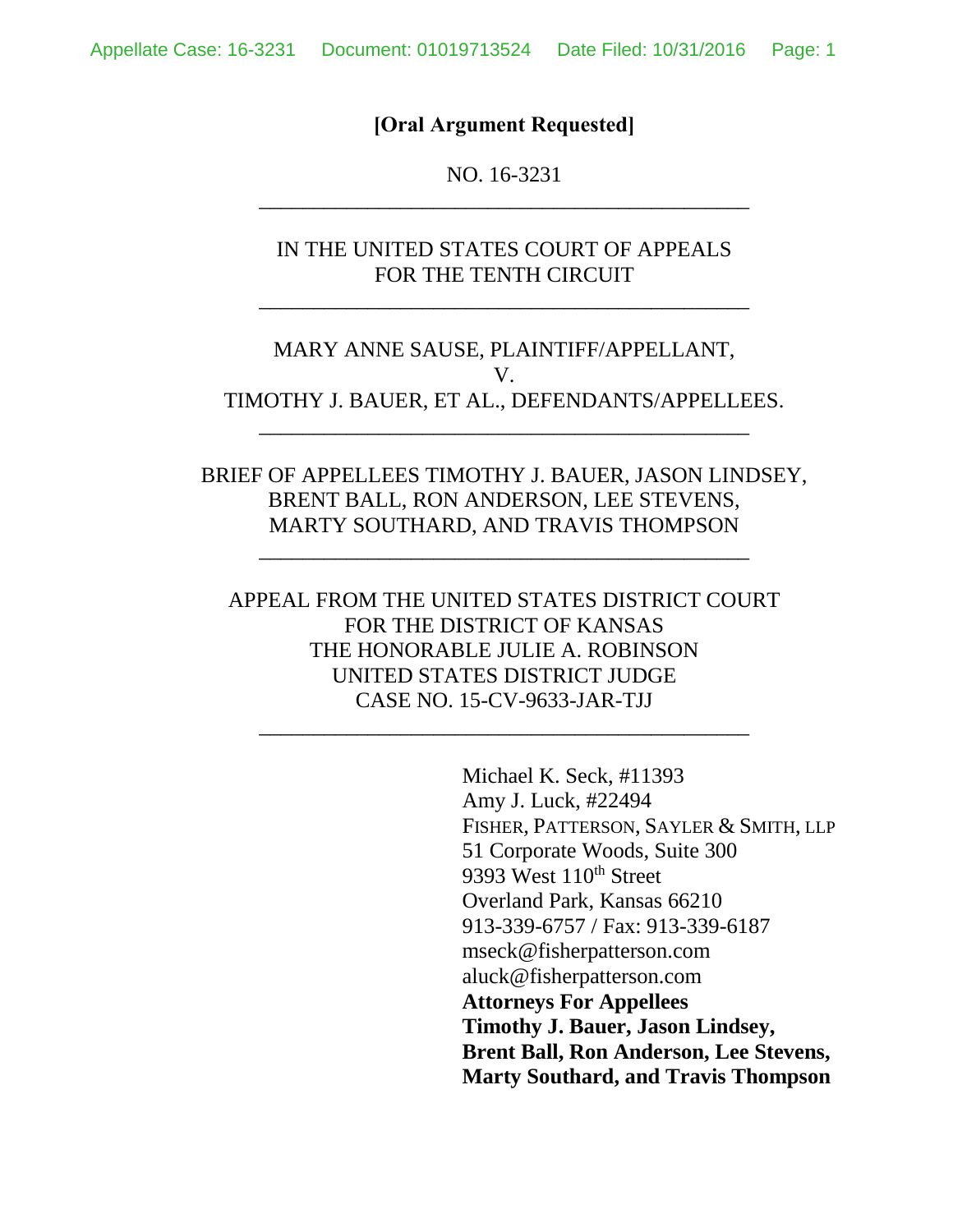# **CORPORATE DISCLOSURE STATEMENT**

<span id="page-1-0"></span>No corporate disclosure statement is required by Fed. R. App. P. 26.1.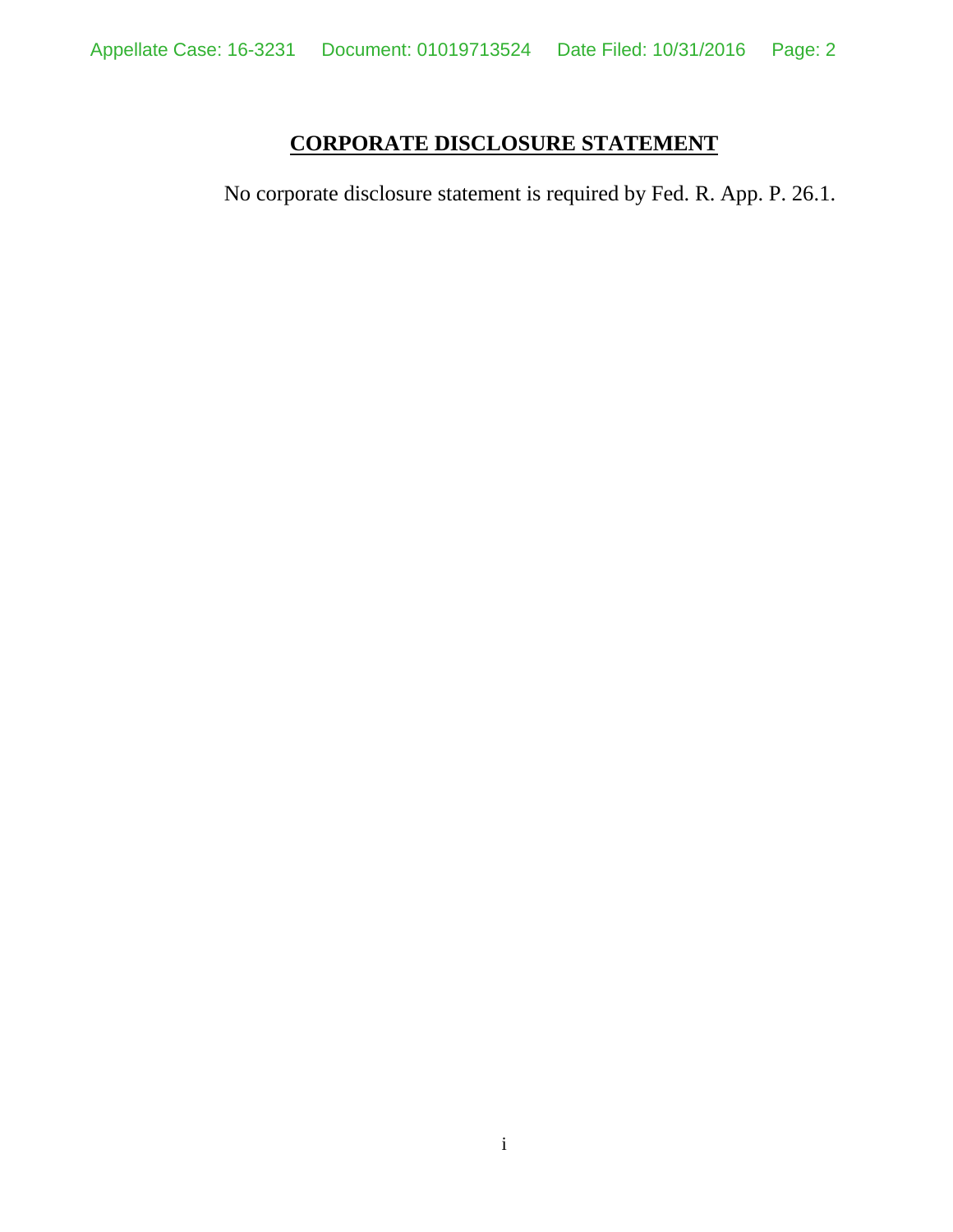# **TABLE OF CONTENTS**

<span id="page-2-0"></span>

|                | STATEMENT OF THE ISSUES PRESENTED FOR REVIEW  ix                                                                                                                                                    |
|----------------|-----------------------------------------------------------------------------------------------------------------------------------------------------------------------------------------------------|
|                |                                                                                                                                                                                                     |
|                |                                                                                                                                                                                                     |
|                |                                                                                                                                                                                                     |
| $\mathbf{I}$ . |                                                                                                                                                                                                     |
|                |                                                                                                                                                                                                     |
| $\Pi$ .        | The First Amendment's Free Exercise Clause Protects One's Right to<br>Choose a Religion from Government's Undue Restrictions, but it is                                                             |
| III.           | The Law Enforcement Officers Did Not Violate Ms. Sause's First                                                                                                                                      |
|                | The District Court Properly Concluded Officer Stevens'<br>А.<br>Instruction to Ms. Sause to Stop Praying While the Officers were<br>Investigating a Complaint was not a First Amendment Violation14 |
|                | The District Court Properly Concluded Ms. Sause did not<br><b>B.</b><br>Articulate First Amendment Violation Claims against Officer                                                                 |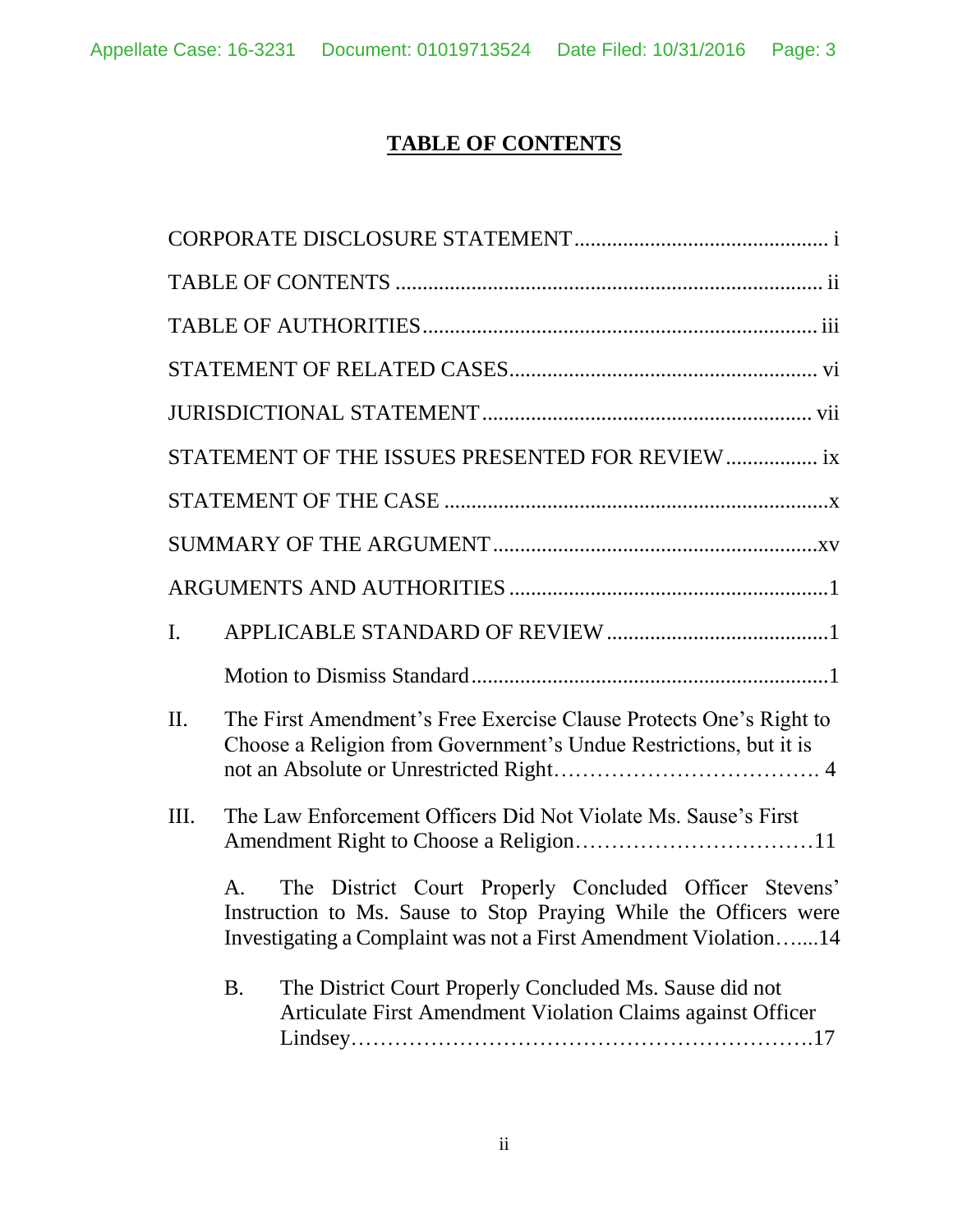| IV. Ms. Sause Was Given the Opportunity to Amend Her Complaint but    |  |
|-----------------------------------------------------------------------|--|
| V. The District Court Properly Concluded Ms. Sause's Complaint Failed |  |
|                                                                       |  |
|                                                                       |  |
|                                                                       |  |
|                                                                       |  |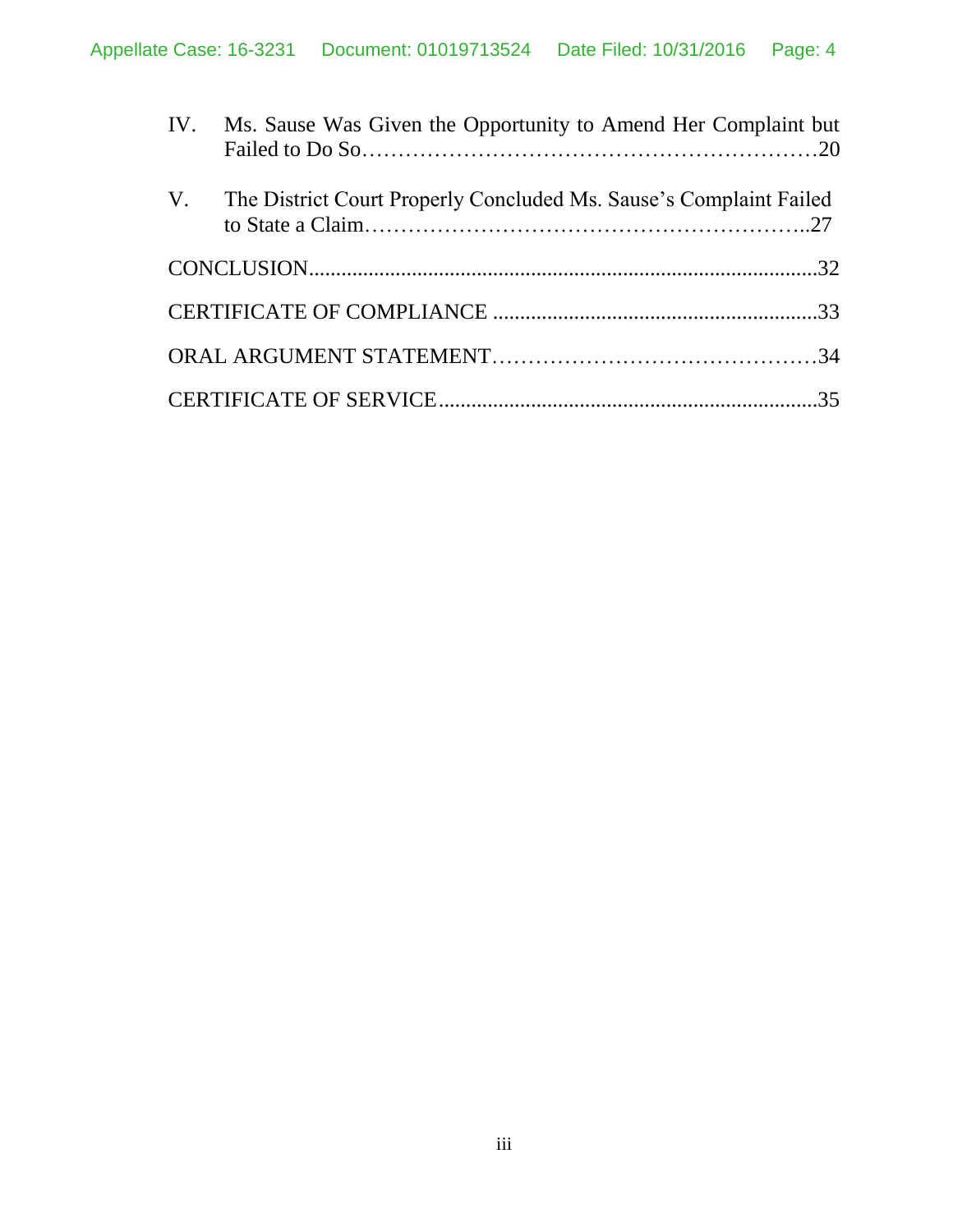# **TABLE OF AUTHORITIES**

# <span id="page-4-0"></span>**Cases**

| Carter v. United States, 667 F.Supp.2d 1259 (D. Kan. 2009) 3 |  |
|--------------------------------------------------------------|--|
|                                                              |  |
|                                                              |  |
|                                                              |  |
|                                                              |  |
|                                                              |  |
|                                                              |  |
|                                                              |  |
|                                                              |  |
|                                                              |  |
|                                                              |  |
|                                                              |  |
|                                                              |  |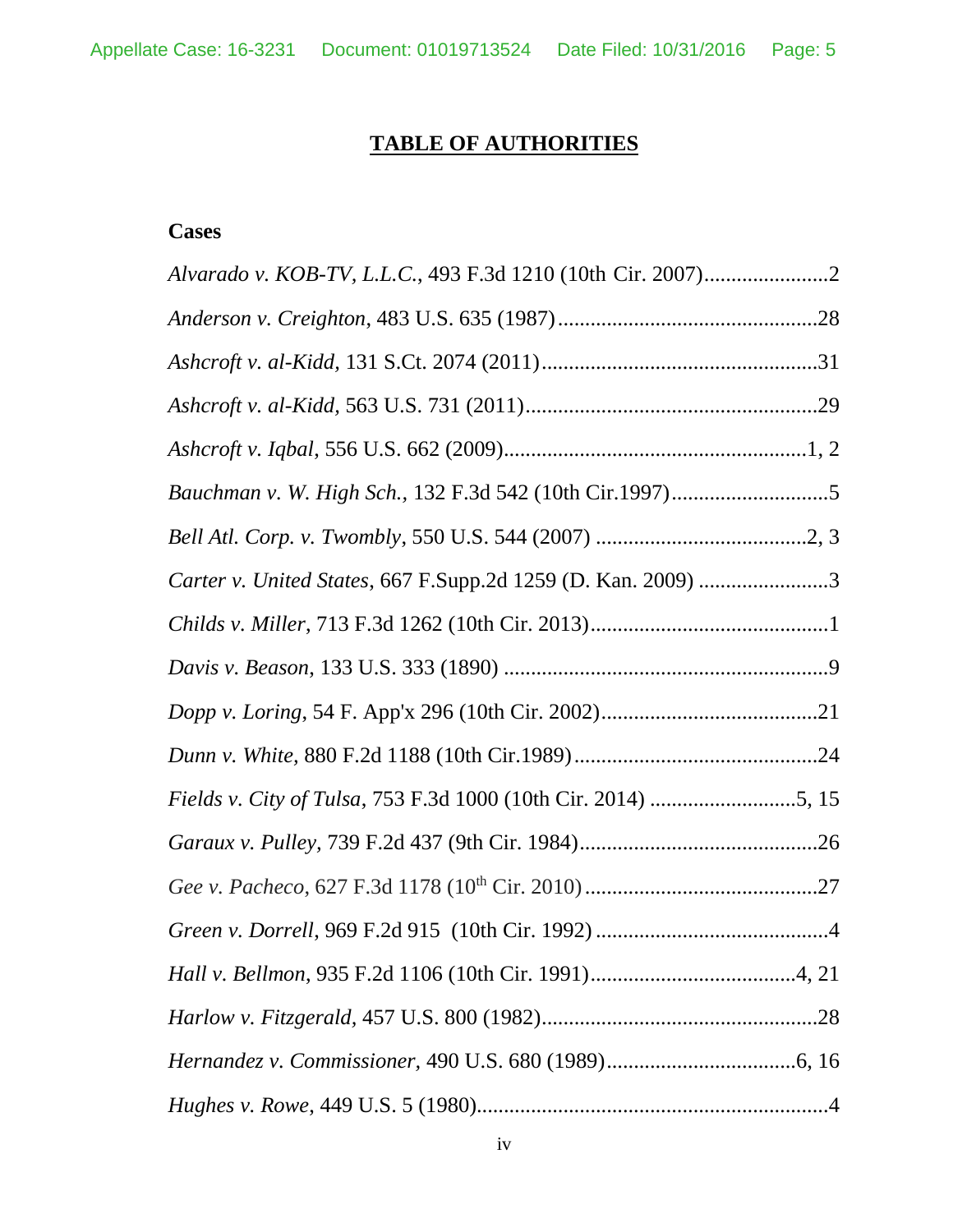| Jaxon v. Circle K Corp., 773 F.2d 1138 (10th Cir.1985) 21, 25, 26                      |
|----------------------------------------------------------------------------------------|
|                                                                                        |
|                                                                                        |
| Knight v. Mooring Capital Fund, LLC, 749 F.3d 1180 (10th Cir. 2014) 21                 |
|                                                                                        |
| Martin v. City of Wichita, Kansas 1999 WL 1000501 (D. Kan. Oct. 27, 1999)              |
|                                                                                        |
| Nasious v. Two Unknown B.I.C.E. Agents, 492 F.3d 1158 (10th Cir. 2007).19              |
|                                                                                        |
|                                                                                        |
| Panicker v. State Dep't of Agric., 498 F. App'x 755 (10 <sup>th</sup> Cir. 2012) 23    |
| Pfuetze v. State of Kansas, 2010 W.L. 3718836 (D. Kan. Sept. 14, 2010)32               |
| Phillips v. Pub. Serv. Co. of New Mexico, 58 F. App'x 407 (10 <sup>th</sup> Cir. 2003) |
|                                                                                        |
| Ridge at Red Hawk, L.L.C. v. Schneider, 493 F.3d 1174 (10th Cir. 2007)3                |
| Robbins v. Oklahoma ex rel. Dep't of Human Servs., 519 F.3d 1242 (10th Cir.            |
|                                                                                        |
|                                                                                        |
| Schultz v. Medina Valley Independent School Dist., 2012 WL 517518 (W.D.                |
|                                                                                        |
|                                                                                        |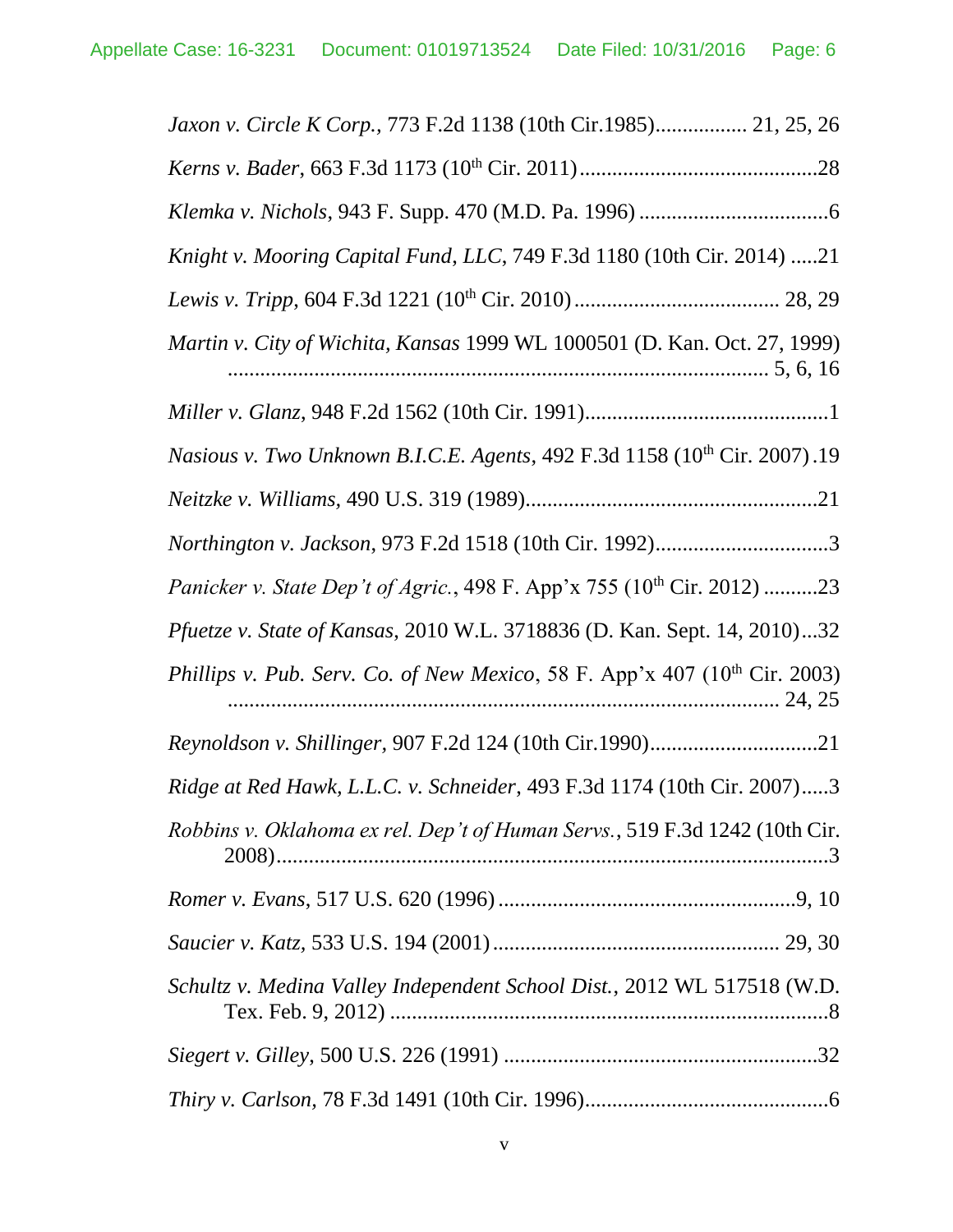| Wolfe v. United States, 157 F.R.D. 494 (D. Kan. 1994) 32 |
|----------------------------------------------------------|
| <b>Statutes</b>                                          |
|                                                          |
|                                                          |
|                                                          |
| <b>Rules</b>                                             |
|                                                          |
|                                                          |
|                                                          |
| <b>Constitutional Provisions</b>                         |
|                                                          |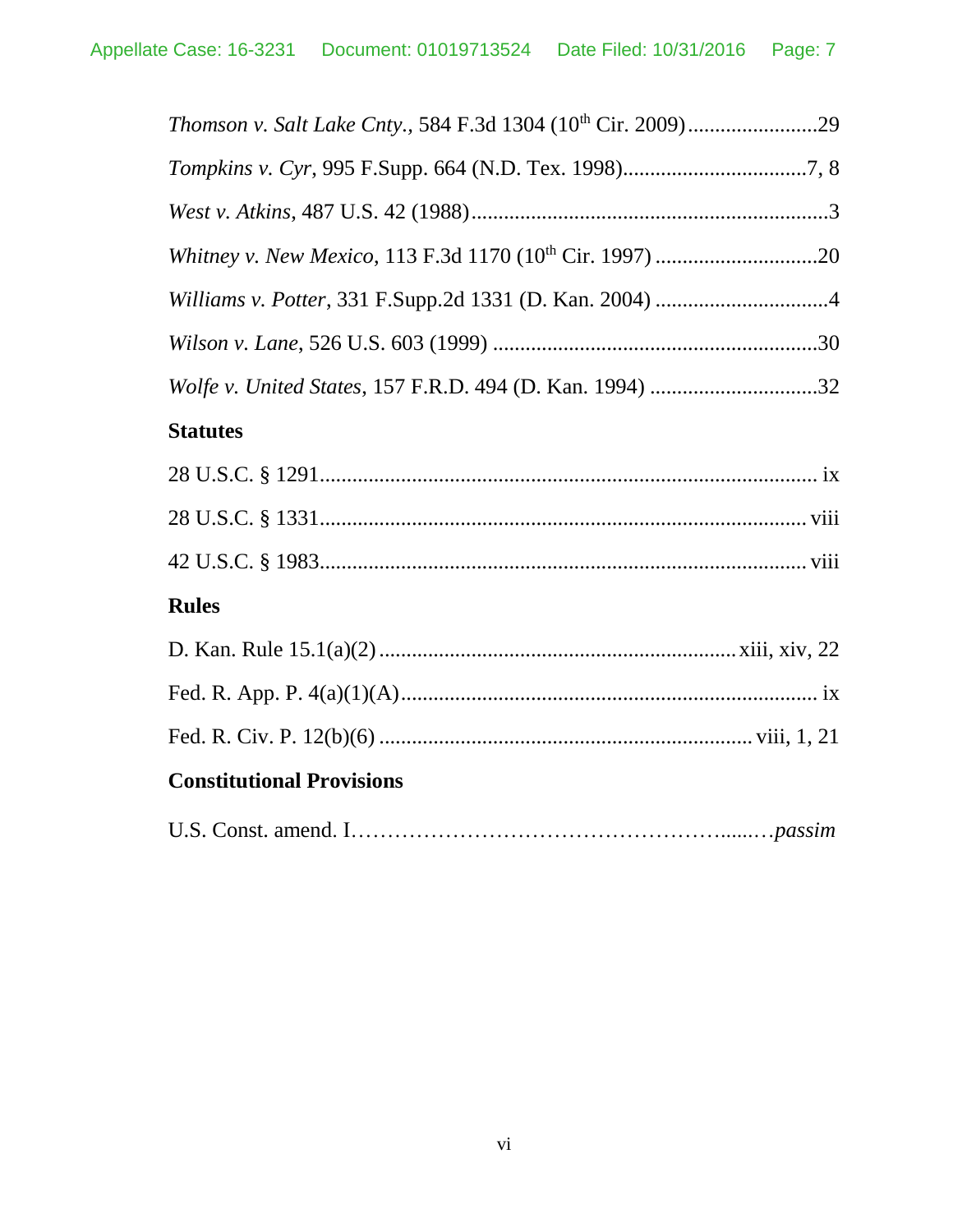# **STATEMENT OF RELATED CASES**

<span id="page-7-0"></span>There are no prior or related appeals to this matter.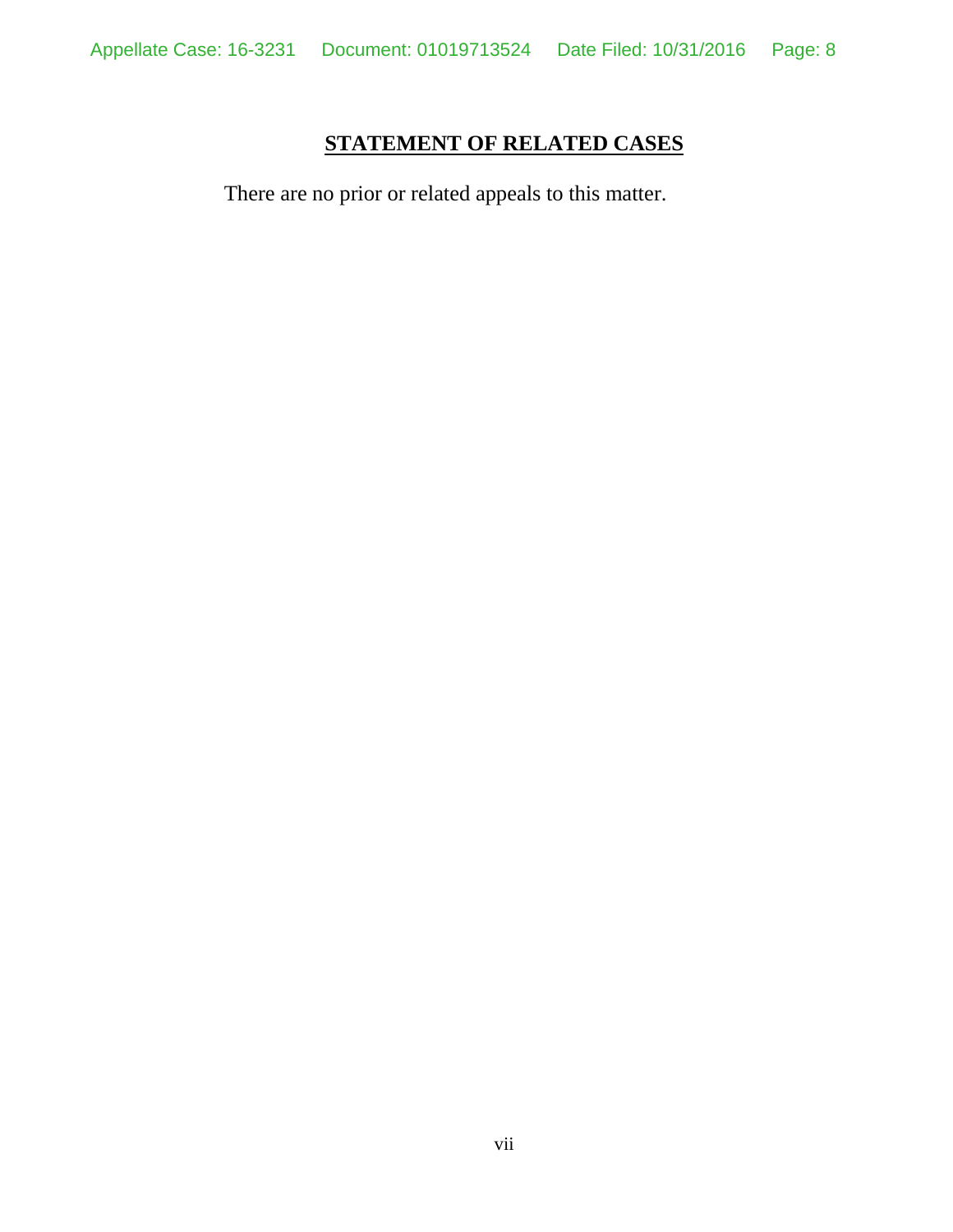#### **JURISDICTIONAL STATEMENT**

<span id="page-8-0"></span>On November 20, 2015, *pro se* plaintiff Mary Anne Sause filed her Complaint alleging civil rights violations in the District Court of Kansas. Aplt. App. at 7-20. The civil rights violations she asserted included, but were not limited to, allegations that one or more law enforcement officers violated her rights under the First Amendment Free Exercise Clause. *See* Aplt. App. at 7-20. The District Court had subject matter jurisdiction to hear Ms. Sause's First Amendment claims under 28 U.S.C. § 1331 and 42 U.S.C. § 1983.

On June 20, 2016, the District Court entered its Memorandum and Order granting with prejudice Defendants' Motion to Dismiss. *See* Aplt. App. at 64-75. With respect to her claims asserting violations of her rights under the First Amendment Free Exercise Clause, the District Court found that Ms. Sause failed to state a claim pursuant to Fed. R. Civ. P. 12(b)(6) and that the law enforcement officer against whom she asserted that claim was qualifiedly immune. The District Court did not find Ms. Sause asserted First Amendment claims against the other law enforcement officer, but found him qualifiedly immune as to the allegations asserted against him. Aplt. App. at 64-75. On June 28, 2016, the District Court entered judgment against Ms. Sause. Aplt. App. at 76.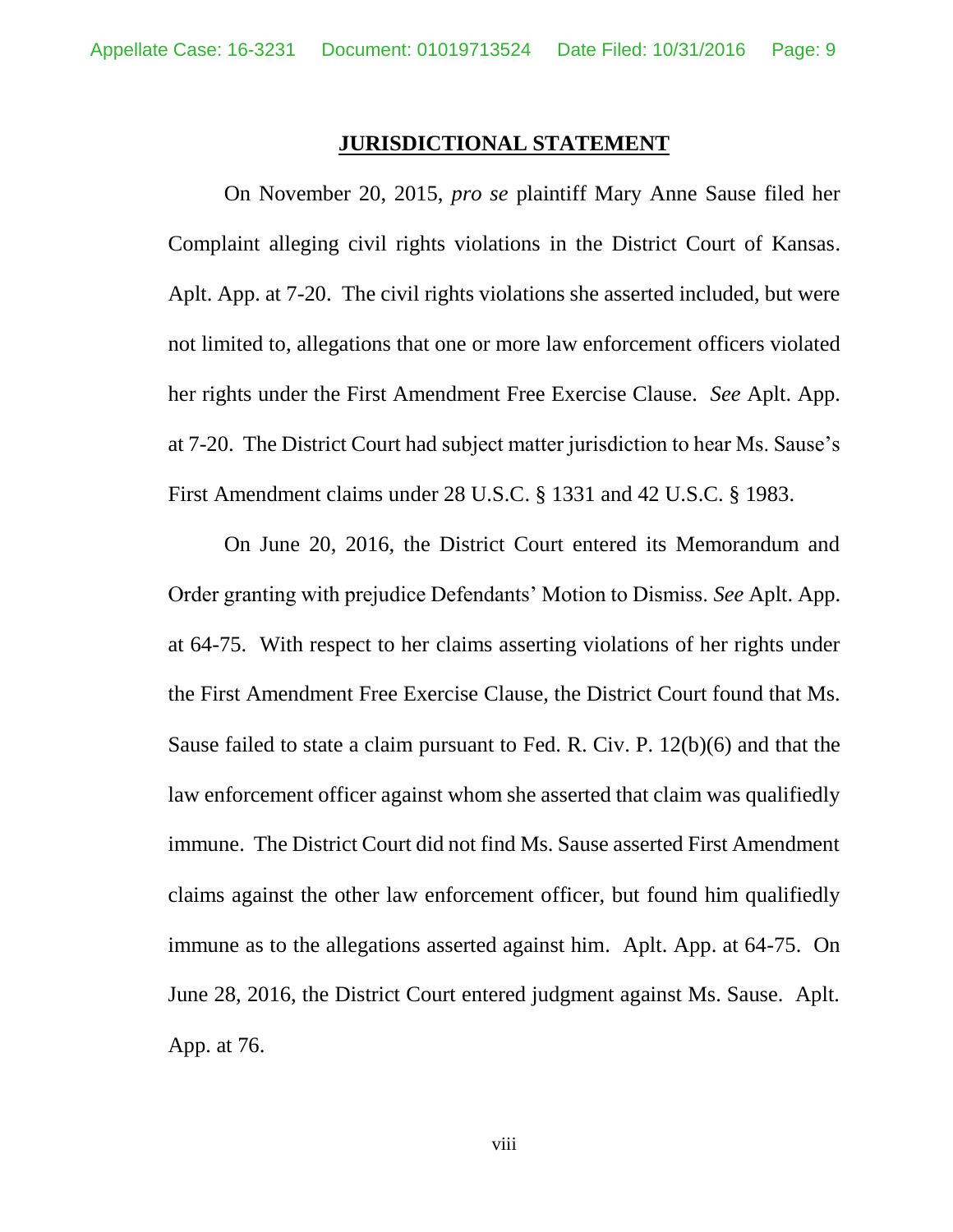On July 15, 2016, Ms. Sause filed a notice of appeal, which was timely filed. Fed. R. App. P. 4(a)(1)(A). Ms. Sause's appeal is from a final Judgment, which disposed of all of her claims. This Court has jurisdiction to hear the appeal pursuant to 28 U.S.C. § 1291.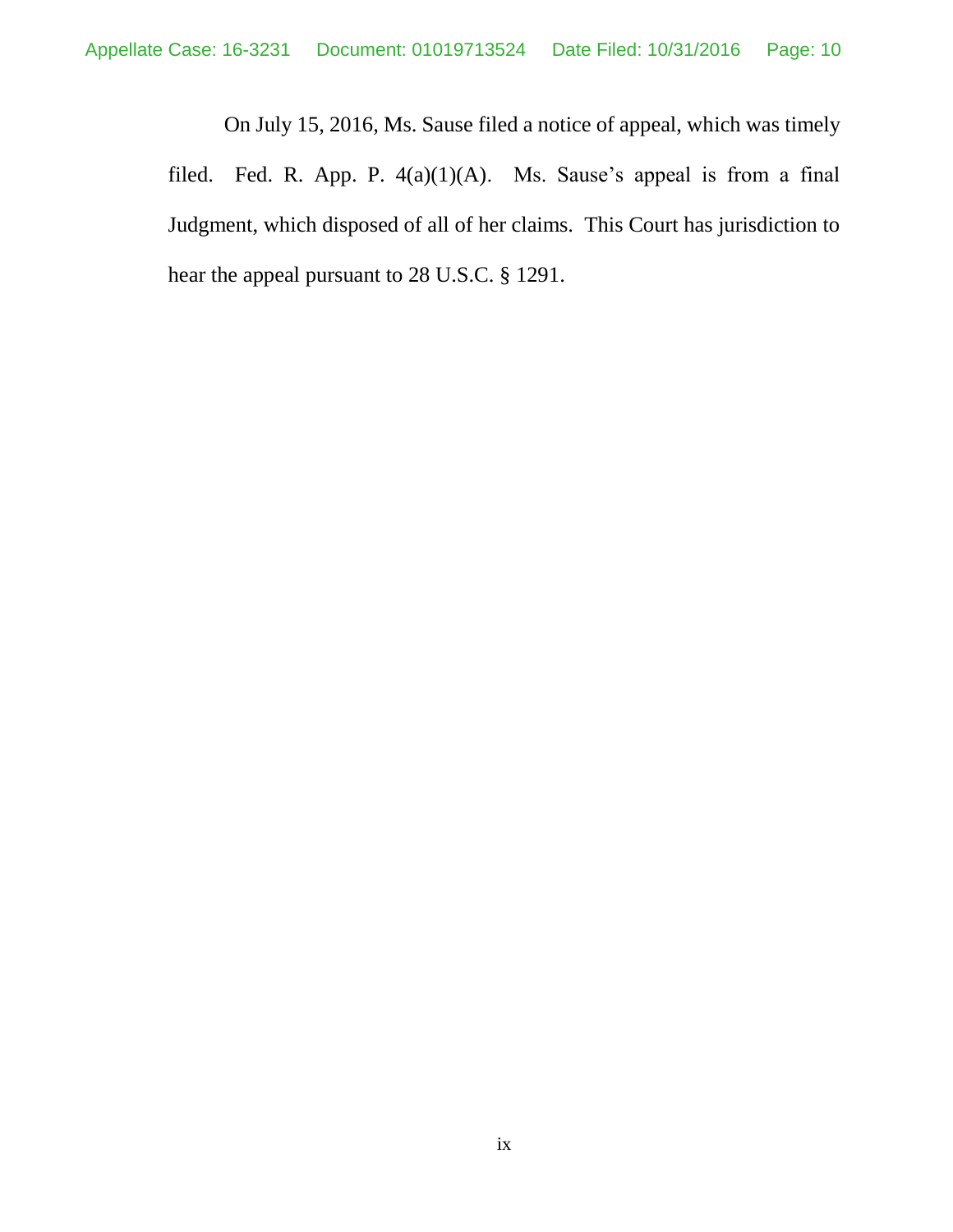### <span id="page-10-0"></span>**STATEMENT OF THE ISSUES PRESENTED FOR REVIEW**

- I. The First Amendment's Free Exercise Clause Protects One's Right to Choose a Religion from Government's Undue Restrictions, but it is not an Absolute or Unrestricted Right
- II. The Law Enforcement Officers Did Not Violate Ms. Sause's First Amendment Right to Choose a Religion
- III. The District Court Properly Concluded Officer Stevens' Instruction to Ms. Sause to Stop Praying While the Officers were Investigating a Complaint was not a First Amendment Violation
- IV. The District Court Properly Concluded Ms. Sause did not Articulate First Amendment Violation Claims against Officer Lindsey
- V. Ms. Sause Was Given the Opportunity to Amend Her Complaint but Failed to Do So
- VI. The District Court Properly Concluded Ms. Sause's Complaint Failed to State a Claim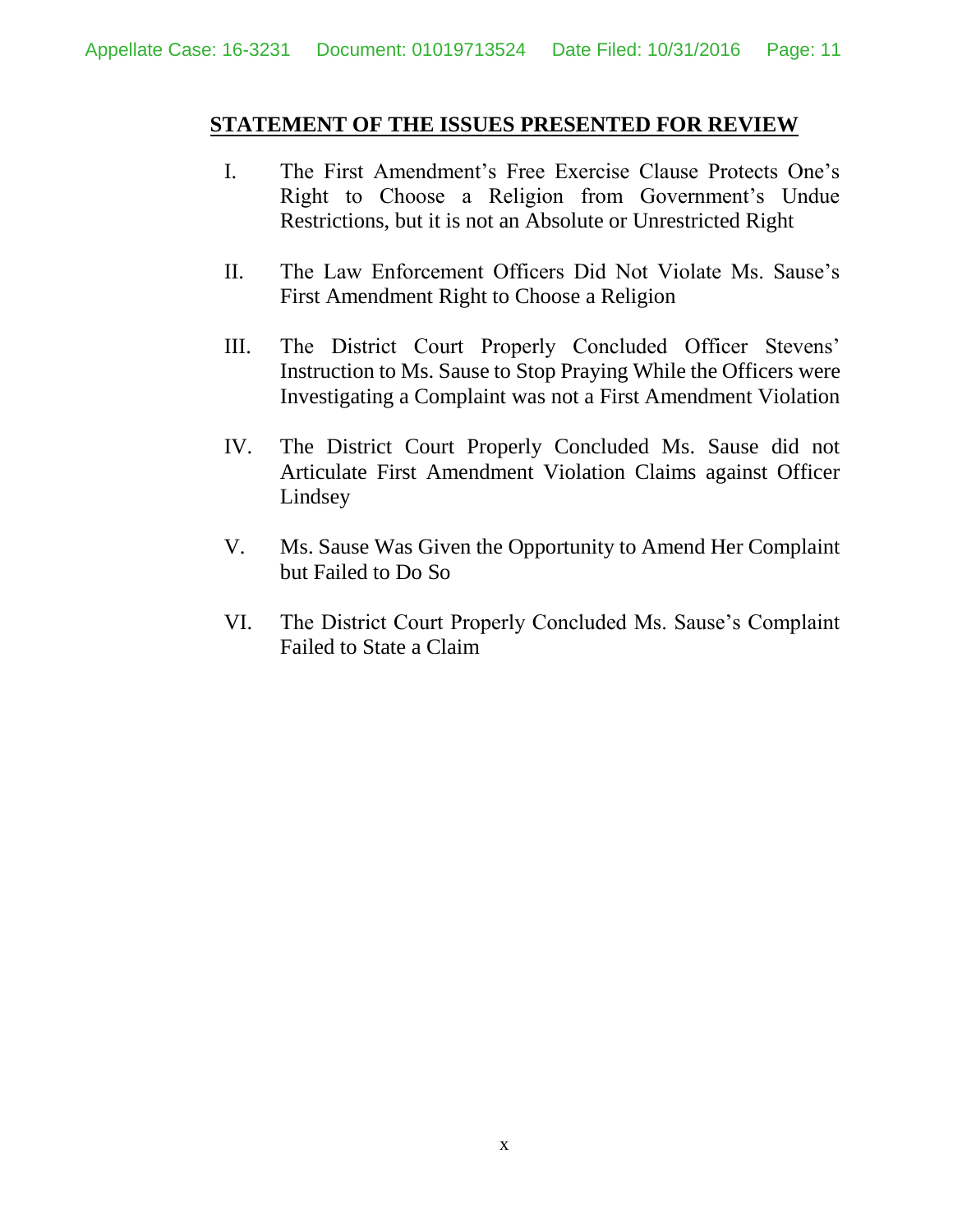### **STATEMENT OF THE CASE**

<span id="page-11-0"></span>On November 22, 2013, Ms. Sause asserts that two Louisburg, Kansas law enforcement officers, Officers Lindsey and Stevens,<sup>1</sup> arrived at her front door. Aplt. App. at 12. She did not answer her door the first time they requested entrance, but when they returned she allowed them inside her home. Aplt. App. at 12. Ms. Sause claims the officers appeared angry and asked her why she didn't answer her door the first time. Aplt. App. at 12-13. Ms. Sause asserts she picked up her constitution booklet and Bill of Rights, but that Officer Lindsey laughed and mocked her and Officer Stevens did nothing to stop him. Aplt. App. at 12-13. Ms. Sause states she understood at some point during their interaction that night that the officers were responding to a noise complaint. Aplt. App. at 17.

Ms. Sause claims that while Officer Lindsey was in her family room he had a body camera on and threatened to put her on the TV show "Cops." Aplt. App. at 13. Officer Stevens was not in the room at the time Officer Lindsey allegedly said this. Aplt. App. at 13.

 $\overline{a}$ 

<sup>&</sup>lt;sup>1</sup> Officer Stevens' name is spelled "Stevans" by the District Court and Ms. Sause.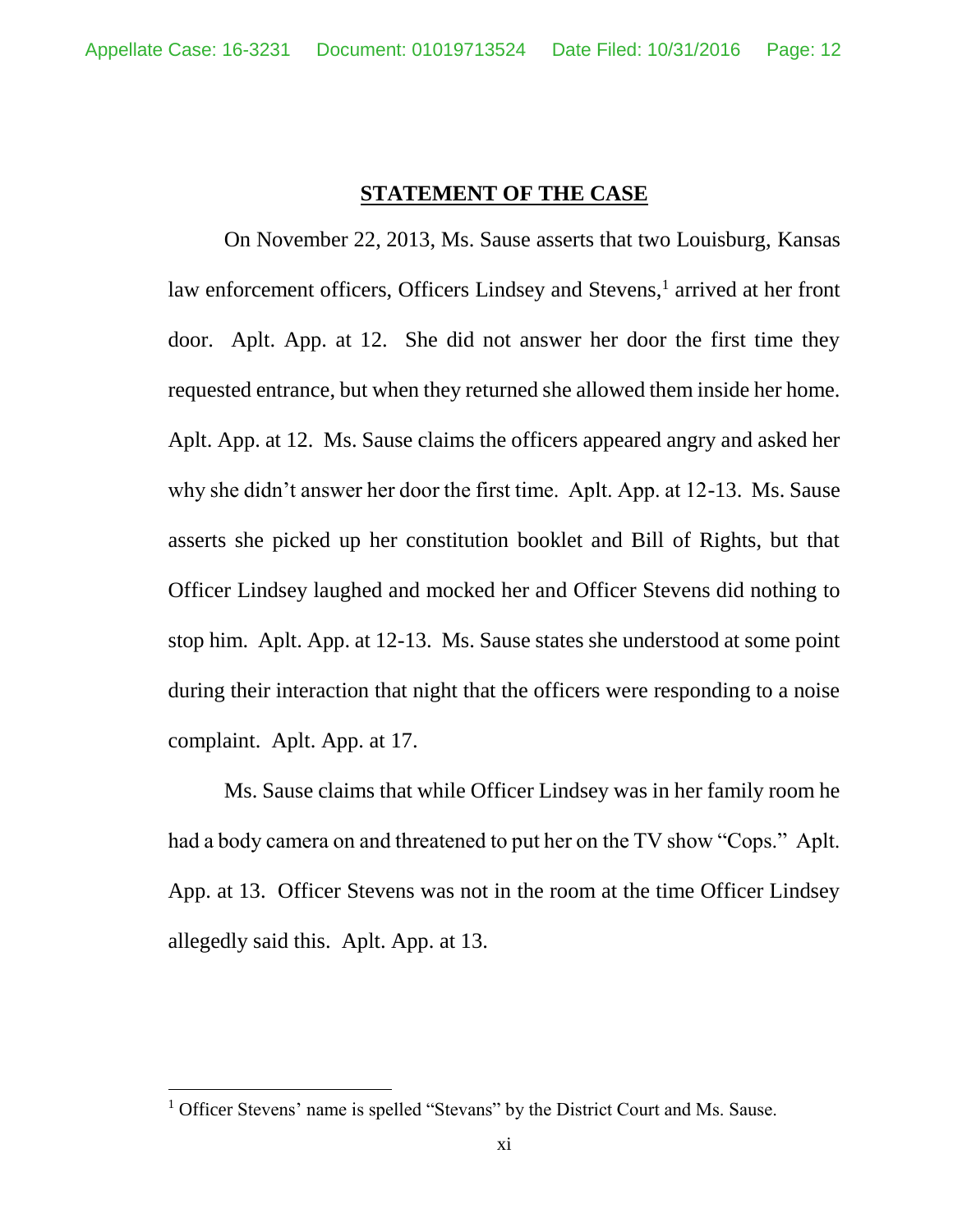Ms. Sause also asserts Officer Lindsey told her to get ready because she was going to jail, that he did not know why, but that her bond would be \$2,000. Aplt. App. at 13. Ms. Sause asked Officer Lindsey if she could pray, and he said yes. Aplt. App. at 13.

Officer Stevens returned to Ms. Sause's apartment and asked Officer Lindsey what she was doing. Aplt. App. at 13. Officer Lindsey allegedly responded mockingly, "she's praying." Aplt. App. at 13. Officer Stevens then told Ms. Sause to "get up" and "to stop praying." Aplt. App. at 13-14.

Ms. Sause next engaged in conversation with the officers. Aplt. App. at 14. She claims Officer Lindsey told her she needed to move back to where she came from because no one liked her here. Aplt. App. at 14. Ms. Sause responded that she was disabled and could not afford to move. Aplt. App. at 14. Ms. Sause alleges she was given one or more tickets for interfering with a law enforcement officer and disorderly conduct. Aplt. App. at 14. Ms. Sause then explained that the reason she did not answer the first time they knocked was that she could not see out of the peephole in her apartment and she claims the officers did not identify themselves. Aplt. App. at 14.

Ms. Sause alleges she has been threatened by Officer Lindsey since March of 2015, but does not state in what way. Aplt. App. at 14. She states she had requested of the current and former mayors and current and former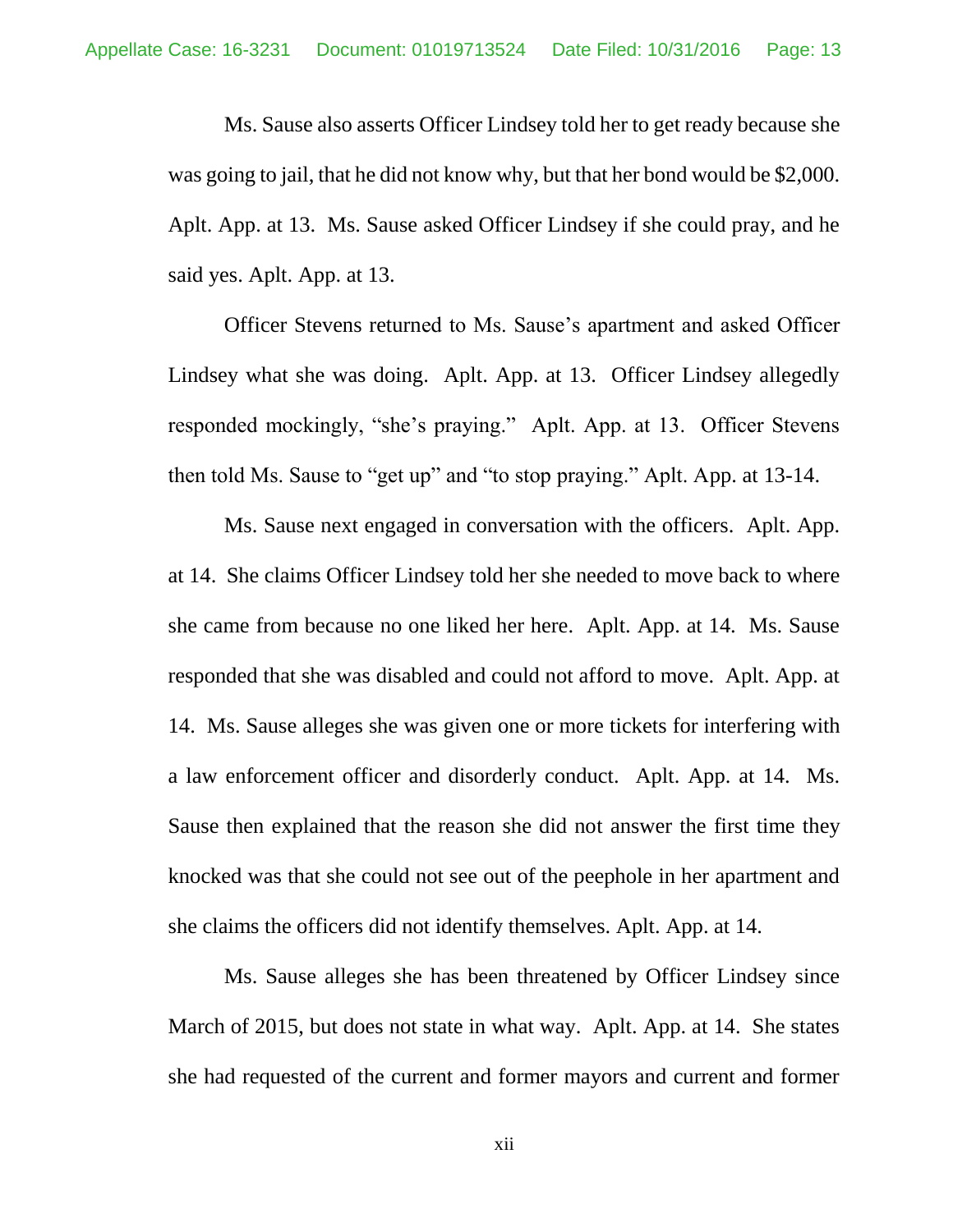chiefs of police that an internal investigation be done on Officer Lindsey. Aplt. App. at 14-15. She believes no investigation was done. Aplt. App. at 15.

On November 20, 2015, Ms. Sause filed a Complaint *pro se*, alleging in part that Officer Stevens violated her rights under the First Amendment Free Exercise Clause when he told her to get up and to stop praying. Aplt. App. at 7-20. Ms. Sause also alleges she asserted the same claim against Officer Lindsey for doing nothing to stop Officer Stevens from saying those things. *See* Aplt. Brief at 43-47. In addition, Ms. Sause alleges she asserted First Amendment retaliation claims against both of these officers for allegedly threatening to arrest her if she did not stop praying. Aplt. Brief at 39-43.

On January 18, 2016, Defendants filed a Motion to Dismiss Ms. Sause's Complaint for failure to state a claim. Aplt. App. at 25-37. Ms. Sause requested and was granted an extension of time of 30 days to respond to the Motion to Dismiss. Aplt. App. at 4-5. On February 8, 2016, Ms. Sause filed her Response to the Motion to Dismiss. Aplt. App. at 38-47. In addition, on March 1, 2016, Ms. Sause filed a Motion for Leave to Amend the Complaint. Aplt. App. at 51-53. Ms. Sause failed to attach her proposed amended complaint to her Motion for Leave, as required under D. Kan. Rule 15.1(a)(2). *See* Aplt. App. at 51-53.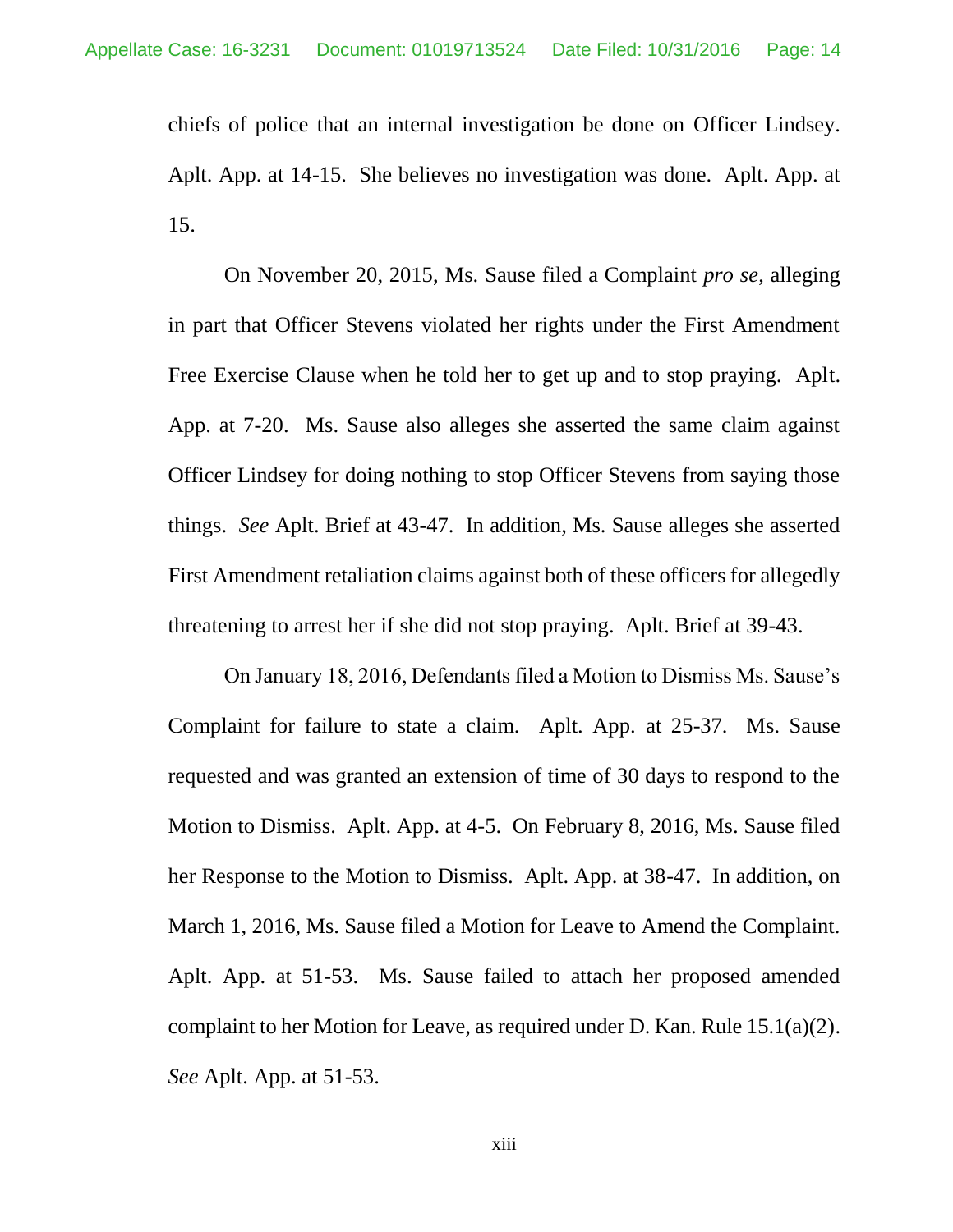On April 26, 2016, the District Court entered a Memorandum and Order, ruling in part that Ms. Sause's Motion for Leave to Amend Complaint was denied without prejudice for her failure to comply with D. Kan. Rule 15.1(a)(2). Aplt. App. at 57-63. The Order specifically states Ms. Sause could file another motion to amend and attach her proposed amended complaint to comply with the federal and local rules. Aplt. App. at 62-63. Ms. Sause did not file another motion to amend and attach her proposed amended complaint. *See* Aplt. App. at 1-6.

On June 20, 2016, the District Court entered its Memorandum and Order granting with prejudice Defendants' Motion to Dismiss. *See* Aplt. App. at 64-75. With respect to her First Amendment Free Exercise claims, the District Court found that Ms. Sause failed to state a claim. Aplt. App. at 64- 75. On June 28, 2016, the District Court entered judgment against Ms. Sause. Aplt. App. at 76.

Finally, Ms. Sause made clear in her brief that the only claims she appeals are those related to her purported First Amendment Free Exercise Clause claims. *See* generally, Aplt. Brief. She made no argument with respect to Defendants Timothy J. Bauer, Brent Ball, Ron Anderson, Marty Southard and Travis Thompson, and therefore the claims asserted by Ms. Sause against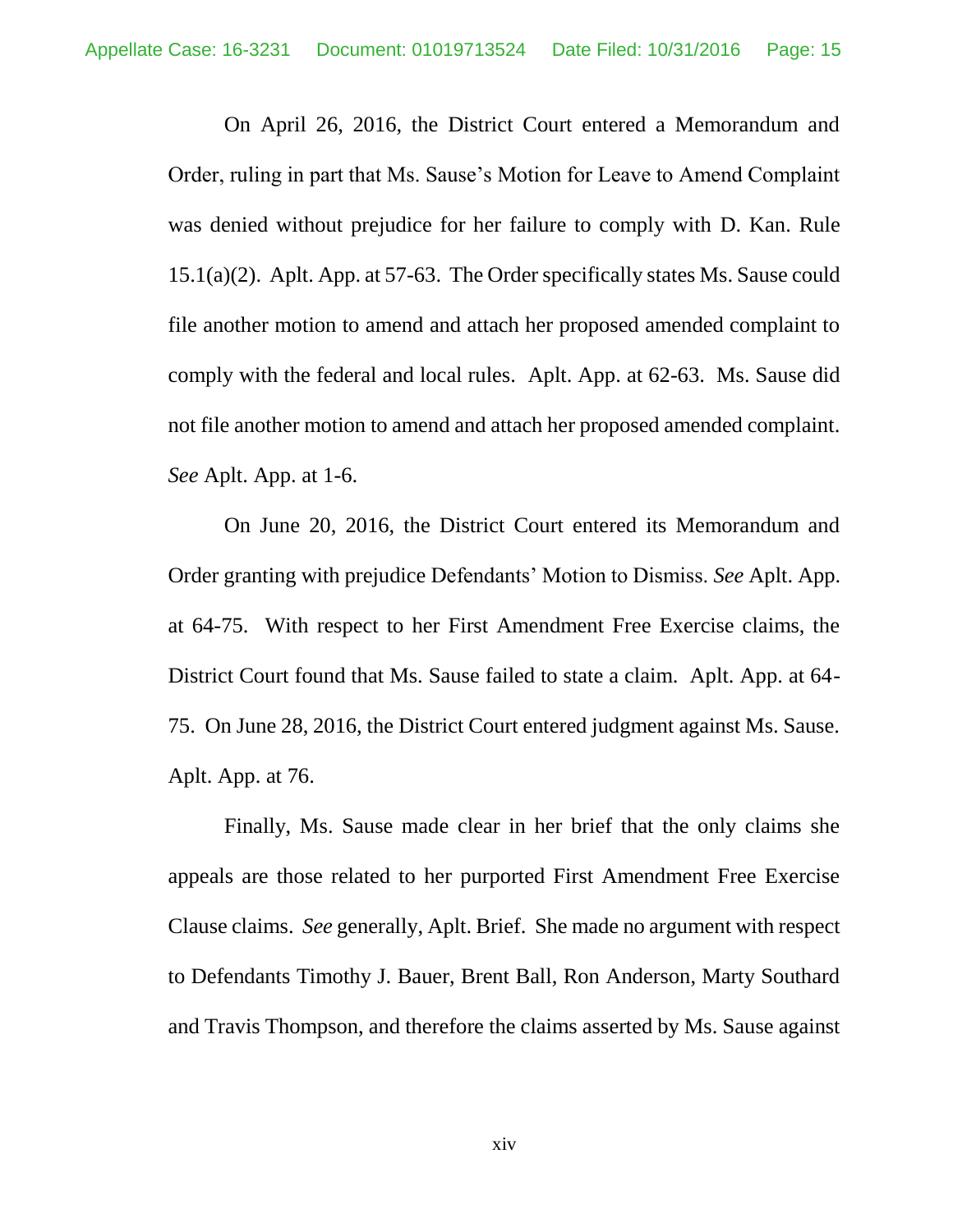those individuals at the District Court level are not addressed in Appellee's Brief.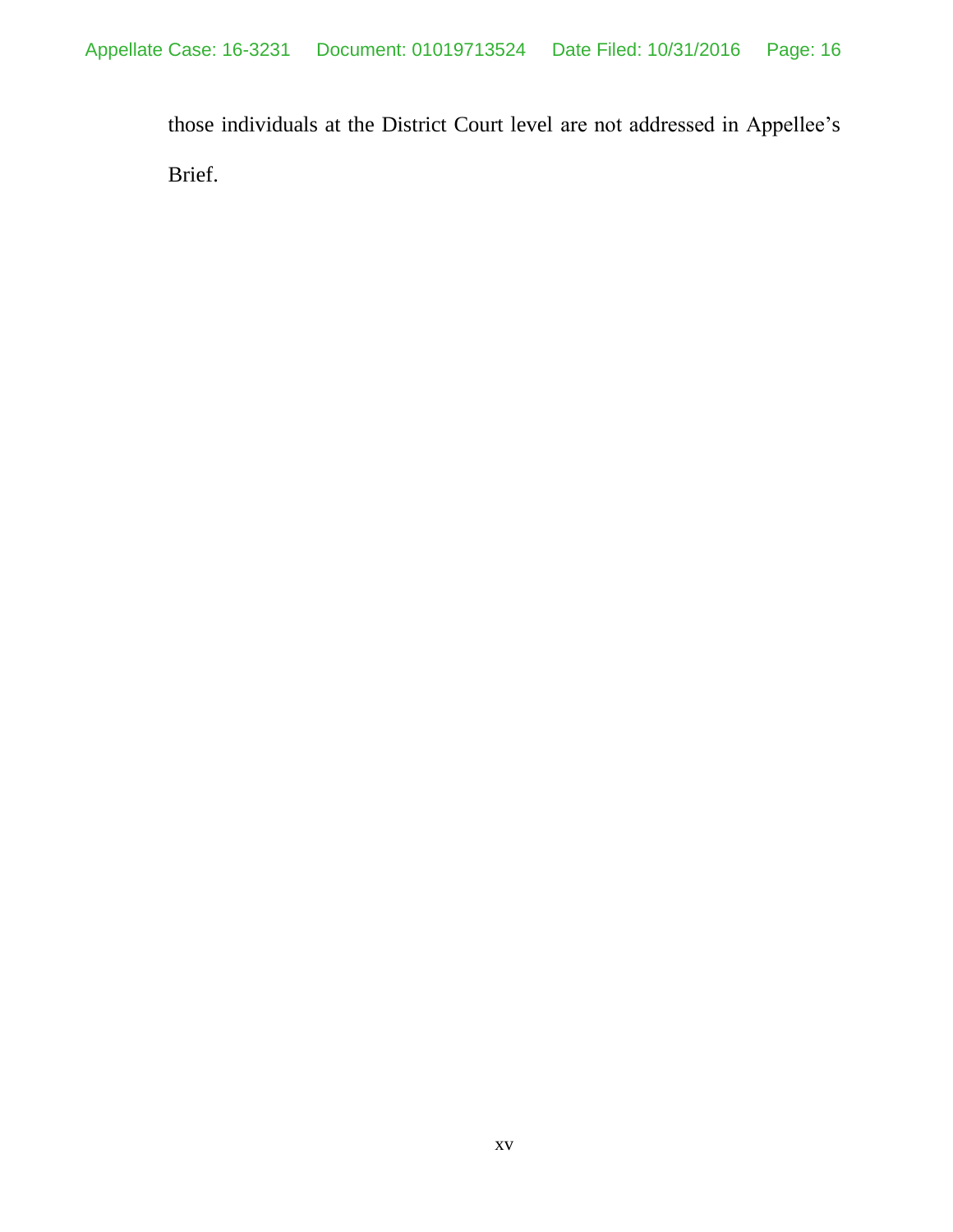#### **SUMMARY OF THE ARGUMENT**

<span id="page-16-0"></span>The District Court's dismissal of Ms. Sause's claims and Complaint should be affirmed. To withstand a motion to dismiss, a complaint must contain enough allegations of fact to state a claim to relief that is plausible on its face. All well-pleaded facts and the reasonable inferences derived from those facts are viewed in the light most favorable to plaintiff. Conclusory allegations, however, have no bearing upon the court's consideration. The issue is not whether Ms. Sause will ultimately prevail, but whether she is entitled to offer evidence to support her claims.

*Pro se* pleadings, including petitions and pleadings, must be liberally construed. Liberal construction does not, however, require this court to assume the role of advocate for the pro se litigant. Ms. Sause is expected to construct her own arguments or theories and adhere to the same rules of procedure that govern any other litigant in this district. In addition, the court need not accept as true Ms. Sause's conclusory allegations. Therefore, the court is required to accept as true only Ms. Sause's well-pleaded and supported factual contentions.

The right protected under the First Amendment Free Exercise Clause is not unrestricted, and must be analyzed under the circumstances of each case. In this case, two law enforcement officers were responding to and

xvi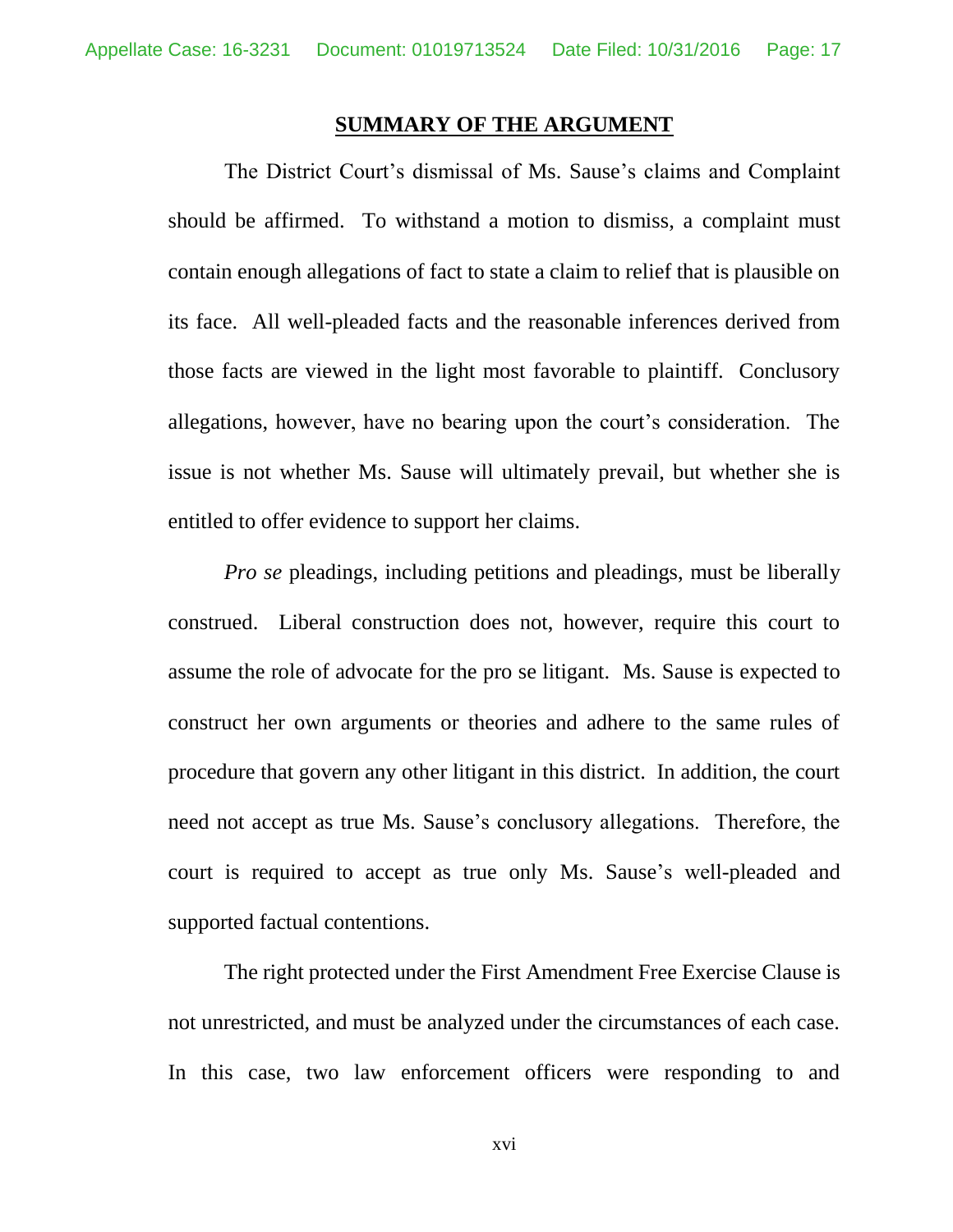investigating a noise complaint in and near Ms. Sause's home. When Officer Stevens told Ms. Sause once to get up and stop praying, consulted with his fellow officer regarding issuing a citation, then issued citations, he was not violating Ms. Sause's First Amendment rights in telling her to stop praying. That characterization of the right protected under the First Amendment is too broad. Rather, the right protects one's ability to choose his or her religion. Ms. Sause failed to assert facts alleging a violation of her right to choose her religion, and there is no indication in making that finding that the District Court relied on any allegation or reasonable inference other than those contained in Ms. Sause's Complaint.

Furthermore, Ms. Sause's Complaint distinguishes between the claims asserted against Officer Lindsey and those asserted against Officer Stevens. The Court correctly concluded Ms. Sause had not asserted any First Amendment claim against Officer Lindsey.

Despite Ms. Sause's argument to the contrary, she did in fact have an opportunity to amend her Complaint but chose not to. Ms. Sause's Motion for Leave to Amend her Complaint was denied by the District Court without prejudice to the filing of a future motion to amend that attaches a proposed amended complaint and complies with the rules. Ms. Sause had nearly two months to attach an amended complaint to a new motion for leave to amend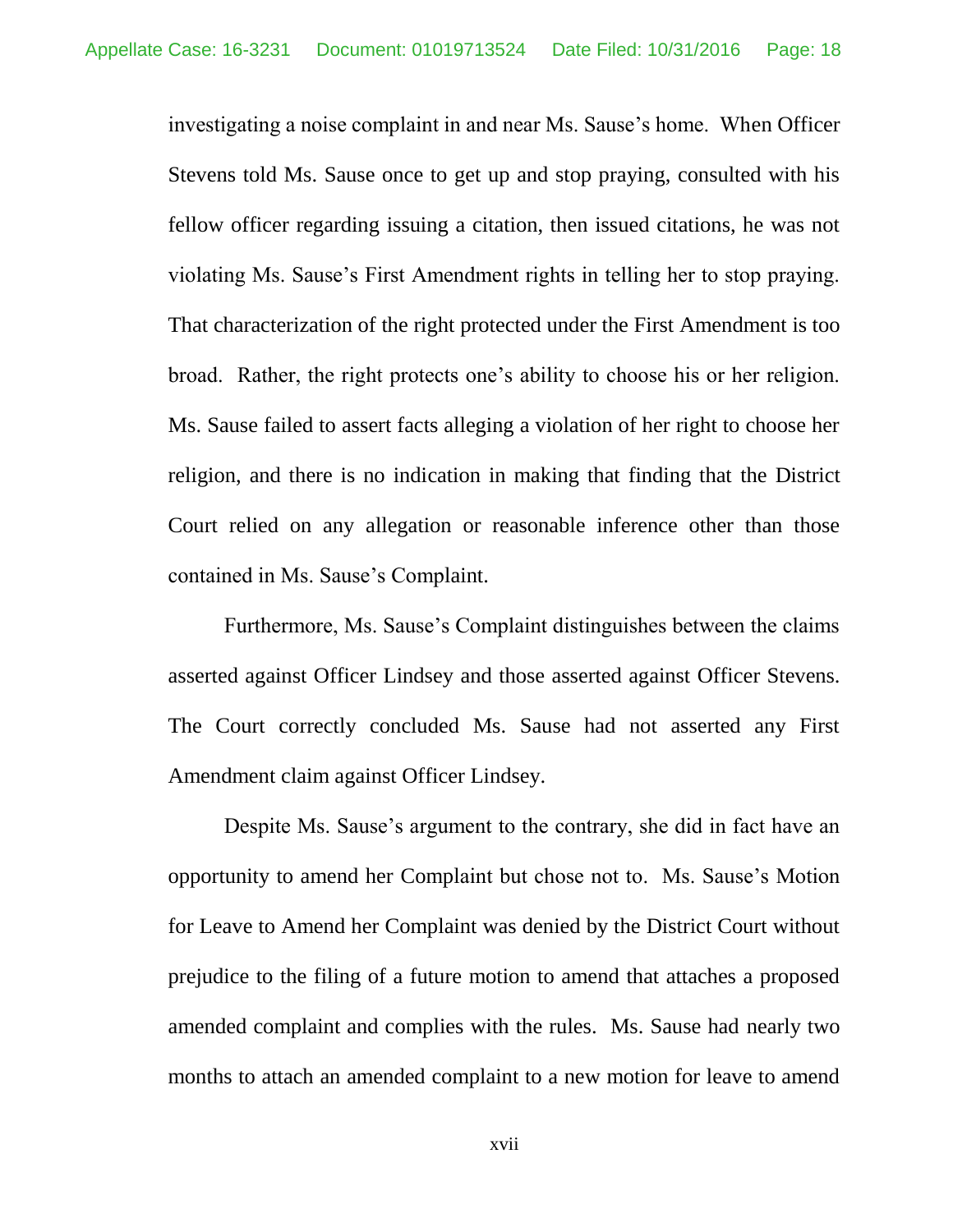but did not attempt it. The District Court's conclusion that an amendment would be futile was appropriate for this and the reasons stated in the Memorandum and Order.

Finally, because the District Court found that Ms. Sause failed to state a claim, her Complaint was properly dismissed with prejudice, including her equitable claims.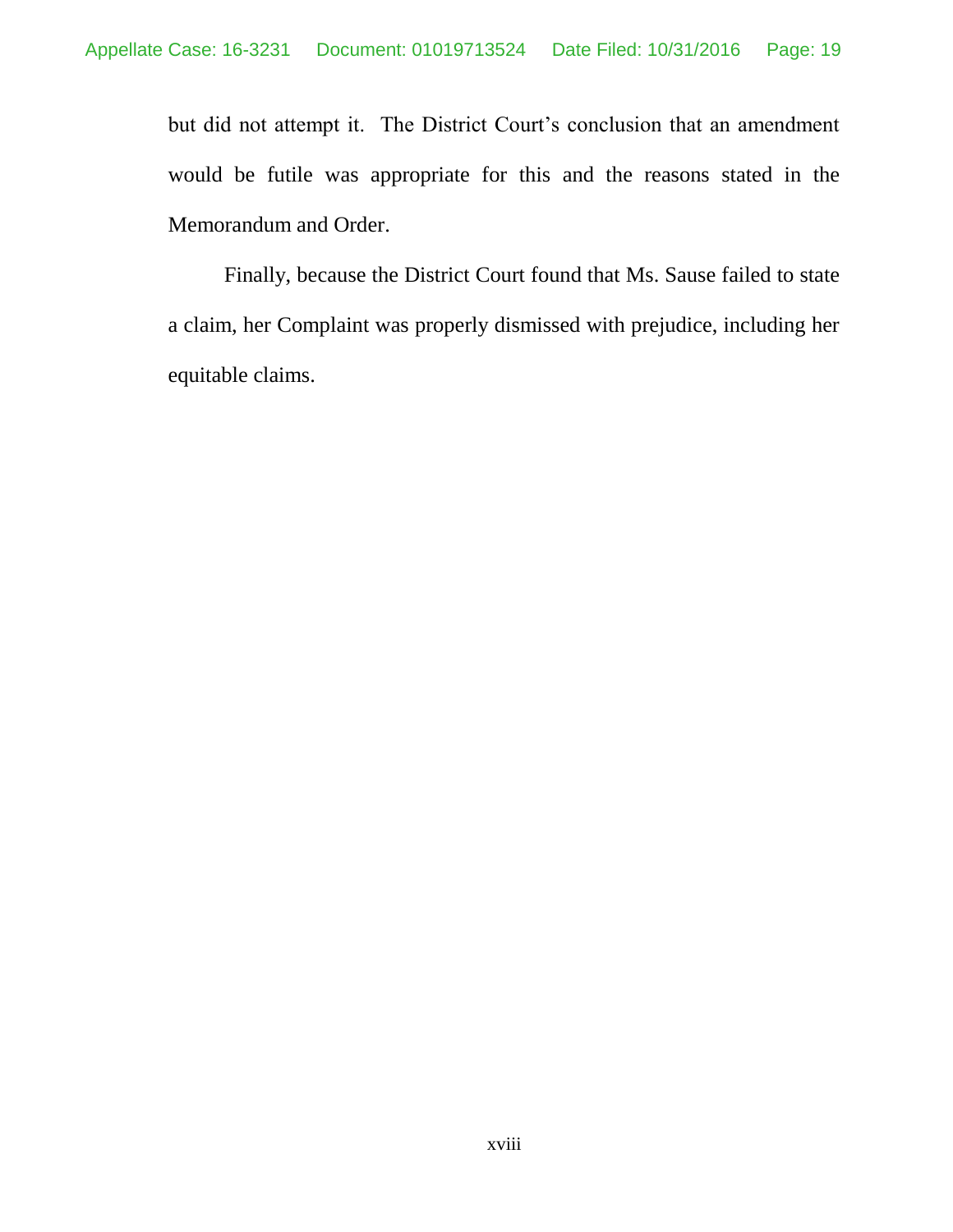### **ARGUMENTS AND AUTHORITIES**

#### <span id="page-19-1"></span><span id="page-19-0"></span>**I. Applicable Standard of Review**

The following standard of review is applicable on appeal.

#### **Motion to Dismiss Standard**

<span id="page-19-2"></span>The standard of review of a district court's dismissal of a complaint for failing to state a claim under Fed. R. Civ. P. 12(b)(6) is de novo. *Childs v. Miller*, 713 F.3d 1262, 1264 (10th Cir. 2013).

"The court's function on a Rule 12(b)(6) motion is not to weigh potential evidence that the parties might present at trial, but to assess whether the plaintiff's...complaint alone is legally sufficient to state a claim for which relief may be granted." *Miller v. Glanz*, 948 F.2d 1562, 1565 (10th Cir. 1991).

In *Iqbal*, the United States Supreme Court described a "two-pronged approach" for lower courts to follow when evaluating complaints challenged under Rule 12(b)(6). *Ashcroft v. Iqbal*, 556 U.S. 662, 678-79 (2009). First, a court should divide the allegations between factual and legal allegations; factual allegations should be accepted as true, but legal allegations should be disregarded. *Id.* at 678. Second, the factual allegations must be parsed for facial plausibility. *Id.* at 679. "A claim has facial plausibility when the plaintiff pleads factual content that allows the court to draw the reasonable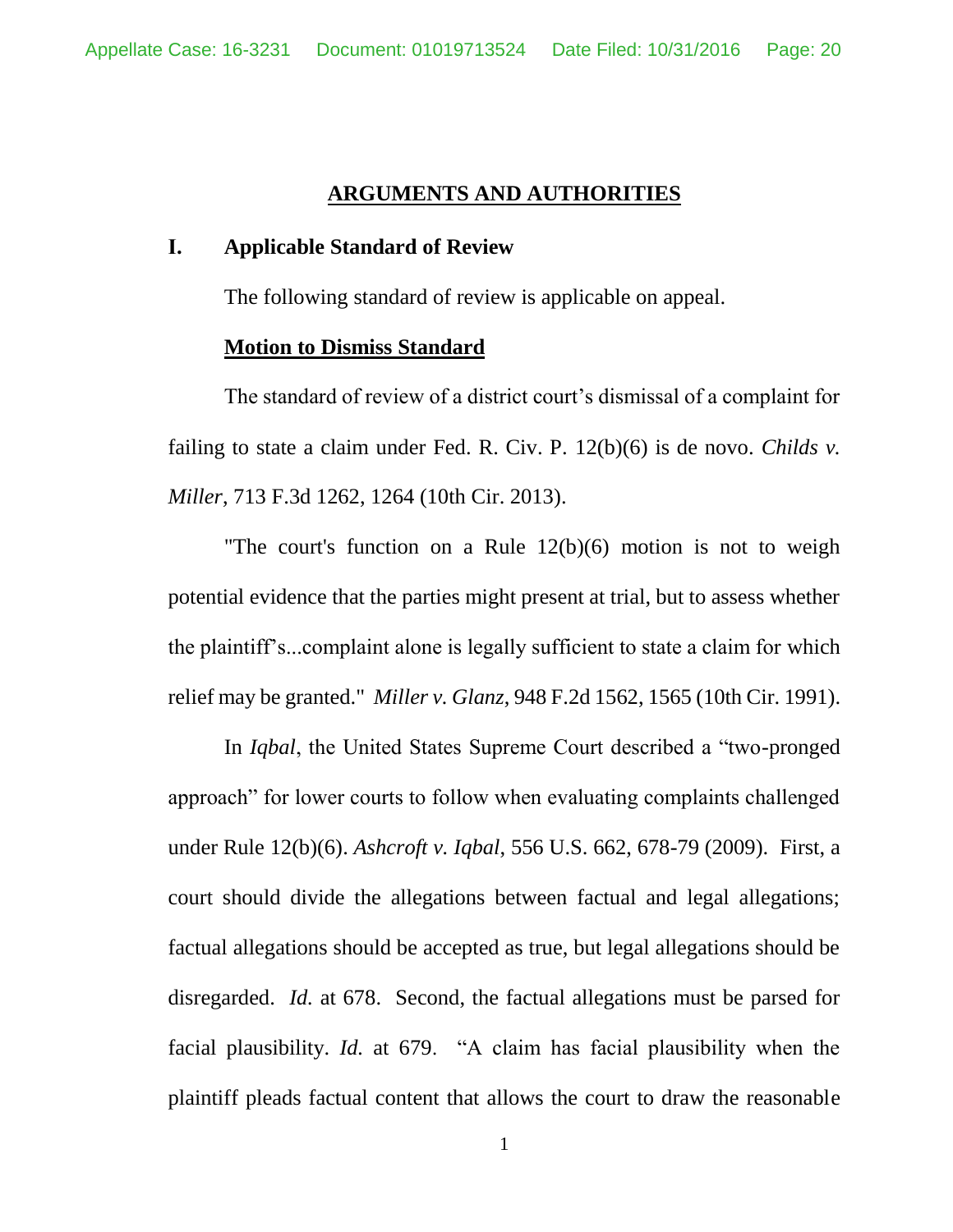inference that the defendant is liable for the misconduct alleged." *Id.* at 678 (citing *Bell Atl. Corp. v. Twombly*, 550 U.S. 544, 556 (2007)). "To survive a motion to dismiss, a complaint must contain sufficient factual matter, accepted as true, to 'state a claim for relief that is plausible on its face.'" *Id.* (quoting *Twombly*, 550 U.S. at 570).

"The plausibility standard is not akin to a probability requirement, but it asks for more than a sheer possibility that a defendant has acted unlawfully." *Id.* at 678. "Where a complaint pleads facts that are 'merely consistent with' a defendant's liability, 'it stops short of the line between possibility and plausibility of entitlement to relief.'" *Id.* (quoting *Twombly*, 550 U.S. at 557). Therefore, while a complaint "does not need detailed factual allegations," the "[f]actual allegations must be enough to raise a right to relief above the speculative level." *Twombly*, 550 U.S. at 555. "[C]ourts should look to the specific allegations in the complaint to determine whether they plausibly support a legal claim for relief." *Alvarado v. KOB-TV, L.L.C.*, 493 F.3d 1210, 1215 n. 2 (10th Cir. 2007).

While "legal conclusions can provide the framework of a complaint, they must be supported by factual allegations." *Iqbal*, 556 U.S. at 679. A pleading that offers only "labels and conclusions" or "formulaic recitations of the elements of the cause of action will not do." *Id.* at 678 (quoting *Twombly*,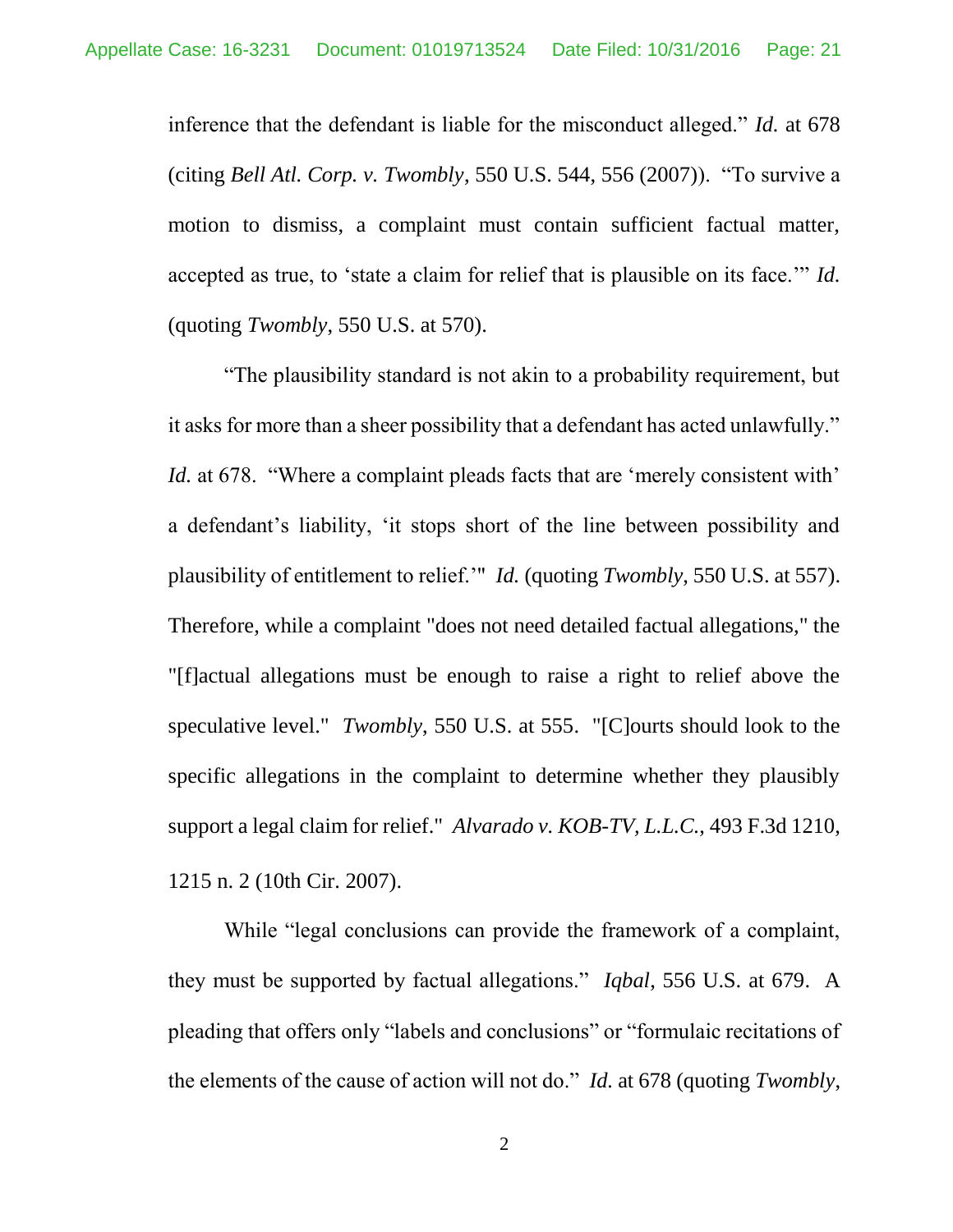550 U.S. at 555). If the allegations "are so general that they encompass a wide swath of conduct, much of it innocent, then the plaintiffs 'have not nudged their claims across the line from conceivable to plausible.'" *Robbins v. Oklahoma ex rel. Dep't of Human Servs.*, 519 F.3d 1242, 1247 (10th Cir. 2008) (quoting *Twombly*, 550 U.S. at 570).

The complaint's "factual allegations must be enough to raise a right to relief above the speculative level" and "to state a claim to relief that is plausible on its face." *Twombly*, 550 U.S. at 555, 570. In other words, "when the allegations in a complaint, however true, could not raise a claim of entitlement to relief," dismissal is appropriate. *Twombly*, 550 U.S. at 558.

"To state a claim under § 1983, a plaintiff must allege the violation of a right secured by the Constitution and laws of the United States, and must show that the alleged deprivation was committed by a person acting under color of state law." *West v. Atkins*, 487 U.S. 42, 48 (1988)(citations omitted); *Northington v. Jackson*, 973 F.2d 1518, 1523 (10th Cir. 1992). "[T]he complaint must give the court reason to believe that this plaintiff has a reasonable likelihood of mustering factual support for these claims." *Carter v. United States*, 667 F.Supp.2d 1259, 1262 (D. Kan. 2009) (quoting *Ridge at Red Hawk, L.L.C. v. Schneider*, 493 F.3d 1174, 1177 (10th Cir. 2007)).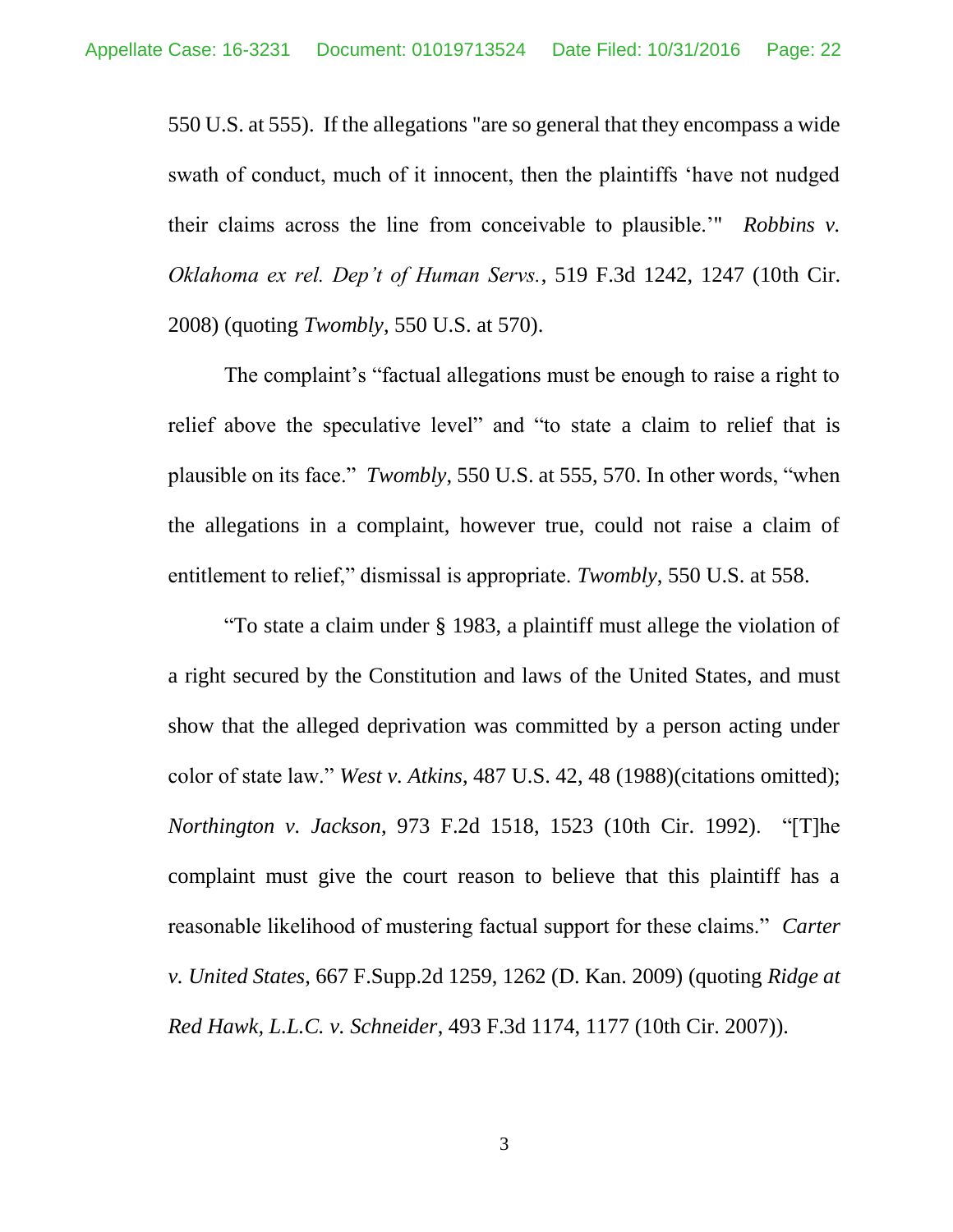The Court affords a *pro se* plaintiff some leniency and must liberally construe the complaint. *Williams v. Potter*, 331 F.Supp.2d 1331, 1335-36 (D. Kan. 2004). While *pro se* complaints are held to less stringent standards than pleadings drafted by lawyers, *pro se* litigants must follow the same procedural rules as other litigants. *Hughes v. Rowe*, 449 U.S. 5, 9 (1980); *Green v. Dorrell*, 969 F.2d 915, 917 (10th Cir. 1992). The Court may not assume the role of advocate for a *pro se* litigant, nor should it provide additional factual allegations to round out a plaintiff's complaint or create a legal theory on a plaintiff's behalf. *Hall v. Bellmon*, 935 F.2d 1106, 1110 (10th Cir. 1991).

# **II. The First Amendment's Free Exercise Clause Protects One's Right to Choose a Religion from Government's Undue Restrictions, but it is not an Absolute or Unrestricted Right**

Ms. Sause has framed her case as one that blends an individual's right to choose her religion with her right to pray—without interruption—in any given set of circumstances. The jumbling together of those two concepts confuses the right at issue here. To establish her First Amendment Free Exercise Clause claim, Ms. Sause must assert facts that would show the exercise of her religion had been burdened by the officers. The interruption of one prayer is not enough to state a claim under the First Amendment Free Exercise Clause. Ms. Sause has not alleged her religious practices have been forced to change after her encounter with the officers. She has not stated she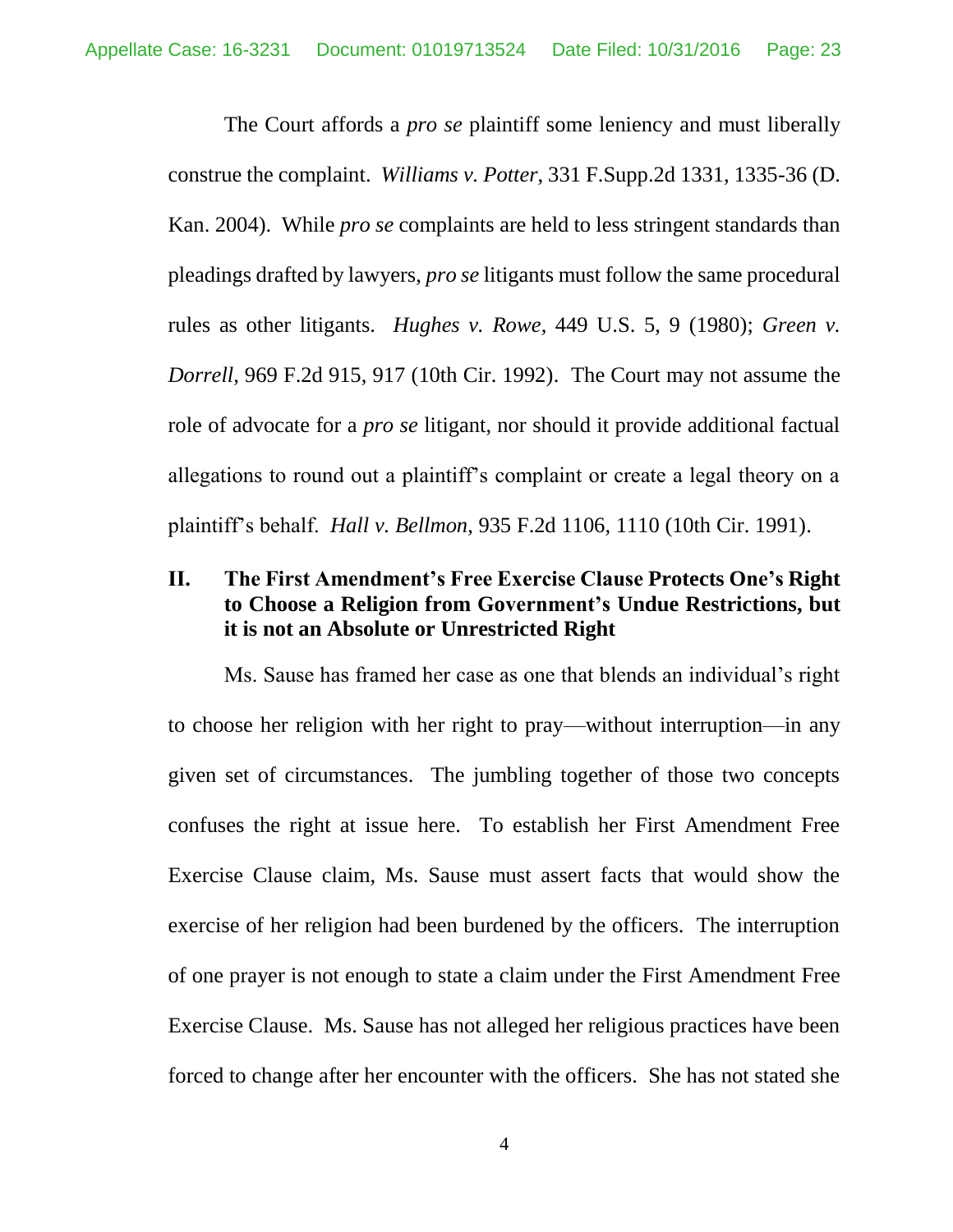stopped praying or was prohibited from attending worship services, or even that she no longer prays in her home because of this incident. She merely asserted that, in the moment when Officer Stevens instructed her to stop praying, her prayer was interrupted. Defendants respectfully submit that the circumstances and claims asserted in Ms. Sause's Complaint do not state a claim for relief under the First Amendment Free Exercise Clause.

"The Free Exercise Clause of the First Amendment protects the right of every person to choose a religion to practice without state compulsion." *Martin v. City of Wichita, Kansas* 1999 WL 1000501, at \*4 (D. Kan. Oct. 27, 1999). To establish a free-exercise claim, a plaintiff must show that the government has placed a burden on the exercise of her religious beliefs or practices. *Fields v. City of Tulsa*, 753 F.3d 1000, 1009 (10th Cir. 2014), *cert. denied sub nom. Fields v. City of Tulsa, Okla.*, 135 S. Ct. 714, 190 L. Ed. 2d 440 (2014), *citing Bauchman v. W. High Sch.,* 132 F.3d 542, 557 (10th Cir.1997). "A plaintiff states a claim [that his] exercise of religion is burdened if the challenged action is coercive or compulsory in nature." *Bauchman v. W. High Sch.,* 132 F.3d 542, 557 (10th Cir.1997).

In *Martin*, a female preacher set up a tent revival on the property of a church and worshiped there for several days. *Martin*, 1999 WL 1000501, at \*1. After law enforcement apparently receiving complaints from a neighbor,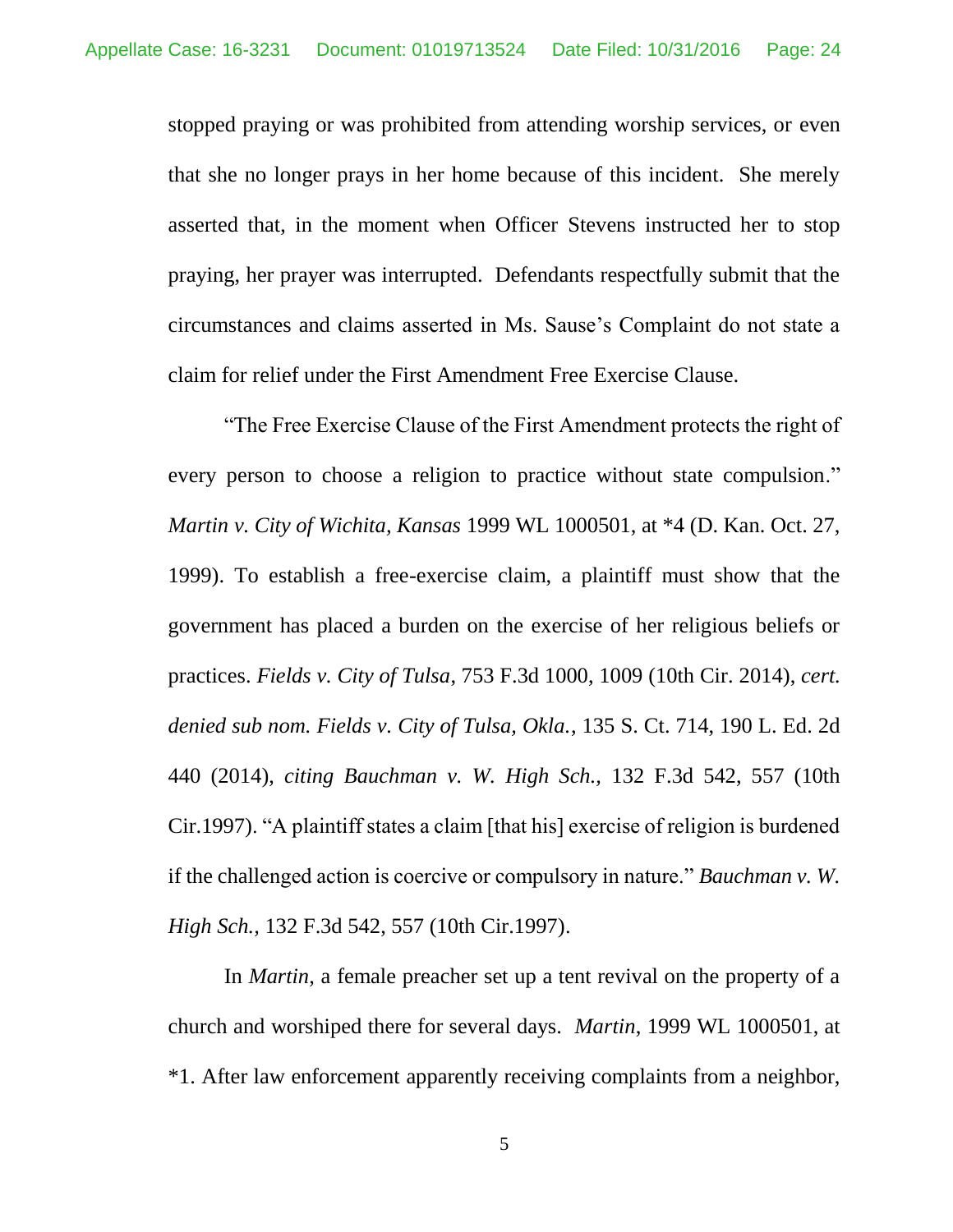the plaintiff alleged law enforcement officers disrupted the service and detained her. *Id*. Several days later she was arrested and ticketed for violating the city noise ordinance and for failing to acquire a permit to set up the tent. *Id.* The court found that the allegations of disruption of plaintiff's revival service did not support her claim that plaintiff's observation of her religion was substantially burdened. *Id*. at \*4. It noted, "The free exercise inquiry asks whether government has placed a substantial burden on the observation of a central religious belief or practice and, if so, whether a compelling governmental interest justifies the burden." *Id*., *quoting Hernandez v. Commissioner,* 490 U.S. 680, 699 (1989).

In the *Martin* case as in this case, the courts found no substantial burden on the person's religious belief or practice, and therefore did not need to analyze whether there was a compelling governmental interest justifying the burden. *See also Thiry v. Carlson,* 78 F.3d 1491, 1496 (10th Cir. 1996) *cert. denied,* 519 U.S. 821 (1996) (condemnation of gravesite also used as place of worship does not violate Free Exercise Clause).

Other courts weighing a stronger action taken by law enforcement than in Ms. Sause's case still found no substantial interference with or burden on the observation of one's religion. *See e.g., Klemka v. Nichols*, 943 F. Supp. 470, 478 (M.D. Pa. 1996) (finding plaintiff who was interrupted in a private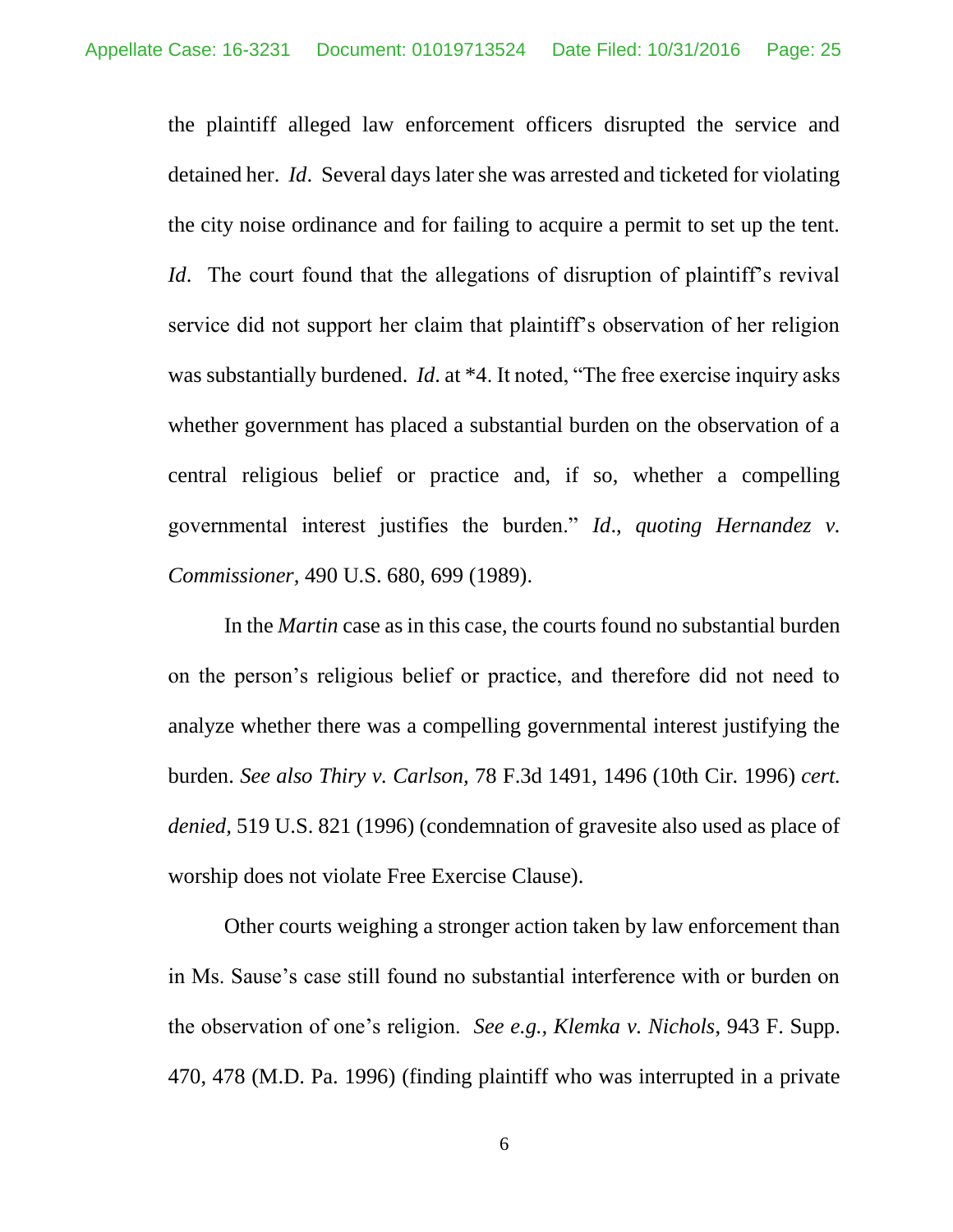prayer vigil and taken into custody by law enforcement had not asserted claims sufficient to "demonstrate substantial interference with the observation of a central tenet of her religion" nor was she "significantly inhibited" from expressing her religious beliefs or practices).

Ms. Sause also cites to a Northern District of Texas case in arguing that protections against governmental intrusions on one's right to pray privately are "nearly absolute." *See* Appellant's Brief, p. 25, citing *Tompkins v. Cyr*, 995 F.Supp. 664, 681 n.10 (N.D. Tex. 1998). However, the reference to the *Tompkins* case compares law enforcement's investigation of a complaint to anti-abortion protestors picketing at a doctor's place of worship and home. *Id*. In the *Tompkins* case, the court analyzed the time, place and manner regulations of peaceful picketing activity. However, the court noted that there was overwhelming evidence that some of the defendant picketers engaged in behavior that was so extreme it would not find protection in the First Amendment. *Tompkins*, 995 F.Supp. at 675 (stating behavior like staking out plaintiffs' home and following them around town, trespassing on private property, and unprovoked and threatening physical confrontations with plaintiffs is not protected by the First Amendment at all). In the *Tompkins* case, the court held that focused picketing, such as standing in front of the home, could subject defendants to tort liability, as opposed to picketing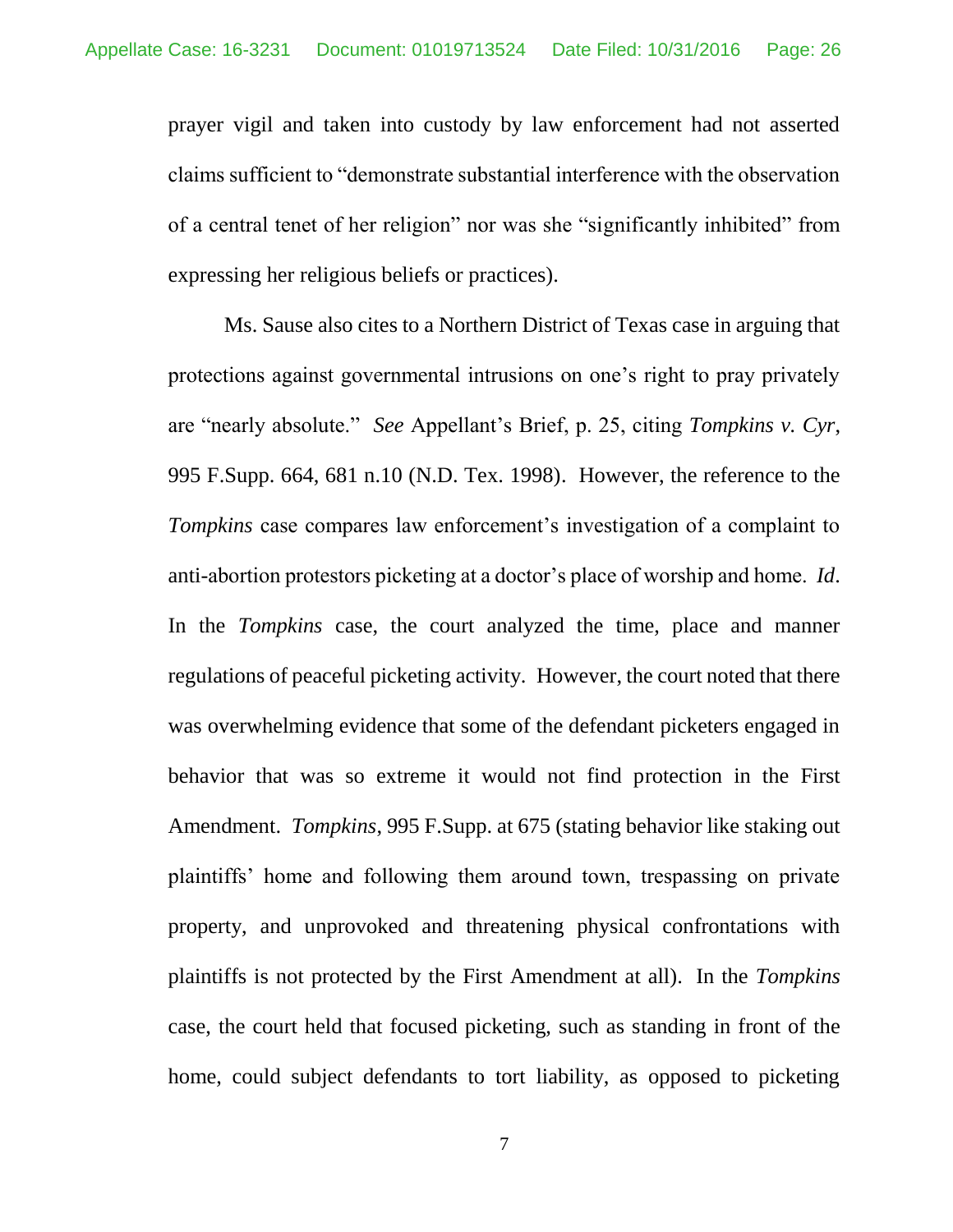plaintiffs' work, church or through neighborhood marches. *Id*. at 681. Focused picketing can hardly be compared to an investigation conducted by law enforcement officials in the course of their job. Here, Ms. Sause has alleged that she was told to stop praying one time while law enforcement officers were investigating a noise complaint in her home. Aplt. App. at 14, 17. Although she asserts that she fears Officer Lindsey, she has not linked her fear of Officer Lindsey to any allegation she asserted regarding her religion.

Moreover, Ms. Sause's reliance on another Texas case purportedly announcing that "Any American can pray, silently or verbally, seven days a week, twenty[-]four hours a day, in private as Jesus taught or in large public events as Mohammed instructed," is puzzling because that quote was preceded in the opinion by the heading, "What This Case Has Not Been About." *See* Appellant's Brief, p. 26-27, *citing Schultz v. Medina Valley Independent School Dist.*, 2012 WL 517518, at \*1 (W.D. Tex. Feb. 9, 2012).

The First Amendment's Free Exercise Clause protects an individual's right to choose a religion to practice. However, Ms. Sause's case relies on a premise much broader than that: that the First Amendment protects her right to pray in her home no matter the circumstances. She argues that not only does the First Amendment allow her to choose a religion to practice, she also has the right to choose the time, place and manner of prayer without exception.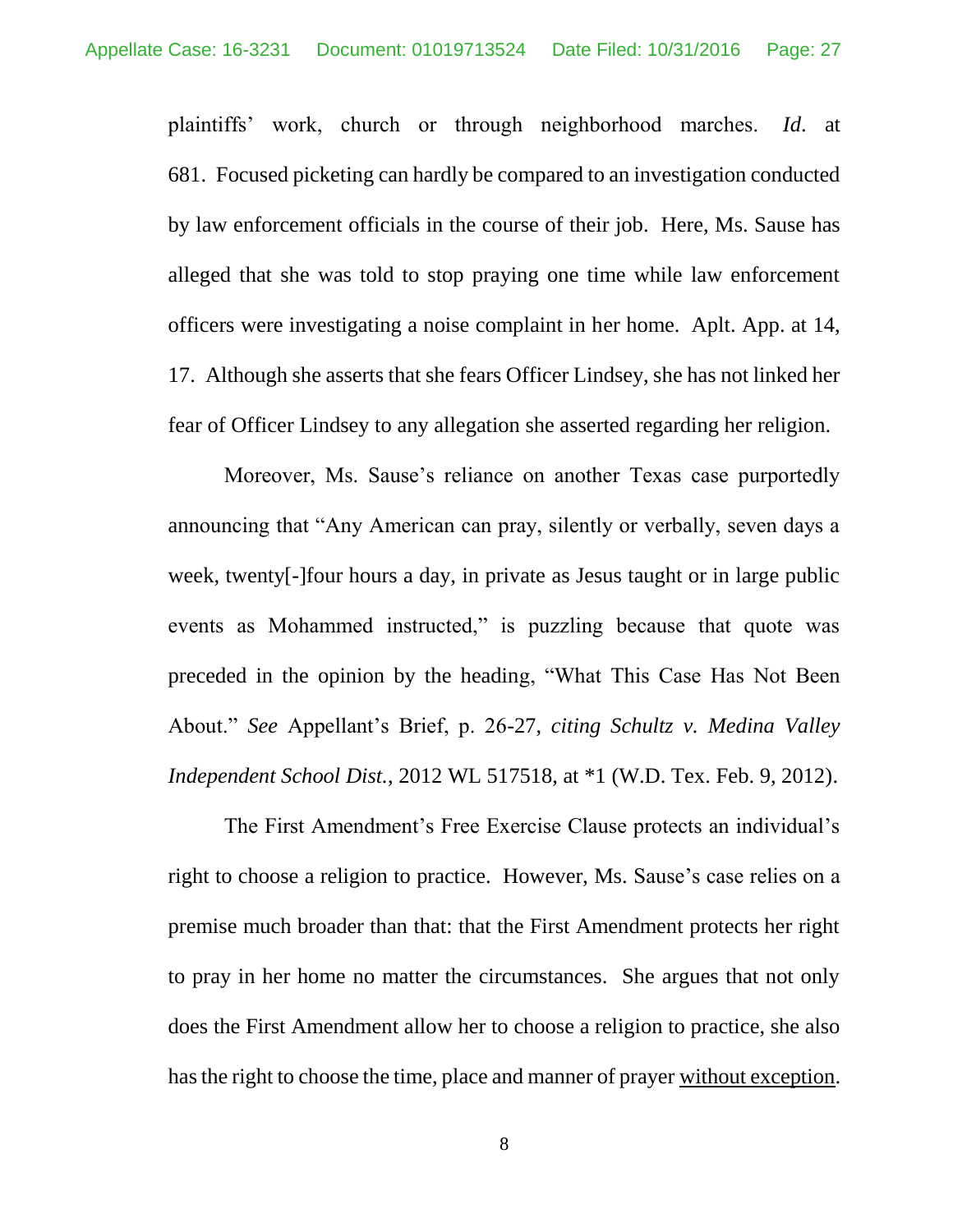As with limitations on one's First Amended right of free speech (e.g., yelling "fire!" in a crowded theater), there are reasonable limitations to one's right to practice one's religion. For example, an individual is prohibited from kneeling for prayer in the middle of a busy intersection without lest he subject himself to a ticket or worse. You cannot use your religion to shield yourself from compliance with laws whose purpose serve the welfare of others.

Ms. Sause's argument in her brief misses the mark. Officer Stevens' instruction to her to stop praying does not impede her right to practice her religion, it was simply necessary to complete a noise complaint violation. In fact, Ms. Sause's own sources support the notion that there can be reasonable limitations placed on one's right to worship. While Ms. Sause quotes *Davis v. Beason* in arguing that "The first amendment…allow[s] every one under the jurisdiction of the United States to entertain such notions respecting his relations to his Maker and the duties they impose…and to exhibit his sentiments in such form of worship as he may think proper," the rest of the sentence reads in part, "not injurious to the equal rights of others," highlighting that one's First Amendment Free Exercise Clause rights have limitations grounded in the protection of others' rights. *Davis v. Beason*, 133 U.S. 333, 342 (1890) *abrogated by Romer v. Evans*, 517 U.S. 620 (1996). That case also notably states, "It was never intended or supposed that the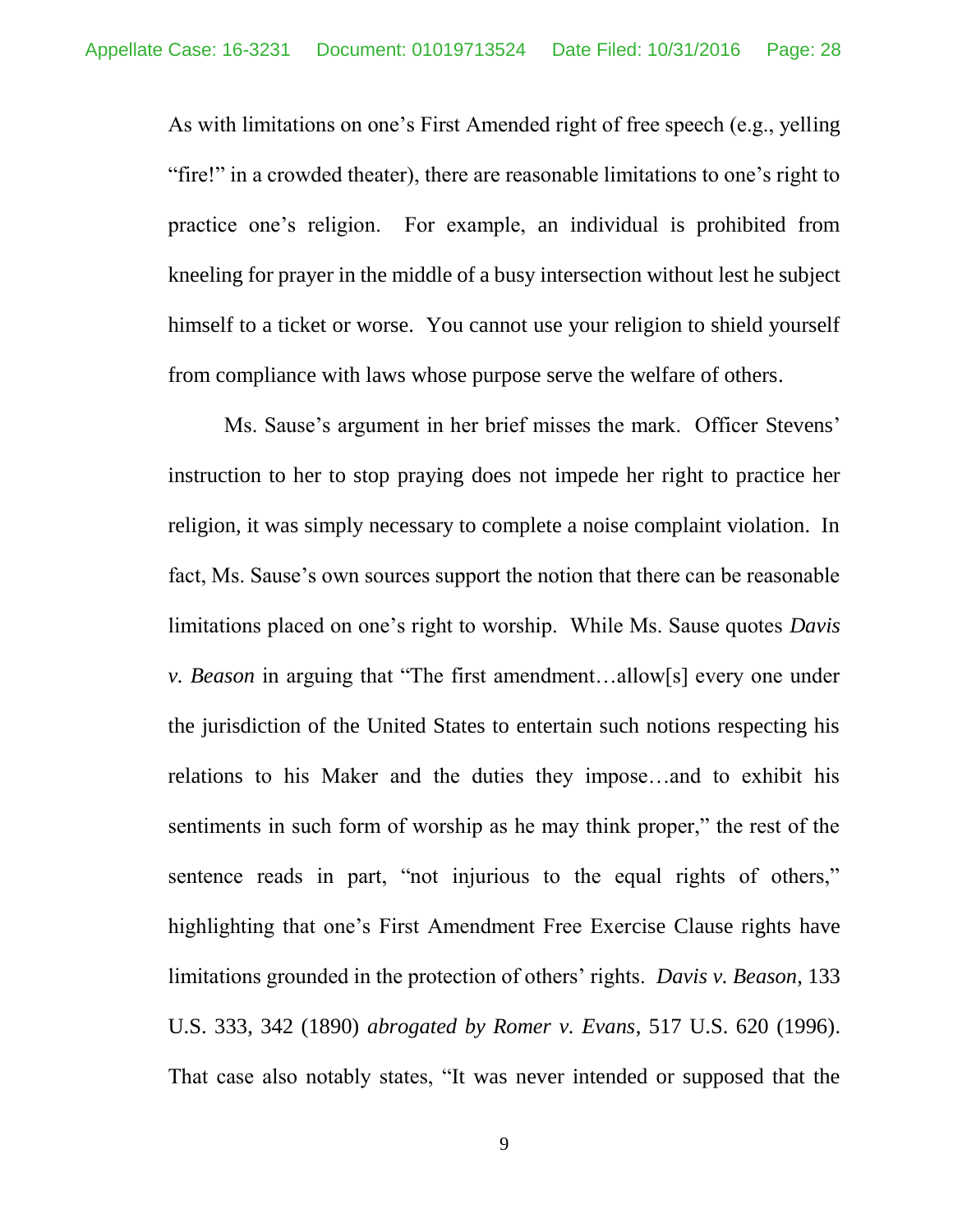amendment could be invoked as a protection against legislation for the punishment of acts inimical to the peace, good order, and morals of society." *Id*. Ms. Sause essentially argues that when you answer the door for law enforcement officers who are reporting to the site of a noise complaint, if you begin praying, you may not be interrupted in that prayer. That argument is illogical. It is precisely the peace, good order and morals of society that Officers Lindsey and Stevens were charged to resolve that day.

In Ms. Sause's case, even if she had voiced an objection to stopping her prayer when Officer Stevens asked her to (which she has not alleged she did), the act of stopping her prayer did not burden her free exercise of religion. "An invalid religious objection to an order that does not burden your free exercise of religion does not immunize you from punishment for violation of the order." *Fields v. City of Tulsa*, 753 F.3d 1000, 1009 (10th Cir. 2014), *cert. denied sub nom. Fields v. City of Tulsa, Okla.*, 135 S. Ct. 714, 190 L. Ed. 2d 440 (2014). Ms. Sause made clear that she did not begin to pray until after the officers were in her home. Aplt. App. at 13. She stopped praying when she was instructed to by Officer Stevens and did not request to pray again while the officers were there. *See* Aplt. App. at 13-19. Ms. Sause states that the officers engaged in a conversation with her, determined whether citations would be issued, and left. *See* Aplt. App. at 13-19. There was no burden of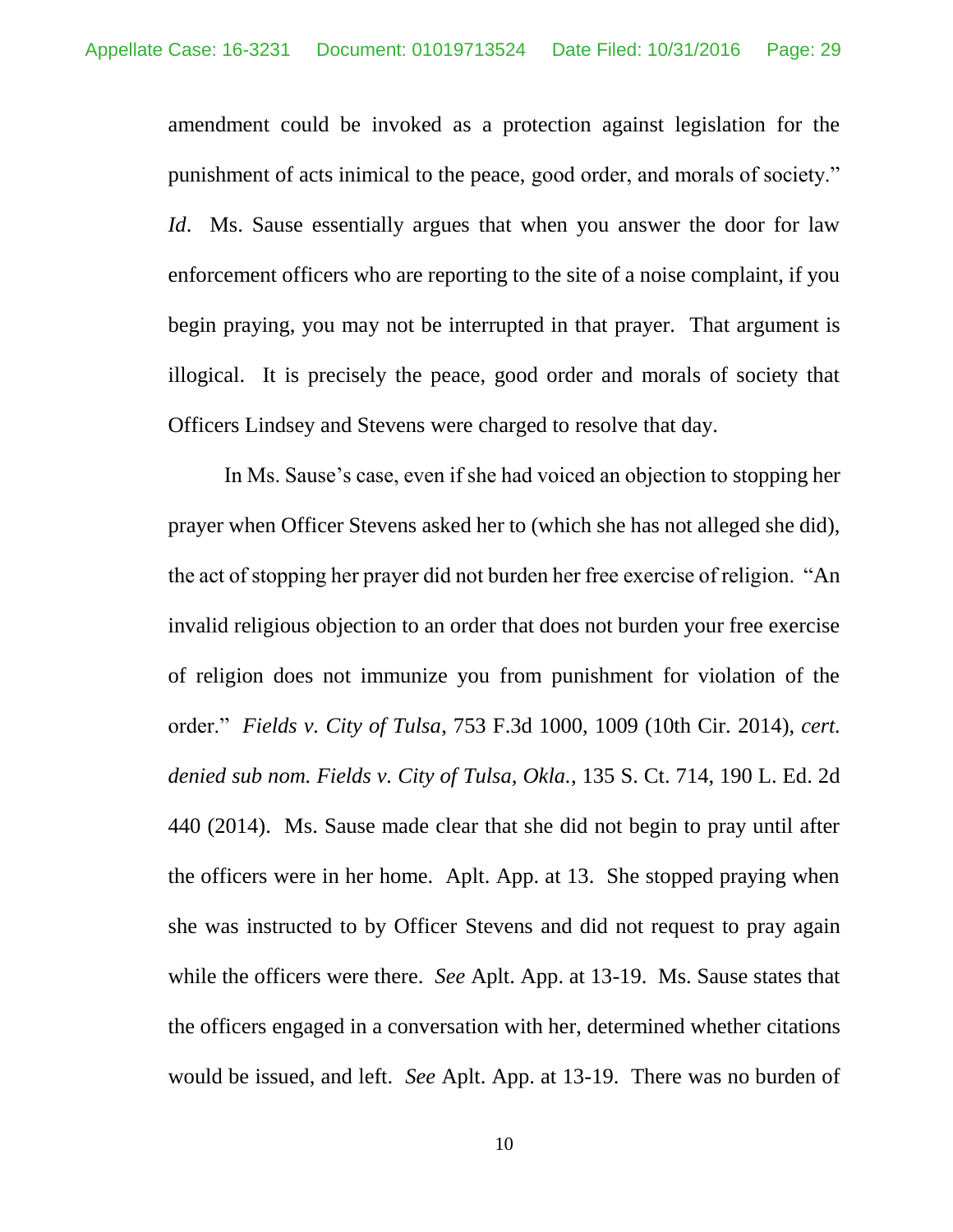her free exercise of her religion, and therefore even if she had objected to having to stop her prayer, it would not have prevented her from being punished for violating the order to stand up and stop praying.

Here, as will be discussed in more detail below, Ms. Sause's Complaint makes clear that the law enforcement officers were there to investigate a noise complaint. She allowed them to come into her apartment. Their investigation goes to the very issue of instilling the peace and good order of her neighborhood. Furthermore, Ms. Sause's allegations in her Complaint about being disturbed during her prayer to respond to questions by law enforcement during their investigation run directly contrary with the goal of instilling the peace and good order she apparently sought in requesting that law enforcement conduct internal investigations regarding her other claims. *See*, *e.g.*, Aplt. App. at 14-19.

Defendants respectfully submit that the First Amendment Free Exercise Clause protects the right of every person to choose his or her religion to practice. That right is protected from government's undue restriction, but is not without limitation. In this case, Ms. Sause failed to assert allegations necessary to state a claim of a violation of her First Amendment rights.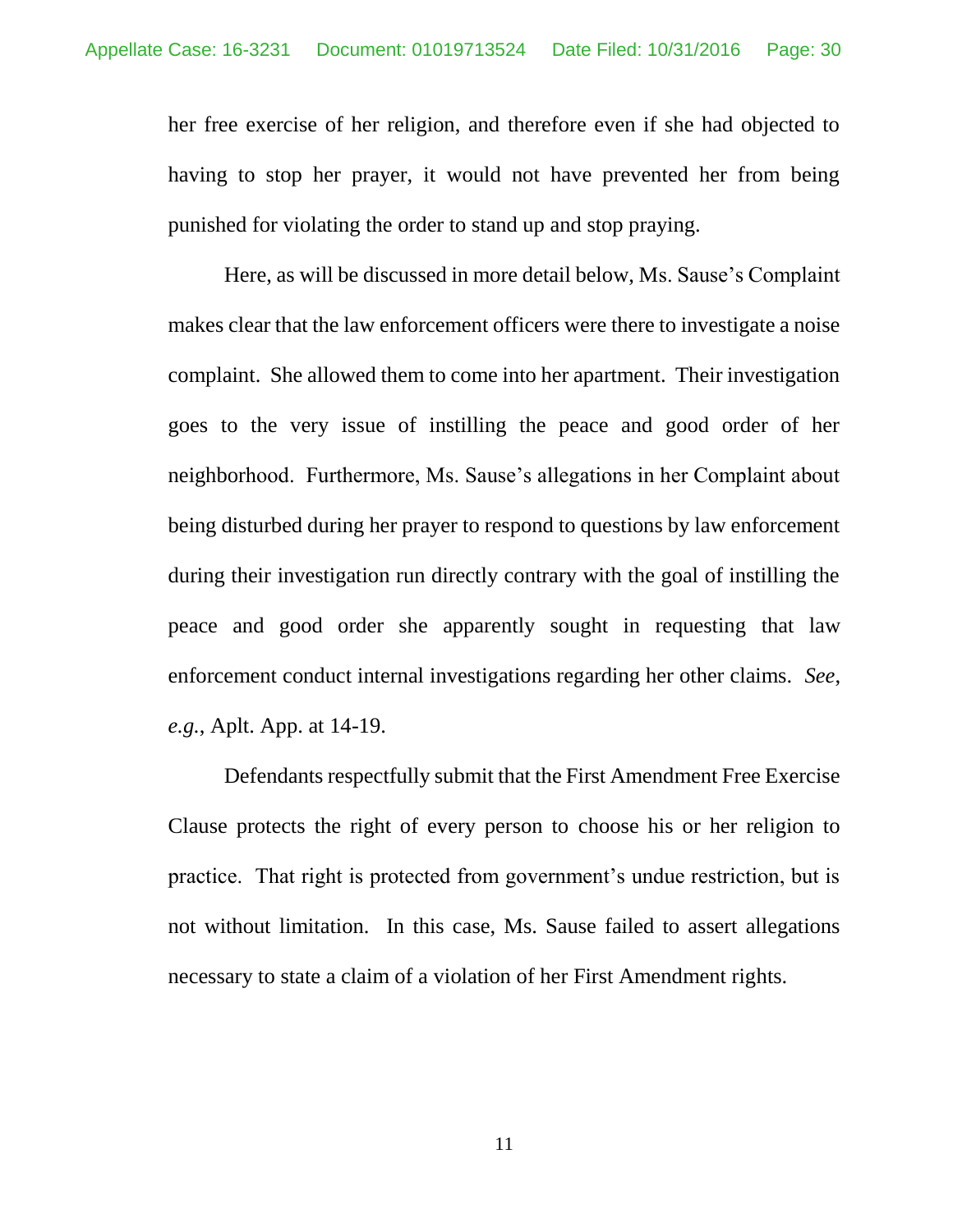## **III. The Law Enforcement Officers Did Not Violate Ms. Sause's First Amendment Right to Choose a Religion**

Ms. Sause incorrectly asserts in her brief that she was threatened with arrest after being told to stop praying. *See e.g.,* Aplt. Brief at p. 29-30. The timeline set forth in Ms. Sause's Complaint belies her argument that the law enforcement officers threatened to arrest her if she didn't stop praying. Even if a threat of arrest occurred, this argument is contrary to the timeline and statements articulated in her Complaint.

According to Ms. Sause, law enforcement arrived at her door as a response to a noise complaint. Aplt. App. at 17. Ms. Sause invited or allowed them in her home. Aplt. App. at 12.

According to Ms. Sause, one of the officers allegedly told her she was "going to jail" before she prayed. Aplt. App. at 13-14. After the alleged "going to jail" comment, there was no other "threat" of arrest. *See, e.g.,* Aplt. App. 12-19.

She asked to pray while they investigated, and she was allowed to do so. Aplt. App. at 13. At some point after she began praying, she was asked to stop. Aplt. App. at 13-14. She states the officers then began speaking to her about Theresa, the Manager who does not like her, and they suggested to Ms. Sause that she should move. Aplt. App. at 14. She then engaged the officers by asking them questions about their investigation and brought up her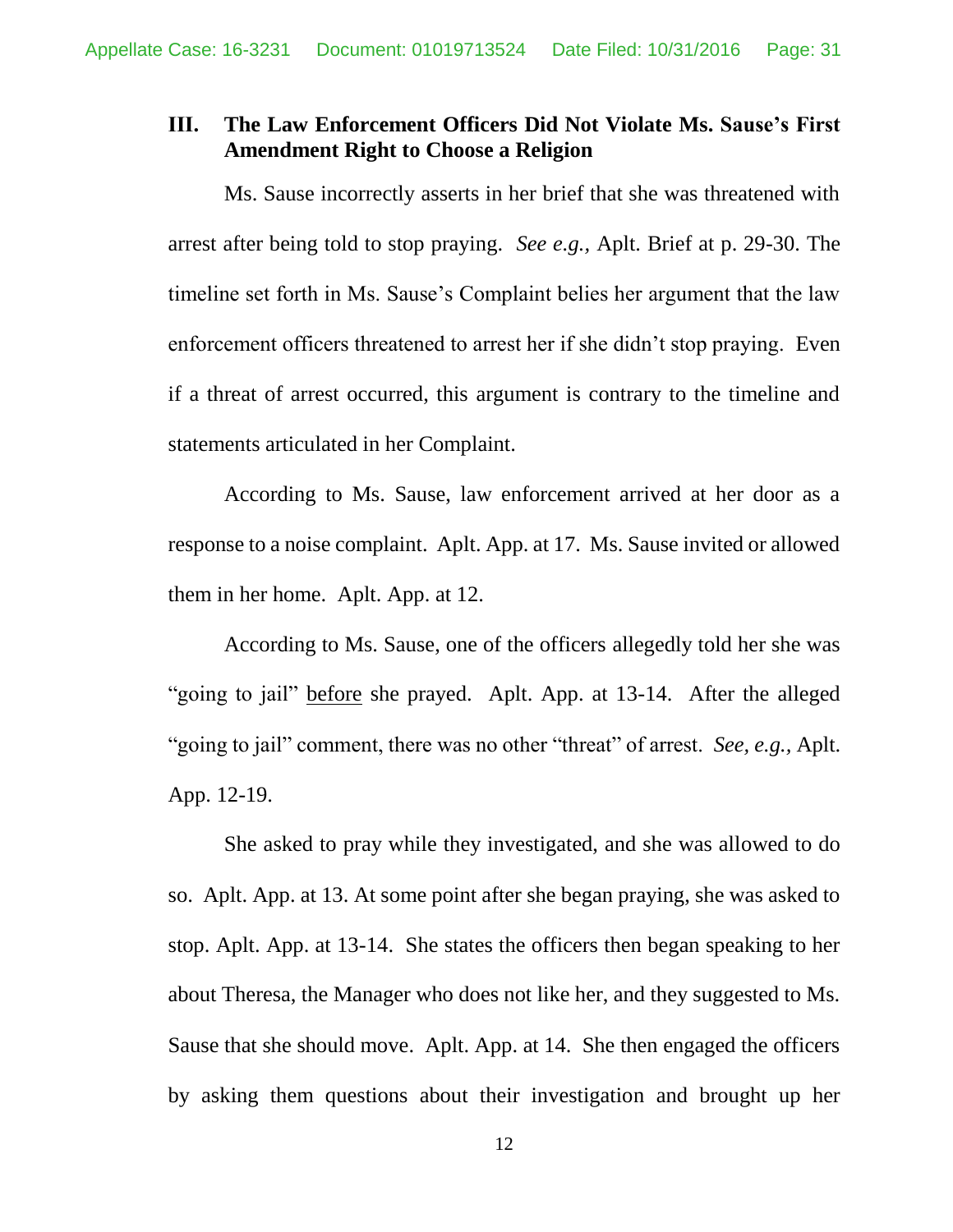disability. Aplt. App. at 14. Ms. Sause did not request to pray again. Ms. Sause did not bring up her choice of religion or complain that she was being coerced or restricted with respect to her religion. There was no more discussion at all between Ms. Sause and the officers regarding her religion, religious practices, or desire to pray. *See* Aplt. App. at 12-19.

In fact, she apparently took the officers' suggestion that she should move to imply that it was a violation of her Constitutional rights as a person with a disability, not an attack on her religious freedom. Aplt. App. at 14 ("[Officer Lindsey] stated [she should move] 'because no one likes you here' I said who said that he said 'Theresa' I said 'Theresa who' he states 'Manager here' I said That is against my Constitutional Rights. Officer Steven never told him to stop. He allowed Officer Lindsey to continue. As it was all recorded. I told them I was on Disability and this was government subsidized housing, for poor people and I had no money to move and it wasn't right.")

Even liberally construed, Ms. Sause's Complaint cannot be understood to include an allegation that the law enforcement officers threated to jail her if she didn't stop praying.

Moreover, it would not correctly reflect the facts as asserted in Ms. Sause's Complaint to analyze this case as one only of an individual praying in the privacy of her home. As she stated in her Complaint, Ms. Sause asked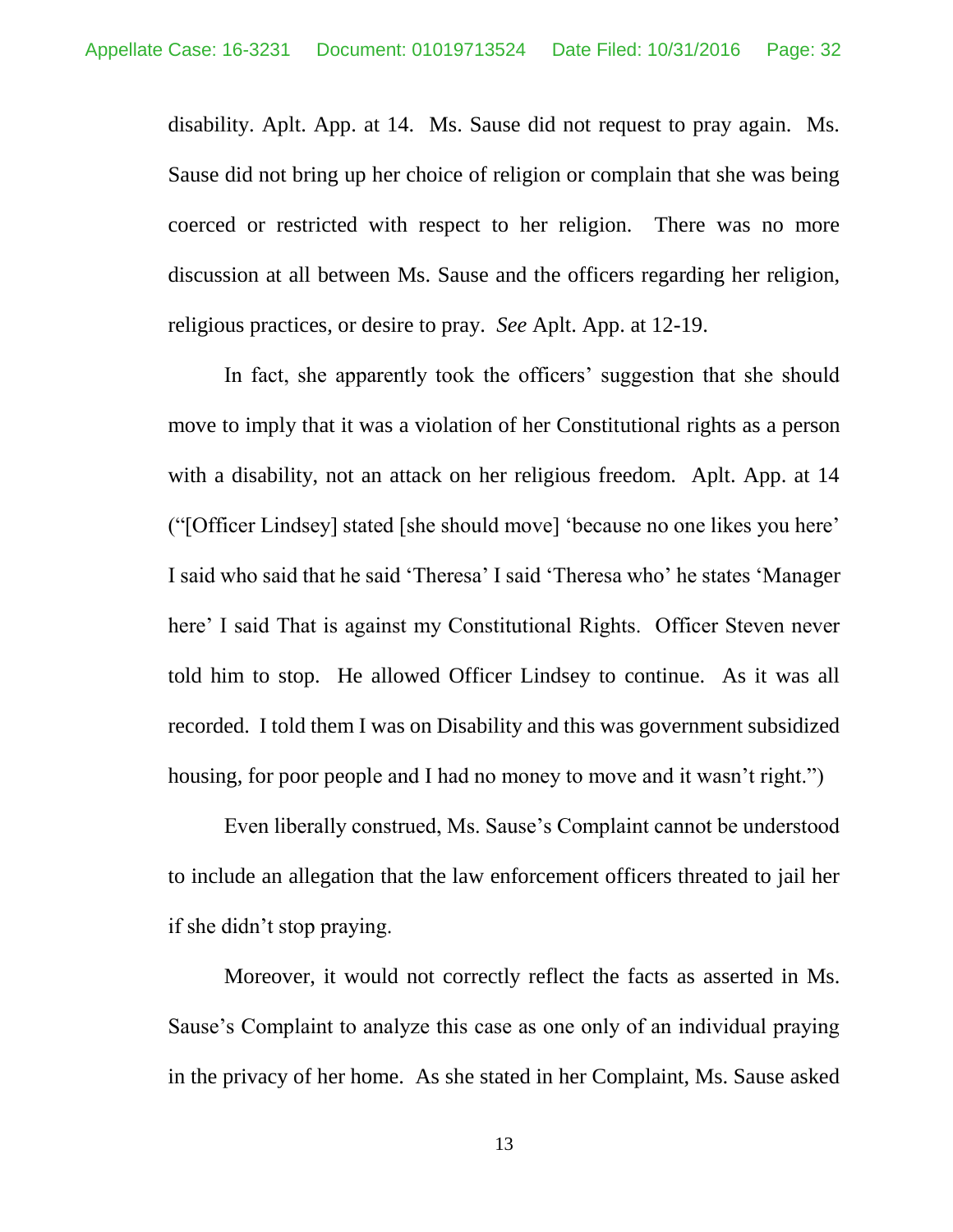one of the officers if she could pray after she asserts she was told she could be arrested. Aplt. App. at 13. That officer told her she could pray. Then when the other officer instructed her to stop praying, she engaged with the officers, asking them questions about their investigation, not about her choice of religion. The District Court properly construed Ms. Sause's allegations as stated in her Complaint, and the reasonable inferences therefrom, in the light most favorable to Ms. Sause in determining that the law enforcement officers did not violate her First Amendment right to choose and practice a religion.

# **A. The District Court Properly Concluded Officer Stevens' Instruction to Ms. Sause to Stop Praying While the Officers were Investigating a Complaint was not a First Amendment Violation**

Ms. Sause argues Officer Stevens forced her to stop praying in violation of her First Amendment rights. The District Court correctly concluded the allegations on this subject failed to state a claim.

The extent of Officer Stevens' interaction with Ms. Sause can be boiled down to just a few exchanges: Ms. Sause answered her door after several attempts, after reentering the home and seeing Ms. Sause on the floor, Officer Stevens asked what she was doing, and upon learning she was praying, allegedly instructed her to "get up" and stated, "to stop praying." Aplt. App. at 13-14. Then Officer Stevens consulted with Officer Lindsey and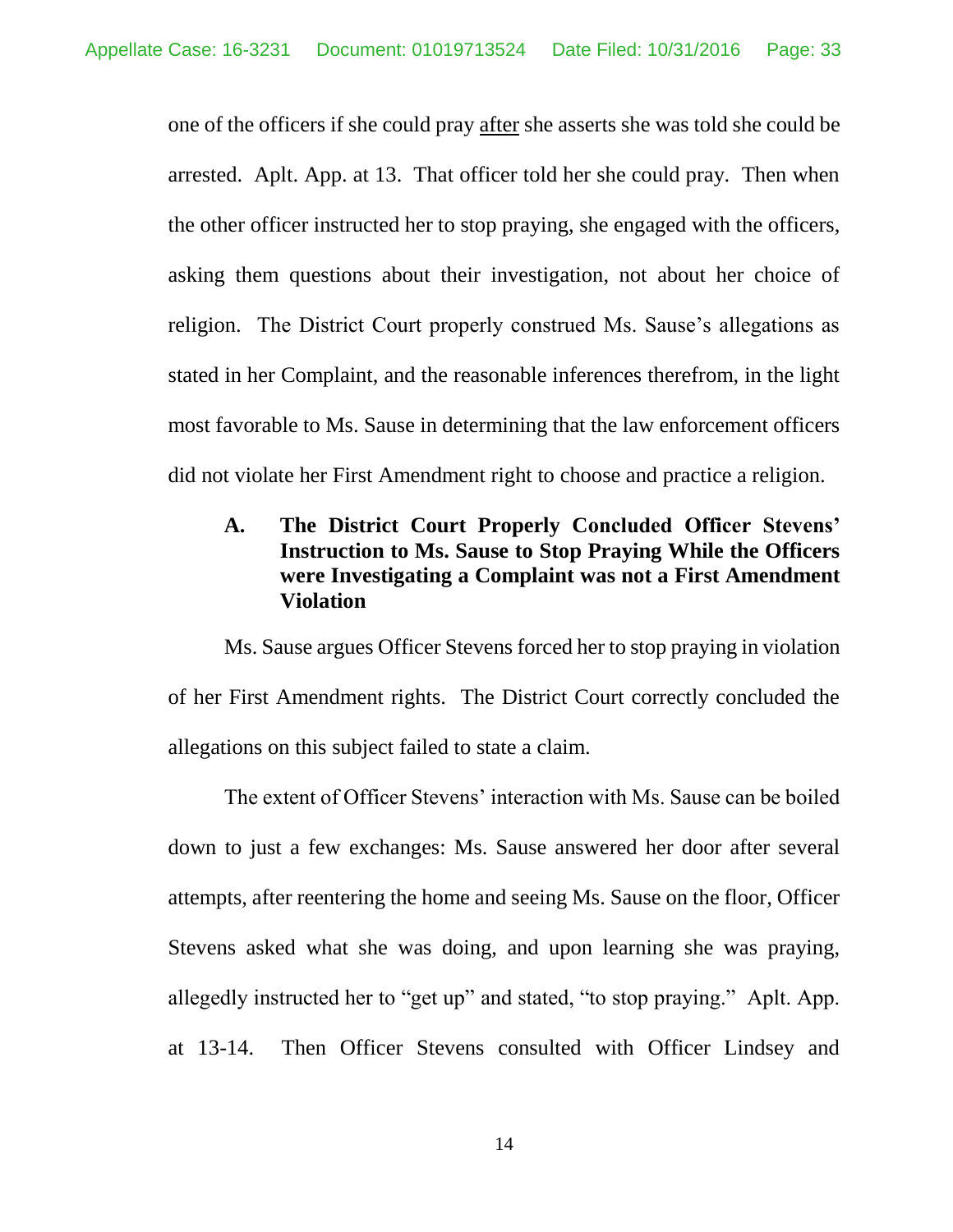determined the appropriate charge for Ms. Sause ("Lindsey would point in book, Stevens would shake head no." Aplt. App. at 14.).

As stated earlier, the First Amendment Free Exercise Clause protects against the government's undue restriction of one's choice of religion, and is not a right without restriction. *Fields,* 753 F.3d at 1009. Here, according to Ms. Sause, Officer Stevens responded to a noise complaint, asked her to stop praying (having begun her prayer after the arrival of the officers), and consulted with his fellow officer to determine the charge. To argue there was no law enforcement-related justification for instructing Ms. Sause to stop praying ignores that Ms. Sause herself announced she knew why the officers arrived at her home. She knew they had responded to a noise complaint. *See*  Aplt. App. at 17. While she may disagree that the noise complaint had merit, she has not alleged the noise complaint was a ruse that the officers made up. In fact, she argued in her Response to Defendants' Motion to Dismiss that the noise complaint could have been resolved if the officers had just asked her to turn her radio down, and that a "written warning" should have been the most that the officers did. Aplt. App. at 42.

Furthermore, in instructing Ms. Sause to stop praying while they finished their investigation, Officer Stevens did not threaten to arrest her, and Ms. Sause has not plead as much. According to Ms. Sause, none of the

15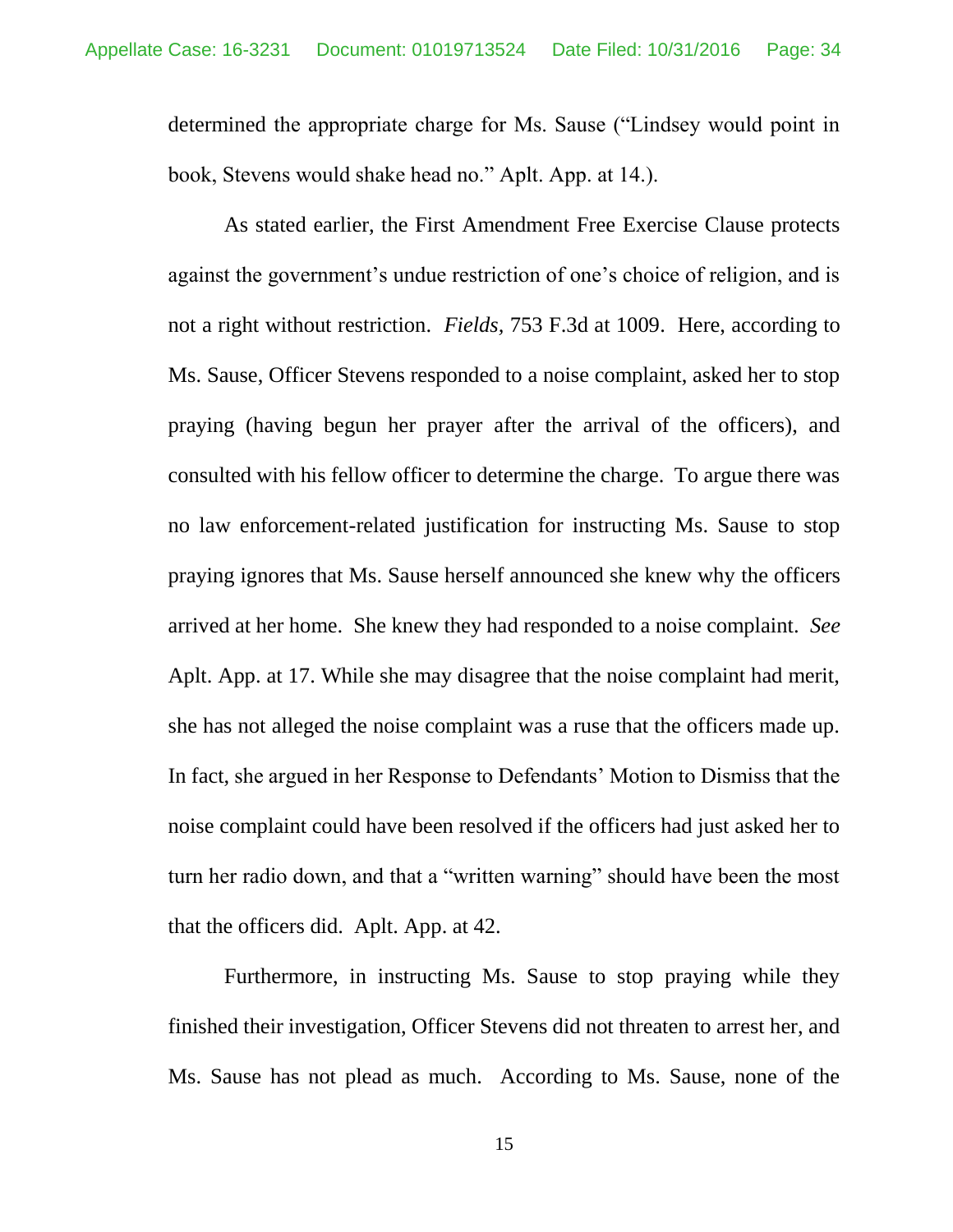individuals mentioned her religion or prayer after the moment Officer Stevens asked her to stop praying, and certainly not with respect to a threat that she would be punished for the religion she chose. She has also not argued that her religion required her to pray at that time of day.

The District Court properly found that Officer Stevens' action created no substantial burden on Ms. Sause's right to choose her religion, so there was no need to determine whether law enforcement was justified. That finding runs parallel to the *Martin* case.

In *Martin*, the court found that the allegations of disruption of plaintiff's revival service did not support her claim that plaintiff's observation of her religion was substantially burdened. *Martin*, 1999 WL 1000501 at \*4. It noted, "The free exercise inquiry asks whether government has placed a substantial burden on the observation of a central religious belief or practice and, if so, whether a compelling governmental interest justifies the burden." *Hernandez v. Commissioner,* 490 U.S. 680, 699 (1989). In the *Martin* case as in this case, the courts found no substantial burden on the person's religious belief or practice, and therefore did not need to analyze whether there was a compelling governmental interest justifying the burden.

Furthermore, the District Court did not fail to address a First Amendment retaliation claim, nor did it improperly find that Ms. Sause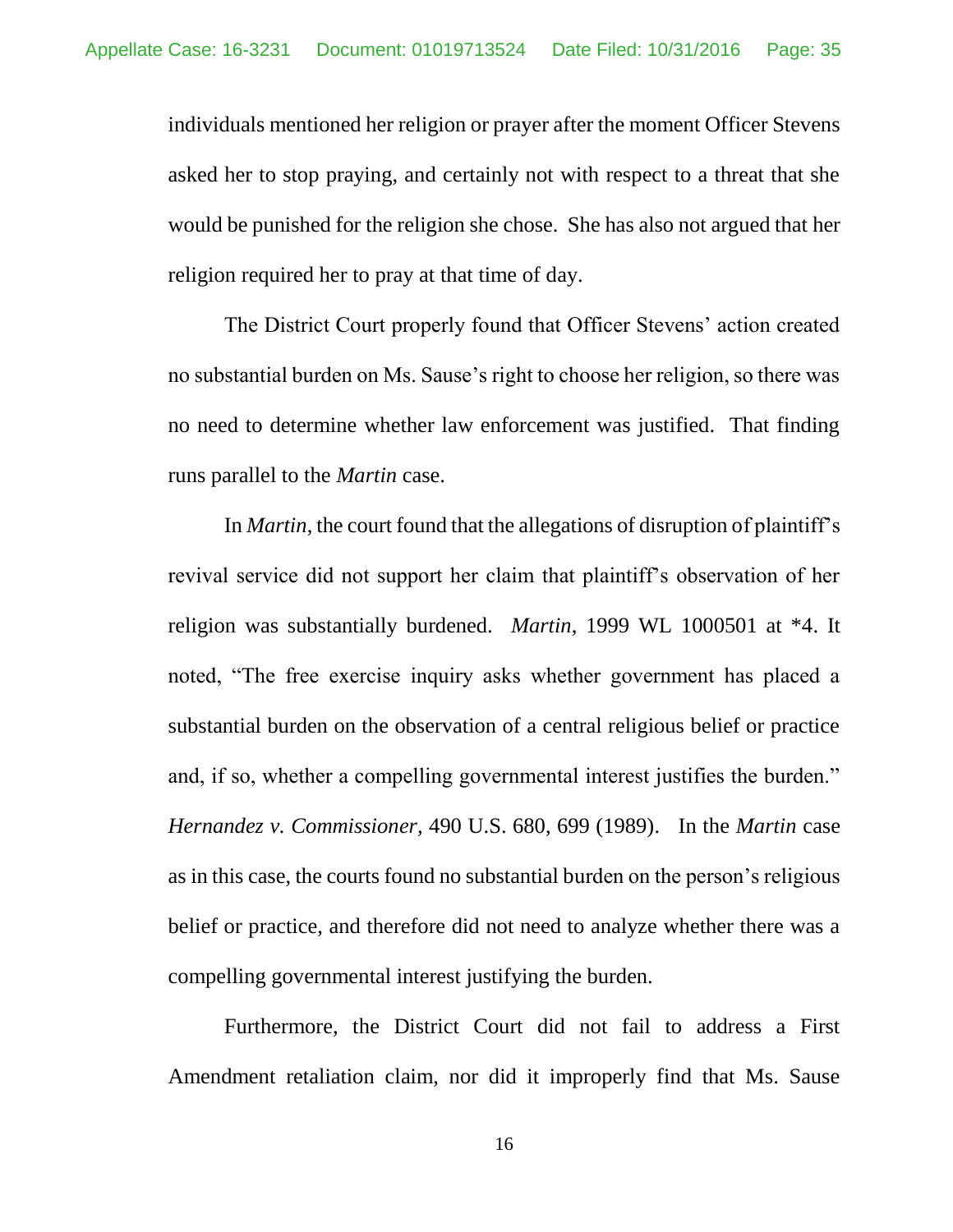asserted no such claim. Ms. Sause fails to state all three of the elements of a claim of First Amendment retaliation. First, she failed to assert that her prayer, begun in the middle of a noise complaint investigation, was constitutionally protected activity.

Second, she failed to assert in her complaint and in her appellate brief how either officers' actions caused her any injury that would cause an ordinary person from practicing one's religion. The only officer she alleges she fears was the officer she did not assert violated her First Amendment rights ("…this has gone on long enough and I need answers due to fear of Officer Lindsey and I had to assure my safety in this community." Aplt. App. at 15).

Third, she did not identify which officer, what actions, or how such actions were substantially motivated in response to her choice of religion. The alleged comment about going to jail was made before Ms. Sause asked to pray, and then Officer Lindsey told her she could pray. Further, the argument that there was no legitimate law enforcement justification is contradicted by Ms. Sause's statements in her Complaint that the officers were there for a noise complaint, reviewed their ticket book and then issued her two citations. Aplt. App. at 14, 17.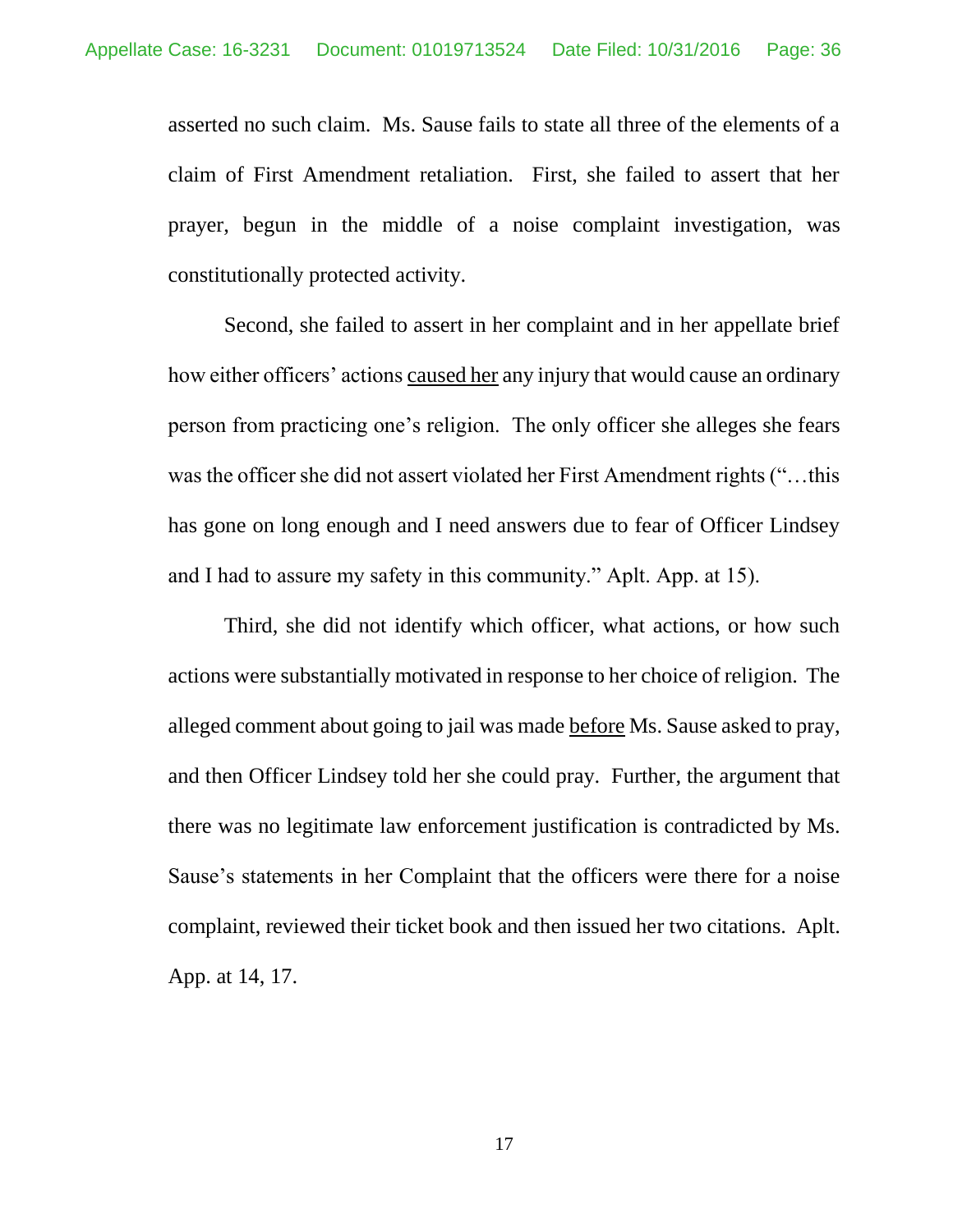Ms. Sause failed to state First Amendment Free Exercise Clause and retaliation claims against Officer Stevens, and therefore the District Court properly concluded her Complaint must be dismissed.

# **B. The District Court Properly Concluded Ms. Sause did not Articulate First Amendment Violation Claims against Officer Lindsey**

Ms. Sause's argument that the District Court should have known that she alleged Officer Lindsey violated her First Amendment Free Exercise Clause right is directly contrary to what she stated in her Complaint. In the section designated for stating amounts claimed and reasons for the recovery of money damages, Ms. Sause separates the alleged violations of her First Amendment rights from those associated with "LIMITING ME in MY HOME." Aplt. App. at 16-17.

She starts each new allegation with the heading, then explains the circumstances or reasoning behind the allegation:

> To Tell Me to Stop praying. That is Between my God and me. That is my First AMMENDMENT (sic) Right **(R/E Stevens)**. Aplt. App. at 17 (emphasis added).

> To Prevent Me from going into my own Bedroom. LIMITING ME IN MY HOME, all over a Noise (Radio) Violation. **(Officer Lindsey)**. Aplt. App. at 17 (emphasis added).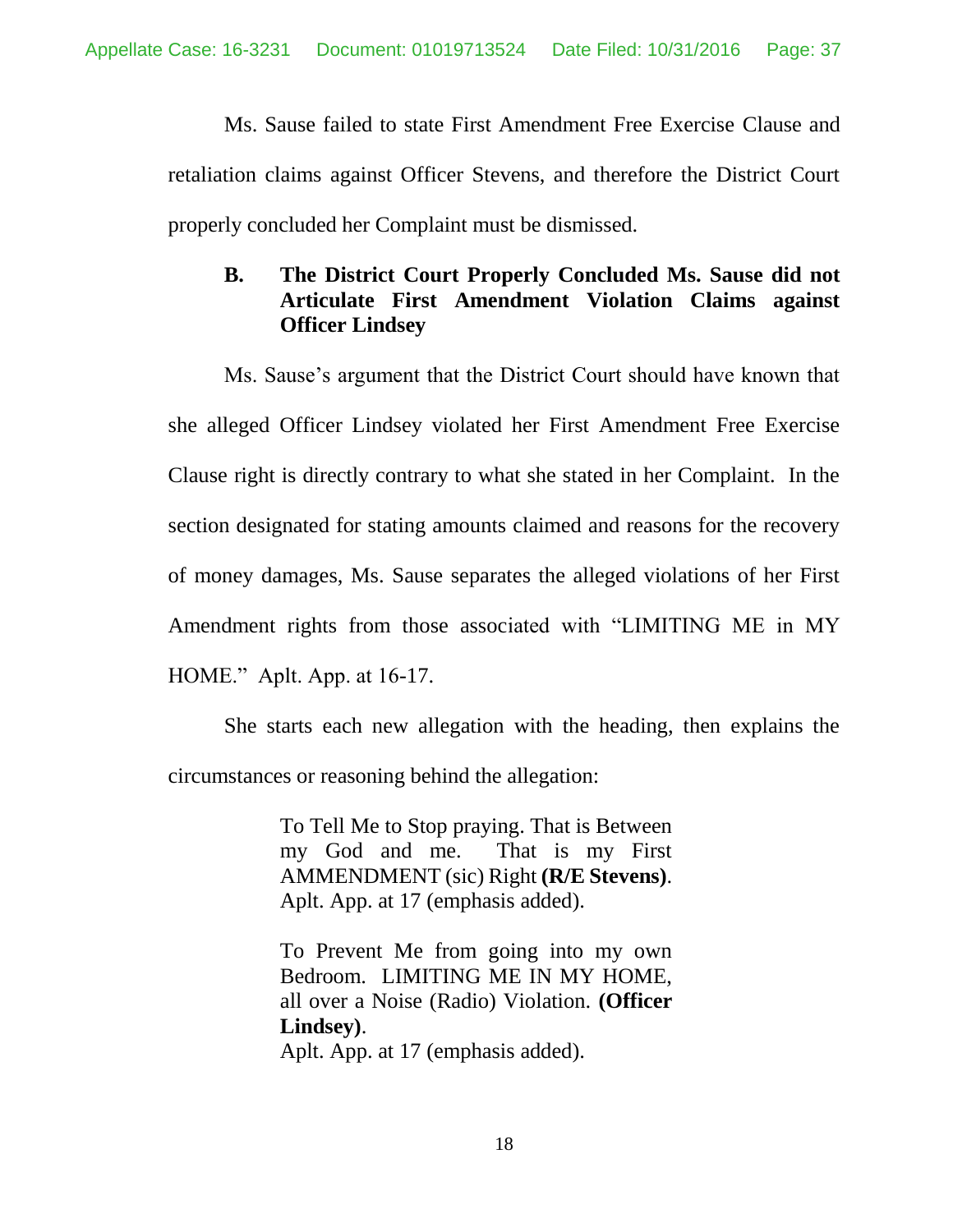Ms. Sause clearly asserts her First Amendment claim is against Officer Stevens and her claim related to being prevented from going to her bedroom is against Officer Lindsey. Ms. Sause has not appealed the Fourth Amendment and ADA-related claims the District Court believed she asserted against Officer Lindsey. Further, the interaction between Ms. Sause and Officer Lindsey regarding her prayer are very limited. Ms. Sause's complaint alleges that Officer Lindsey left her bedroom and joined her in her family room "per my request." Aplt. App. at 13. Then Officer Lindsey allegedly told Ms. Sause to "get ready, [Ms. Sause] was going to jail," but he did not yet know why. Aplt. App. at 13. It was then that Ms. Sause asked Officer Lindsey if she could pray, and he said, "Yes." Aplt. App. at 13.

Ms. Sause made no other allegations against Officer Lindsey in her Complaint regarding her prayer except that Officer Lindsey reported to Officer Stevens that she was praying. The District Court may not add allegations for her. "The Tenth Circuit Court of Appeals has explained "that, to state a claim in federal court, a complaint must explain what each defendant did to [the pro se plaintiff]; when the defendant did it; how the defendant's action harmed [the plaintiff]; and, what specific legal right the plaintiff believes the defendant violated." *Nasious v. Two Unknown B.I.C.E. Agents*, 492 F.3d 1158, 1163 ( $10^{th}$  Cir. 2007). The court "will not supply additional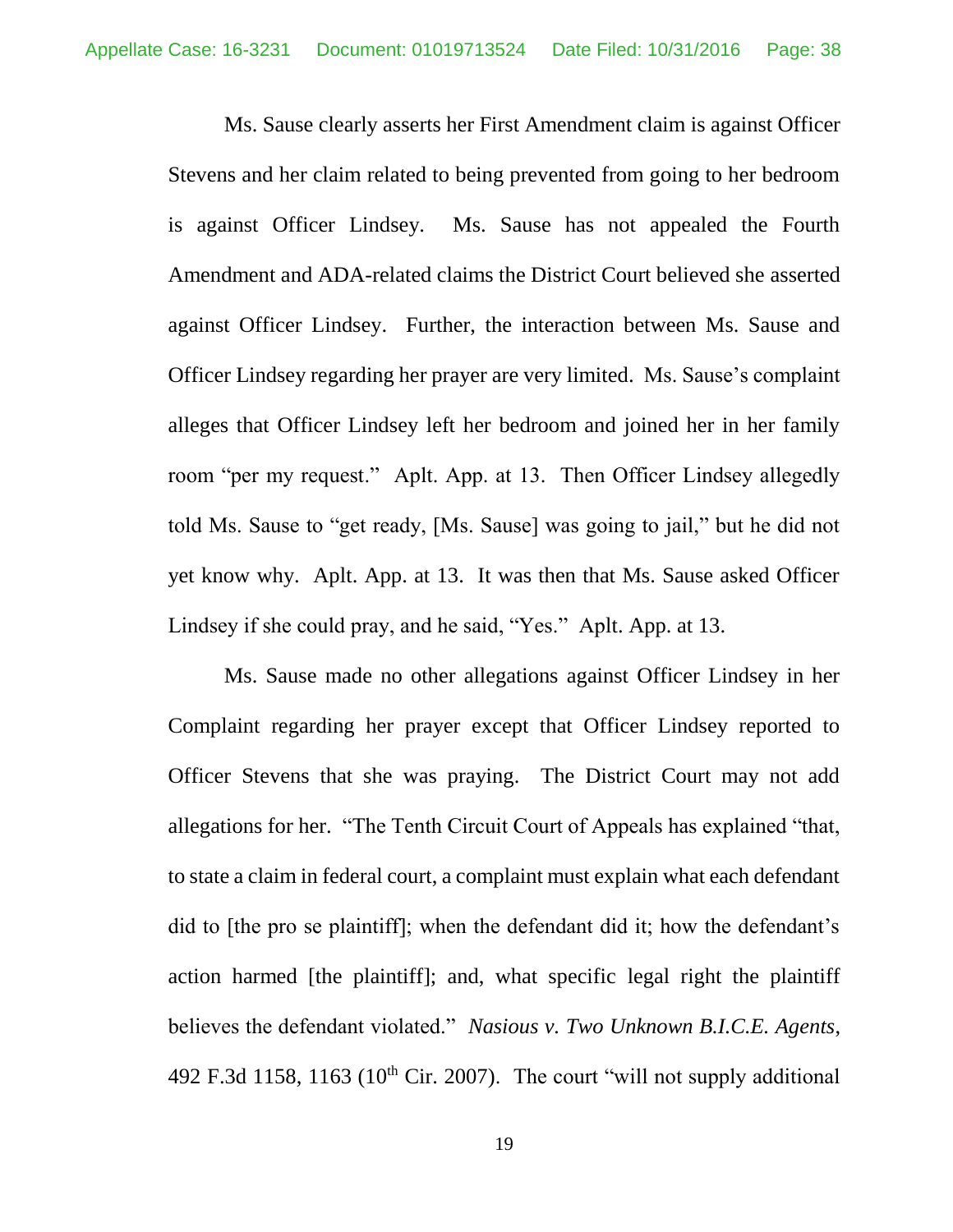factual allegations to round out a plaintiff's complaint or construct a legal theory on a plaintiff's behalf." *Whitney v. New Mexico*, 113 F.3d 1170, 1173- 74 ( $10<sup>th</sup>$  Cir. 1997) (citation omitted).

The District Court found that Ms. Sause "fails to provide any allegations that would suggest Officer Stevens's actions coerced her into conduct contrary to her religious beliefs, or that he otherwise prevented her from practicing her religion." Aplt. App. at 71. If Officer Stevens' instruction to Sause to stop praying was not a First Amendment violation, how can Officer Lindsey's failure to stop Stevens' instruction be a violation?

Here, Ms. Sause argues the Court ignored claims she asserted against Officer Lindsey, but just as she failed to provide allegations suggesting Officer Stevens' actions coerced her into conduct contrary to her religious beliefs, Ms. Sause failed to articulate how Officer Lindsey's actions or failures to act constituted a First Amendment violation.

## **IV. Ms. Sause Was Given the Opportunity to Amend Her Complaint but Failed to Do So**

Ms. Sause argues in her final point that this Court should reverse the District Court's decision to dismiss her complaint with prejudice and remand with instructions to provide Ms. Sause leave to amend her complaint. Ms. Sause has ignored the fact that she was already provided that opportunity.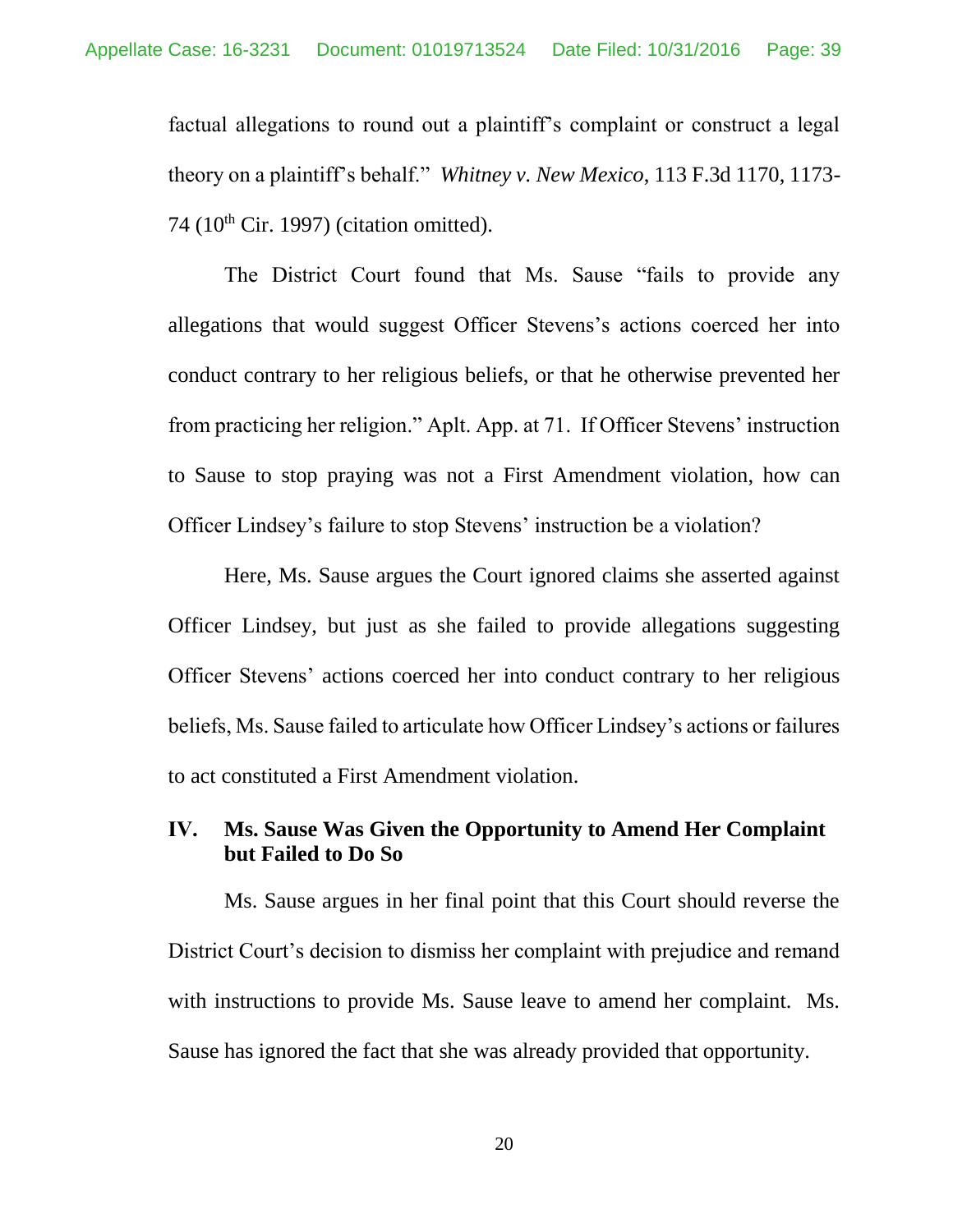"Under Rule 12(b)(6), a plaintiff with an arguable claim is ordinarily accorded notice of a pending motion to dismiss for failure to state a claim and an opportunity to amend the complaint before the motion is ruled upon." *Dopp v. Loring*, 54 F. App'x 296, 298 (10th Cir. 2002), citing *Neitzke v. Williams,* 490 U.S. 319, 329 (1989).

"In addition, pro se litigants are to be given reasonable opportunity to remedy the defects in their pleadings." *Hall v. Bellmon*, 935 F.2d 1106, 1110 (10th Cir. 1991); *Reynoldson v. Shillinger,* 907 F.2d 124, 126 (10th Cir.1990); *Jaxon v. Circle K Corp.,* 773 F.2d 1138, 1140 (10th Cir.1985). However, the District Court has discretion to dismiss a pro se litigant's complaint without leave to amend. *See, e.g., Knight v. Mooring Capital Fund*, *LLC*, 749 F.3d 1180, 1190 (10th Cir. 2014) ("Although as a general rule, a pro se party should be given leave to amend, a district court acts within its discretion where it is obvious that the pro se litigant cannot prevail based upon the facts alleged and amendment would be futile.")

On November 20, 2015, pro se plaintiff Mary Anne Sause filed her Complaint alleging civil rights violations in the District Court of Kansas, accompanied by a motion for leave to proceed in forma pauperis and motion to appoint counsel. Aplt. App. at 7-20.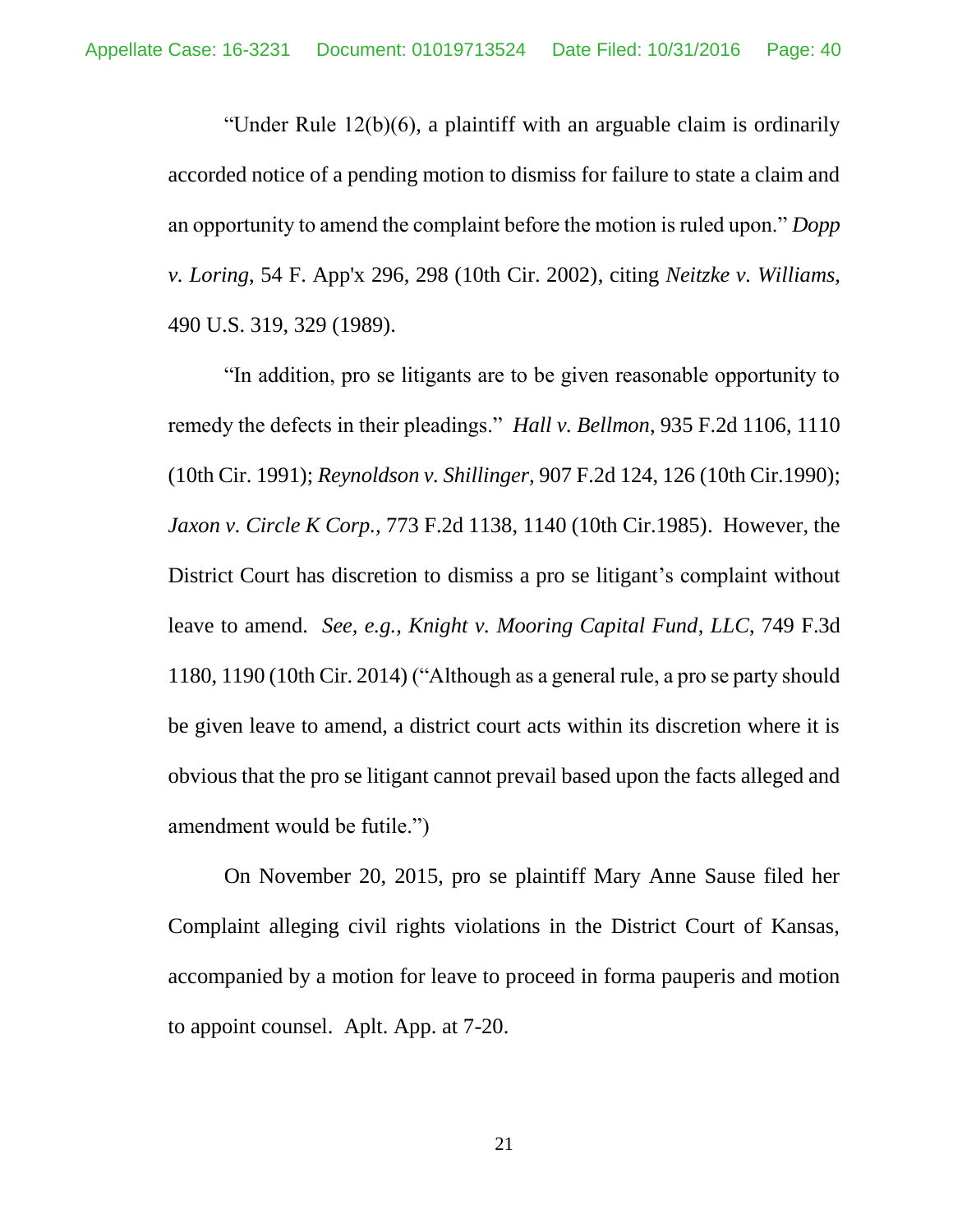On January 18, 2016, Defendants filed a Motion to Dismiss Ms. Sause's Complaint for failure to state a claim. Aplt. App. at 25-37. Ms. Sause requested and was granted an extension of time of 30 days to respond to the Motion to Dismiss. Aplt. App. at 4-5. On February 8, 2016, Ms. Sause filed her Response to the Motion to Dismiss. Aplt. App. at 38-47. In addition, on March 1, 2016, Ms. Sause filed a Motion for Leave to Amend the Complaint. Aplt. App. at 51-53. Ms. Sause failed to attach her proposed amended complaint as required by D. Kan. R. 15.1(a)(2).

On April 26, 2016, the District Court entered a Memorandum and Order, ruling in part that Ms. Sause's Motion for Leave to Amend Complaint was denied without prejudice for her failure to comply with D. Kan. Rule 15.1(a)(2). The Order specifically states Ms. Sause could file another motion to amend and attach her proposed amended complaint to comply with the federal and local rules. Aplt. App. at 62-63.

On June 20, 2016, the District Court entered its Memorandum and Order granting Defendants' Motion to Dismiss with prejudice. Aplt. App. at 64-75.

Importantly, the District Court denied Ms. Sause's motion to amend her complaint "without prejudice to the filing of any future motion to amend that attaches a proposed amended complaint and complies with all applicable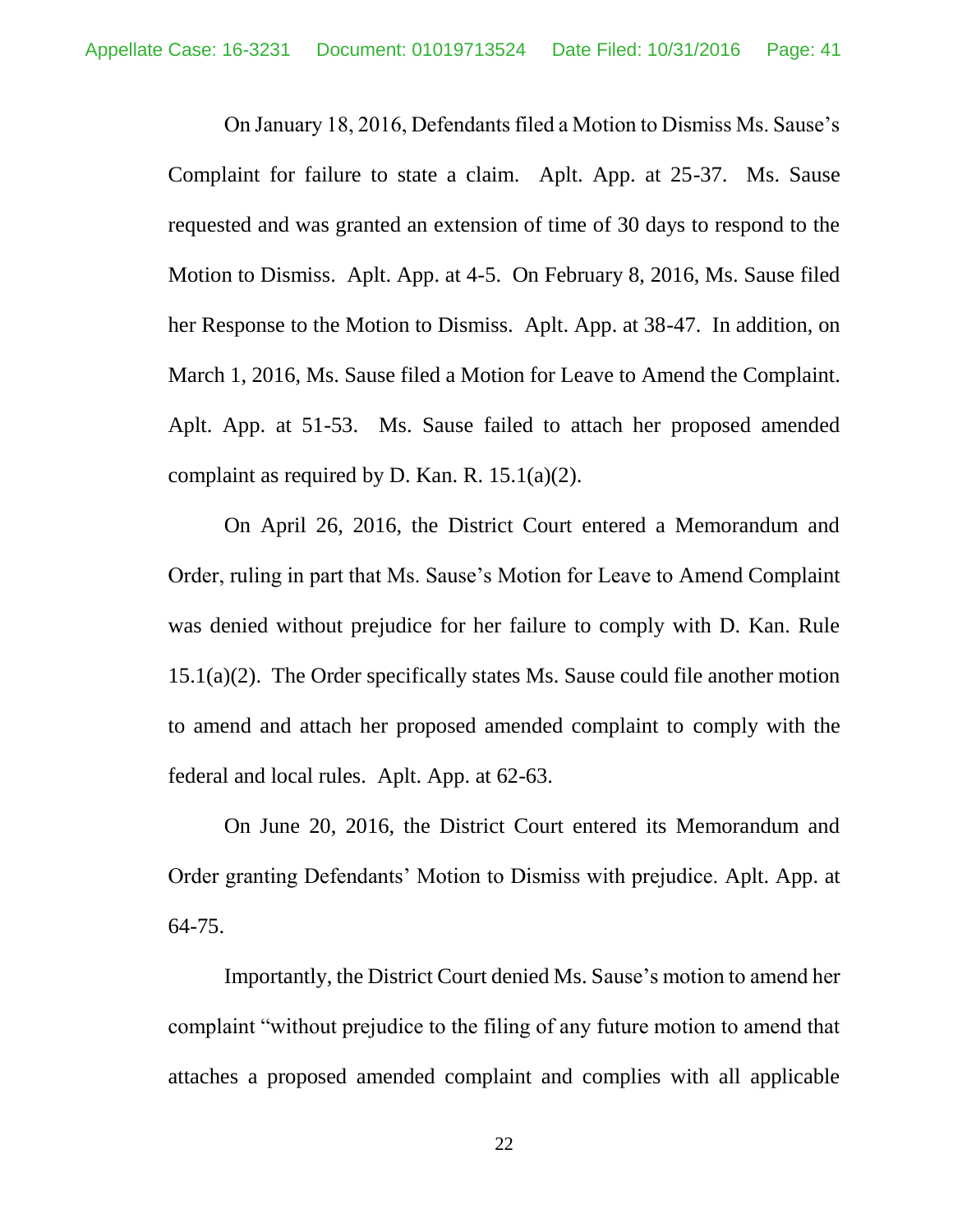Federal Rules of Civil Procedure and Local Rules." Aplt. App. at 62-63. Therefore, Ms. Sause was not denied her chance to amend her complaint. She simply failed to heed the advice of the Court. Without the proposed amended complaint attached to a motion to amend, Ms. Sause made it impossible for the Court to decide any other way than that an amendment to her complaint would be futile. *See Panicker v. State Dep't of Agric.*, 498 F. App'x 755, 757  $(10<sup>th</sup> Cir. 2012)$  ("courts may refuse to give parties leave to amend 'upon a showing of … futility of amendment.'").

Ms. Sause also repeatedly argued in her Response to Defendants' Motion to Dismiss that she needed discovery to support her factual allegations. *See generally* Aplt. App. 38-47 ("With discovery Plaintiff would be afforded the opportunity to prove factual allegations above speculation level." Aplt. App. at 41.)

Not only was Ms. Sause on notice that her Complaint could be dismissed for failure to state a claim when Defendants' Motion to Dismiss was filed, but she was on notice a second time of her opportunity to remedy the defects in her Complaint when the Court denied her Motion for Leave to Amend her Complaint without prejudice with clear instructions on how to fix the problem. She had nearly two months to follow the roadmap the Court gave her and failed to take action. It was only then that the Court granted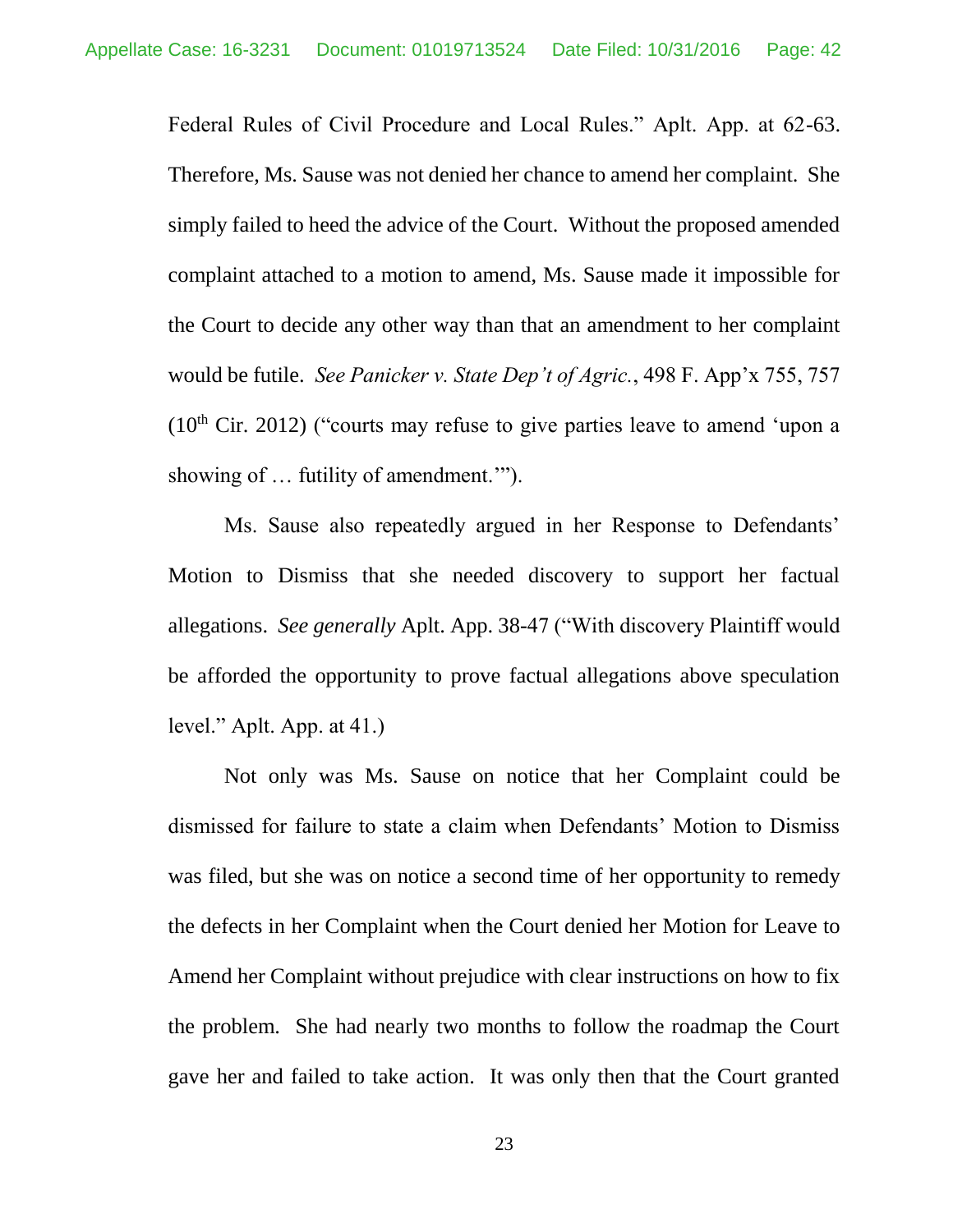Defendants' Motion to Dismiss. Ms. Sause's brief seems to ignore the fact that she had already been given a chance to amend her Complaint.

In the *Phillips* case, unlike this case, the pro se plaintiff was not provided an opportunity to remedy the defects in his complaint. On appeal, however, he failed to argue how those defects could have been corrected. That court pointed out that while the pro se plaintiff's pleadings will be construed liberally, the court "will not supply additional facts, [or] construct a legal theory for [a] plaintiff that assumes facts that have not been pleaded." *Phillips v. Pub. Serv. Co. of New Mexico*, 58 F. App'x 407, 409 (10th Cir. 2003), *citing Dunn v. White,* 880 F.2d 1188, 1197 (10th Cir.1989). The court in *Phillips* dismissed without prejudice the plaintiff's action, stating the plaintiff suffered no real disadvantage because he could have filed another complaint if he had a good faith basis to do so. *Id*.

In this case, Ms. Sause had an opportunity to amend her complaint by attaching the proposed amendment to another motion for leave to amend as prescribed by the Federal Rules of Civil Procedure and as indicated in the District Court's Memorandum and Order dated April 26, 2016. *See* Aplt. App. at 62-63. She declined to do so in the nearly two month period after the April 26, 2016 Order denying without prejudice her motion for leave to amend her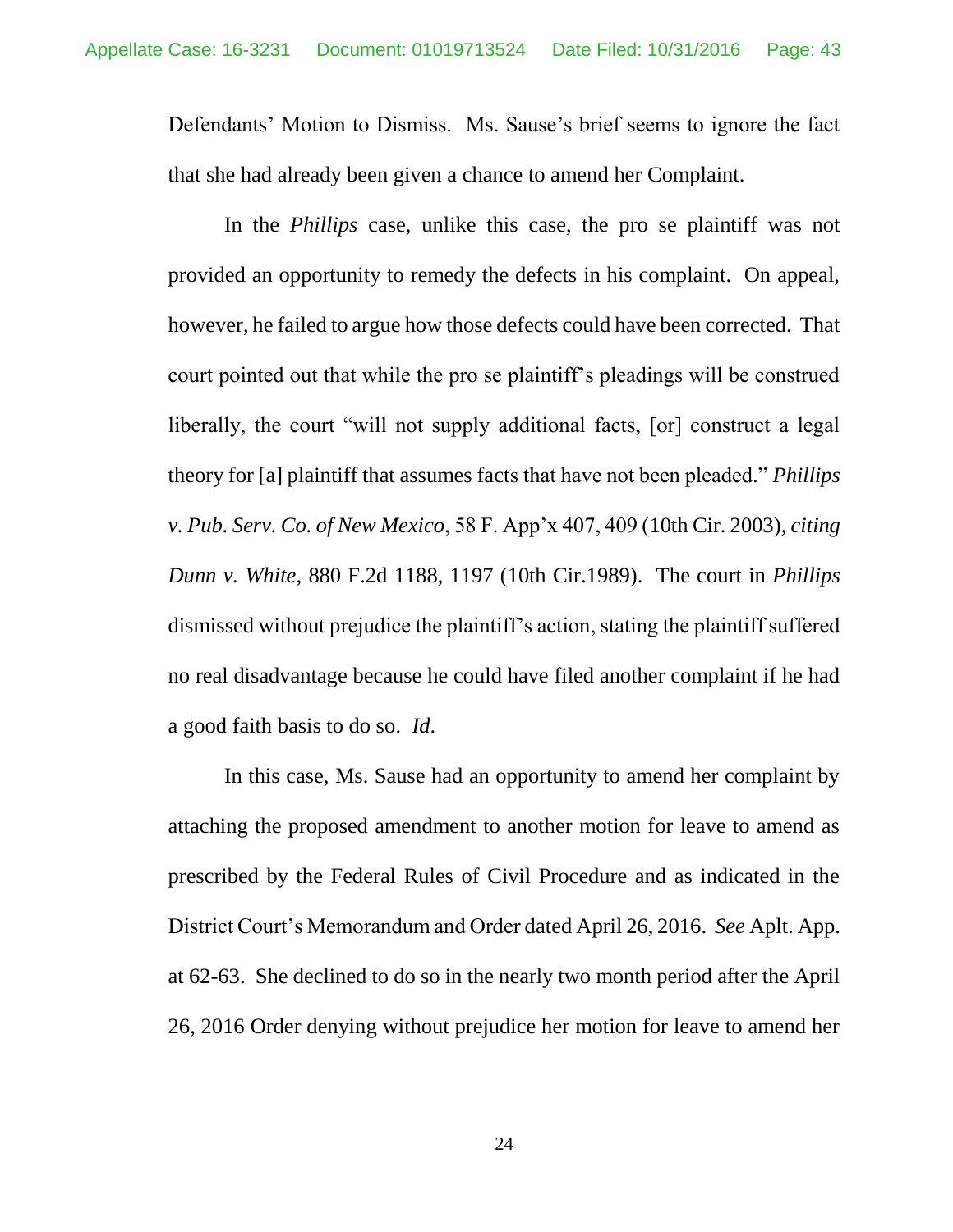complaint and before the July 20, 2016 Memorandum and Order dismissing her case.

She also did not argue in her Motion for Leave to Amend her Complaint, nor has she argued in her appeal how she would amend her complaint to state a claim. *See* Aplt. App. at 51-53; Aplt Brief a 51-54. She argues instead that she has already stated a plausible claim (Aplt. Brief at 53- 54) or that she needs discovery to show her factual allegations are "above speculative level." *See* Aplt. App. at 41.

Even Judge Lucero's dissent in *Phillips* would agree with the District Court's decision in this case. In the *Phillips* case, Judge Lucero's dissent points out "we have no idea whether Phillips's complaint could have been salvaged by amendment because the district court failed to address the issue." *Phillips*, 58 F. App'x at 410. He advocated for an approach in which the Court would analyze whether the plaintiff could possibly prevail on the facts alleged and determine that allowing the plaintiff an opportunity to amend the complaint would be futile. *Id*. .

The District Court's dismissal without prejudice of Ms. Sause's Motion for Leave to Amend her Complaint is consistent with the holding of the *Jaxon* case. *Jaxon v. Circle K Corp.*, 773 F.2d 1138, 1140 (10th Cir. 1985).

25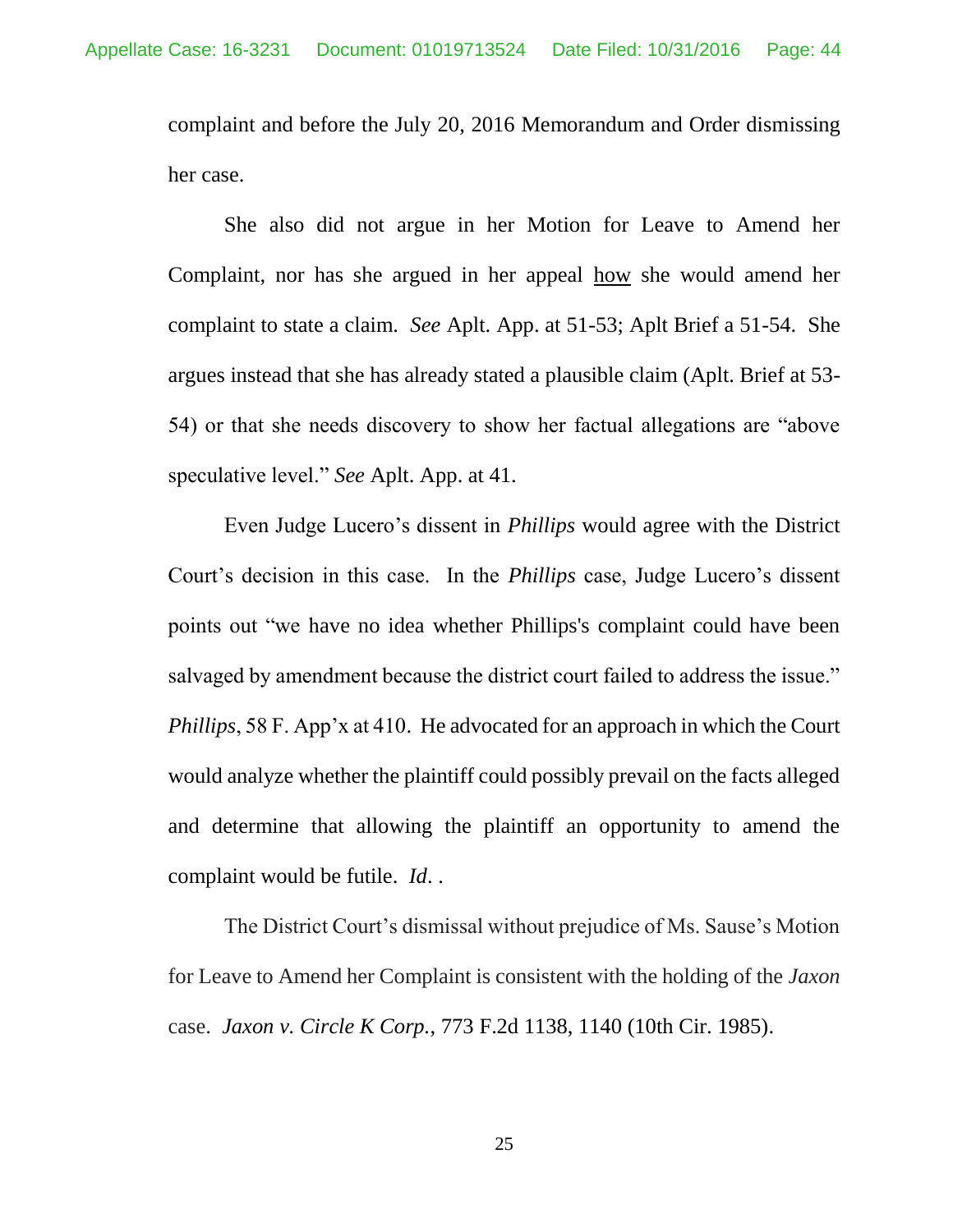In *Jaxon*, the court concluded the *pro se* litigant should have been given an opportunity to obtain affiavits or verify his complaint before summary judgment was granted against him. *Jaxon*, 773 F.2d at 1140. "The rights of *pro se* litigants require careful protection where highly technical requirements are involved, especially when enforcing those requirements might result in a loss of the opportunity to prosecute or defend a lawsuit on the merits. District courts must take care to insure that *pro se* litigants are provided with proper notice regarding the complex procedural issues involved in summary judgment proceedings." *Id*., *citing Garaux v. Pulley,* 739 F.2d 437, 439 (9th Cir. 1984). The Tenth Circuit also noted that the denial in *Jaxon* of giving him time to put his response in proper form was a denial of a meaningful opportunity to remedy the defects in his pleading. *Jaxon*, 773 F.2d at 1140.

In this case Ms. Sause was given a meaningful opportunity to get her motion for leave to amend her complaint in proper form by attaching an amended complaint. *See* Aplt. App. at 62-63. The District Court provided an explanation that Ms. Sause could file her motion and attach the proposed amended complaint as required under the rule. Within the six month period Ms. Sause was on notice of the alleged flaws in her Complaint as asserted in Defendants' Motion to Dismiss, Ms. Sause was alerted again of her remedy in the Court's April Memorandum and Order. She failed to act on that in the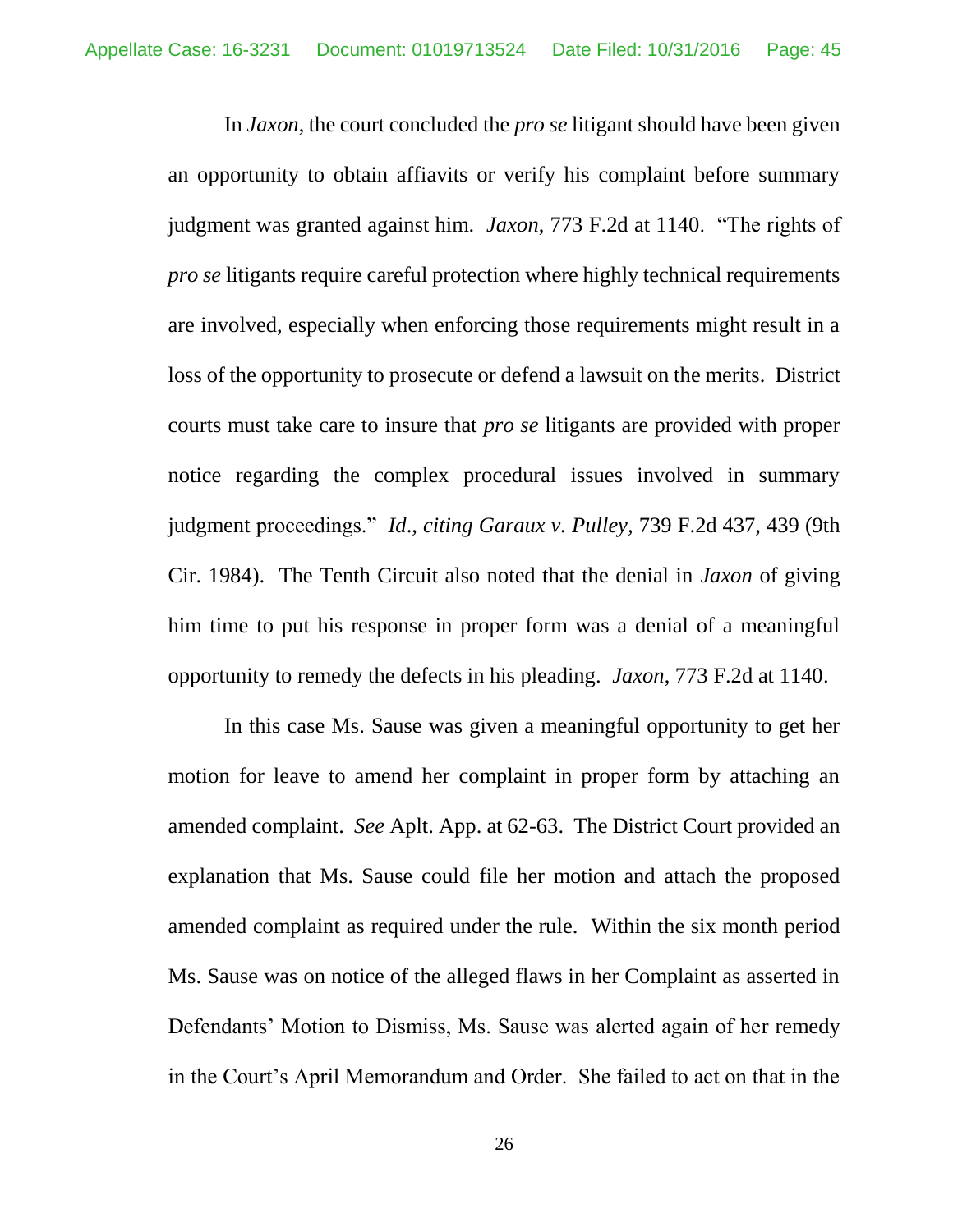nearly two months before the Court entered its Order on the Motion to Dismiss.

Finally, Ms. Sause argues the *Gee* case supports her contention that she, like the plaintiff in *Gee*, should be given an opportunity to amend her complaint instead of having it be dismissed with prejudice. However, in the *Gee* case, the Tenth Circuit noted "[t]here is no indication that the district court considered allowing Mr. Gee to amend his complaint with regard to any of his allegations." *Gee v. Pacheco*, 627 F.3d 1178, 1195 (10th Cir. 2010). Here, as explained above, Ms. Sause requested an opportunity to amend her complaint by motion. Her failure to follow the rules in making that request was pointed out by the district court, and Ms. Sause had an opportunity for nearly two months to try again. She declined to do so. The District Court's decision to grant Defendants' Motion to Dismiss was therefore proper.

## **V. The District Court Properly Concluded Ms. Sause's Complaint Failed to State a Claim**

Ms. Sause's argument regarding whether Officers Lindsey and Stevens are entitled to qualified immunity is unsupported. Her argument relies on the notion that she has won in proving it is "clearly established" she has a right to pray in her home while law enforcement officers speak with her about a noise complaint, and also that one or more of the officers violated that clearly established right by instructing her to stop praying. Defendants submit that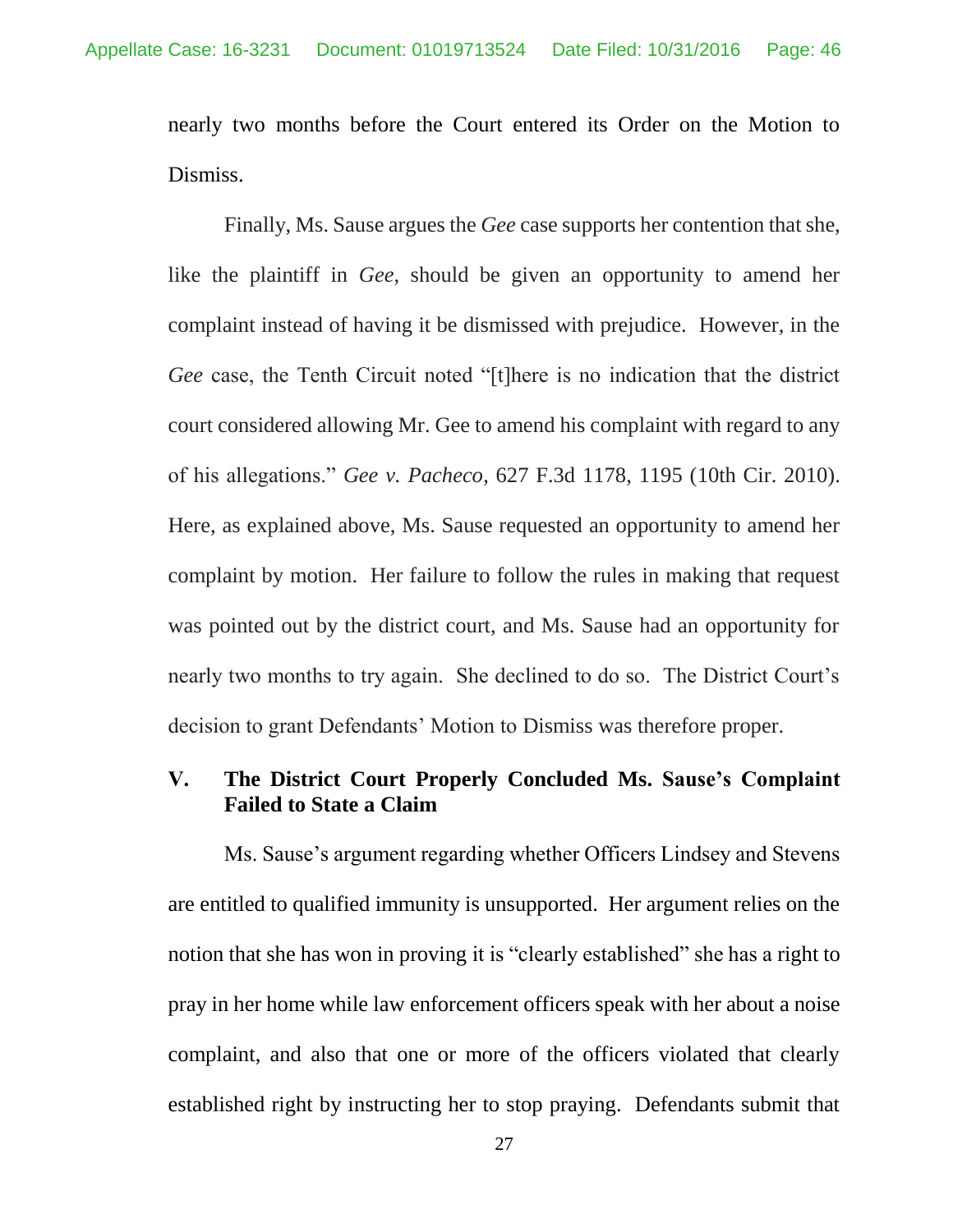the District Court properly concluded that because Ms. Sause failed to establish that Officer Stevens violated her clearly established right, he was entitled to qualified immunity. As stated above, Defendants further submit that the District Court properly concluded that Ms. Sause did not state a First Amendment claim against Officer Lindsey.

Public officials like law enforcement officers enjoy qualified immunity in civil actions that are brought against them in their individual capacities and that arise out of the performance of their duties. *Anderson v. Creighton*, 483 U.S. 635, 638 (1987). Because it is "the norm" in private actions against public officials, officials enjoy a presumption of immunity when the defense of qualified immunity is raised. *Lewis v. Tripp*, 604 F.3d 1221, 1225 (10th Cir. 2010)(quoting *Harlow v. Fitzgerald*, 457 U.S. 800, 807 (1982) ); *see also, Kerns v. Bader*, 663 F.3d 1173, 1180 (10th Cir. 2011))("Law enforcement officers are, of course, entitled to a presumption that they are immune from lawsuits seeking damages for conduct they undertook in the course of performing their jobs."). The purpose of qualified immunity is to shield government officials from liability as well as the process of discovery. *Anderson v. Creighton,* 483 U.S. 635, 646, n. 6 (1987) (quoting *Harlow,* 457 U.S. at 817 and *Behrens v. Pelletier*, 516 U.S. 299, 306 (1996)) ("Defendants are permitted to appeal from the denial of a motion to dismiss on qualified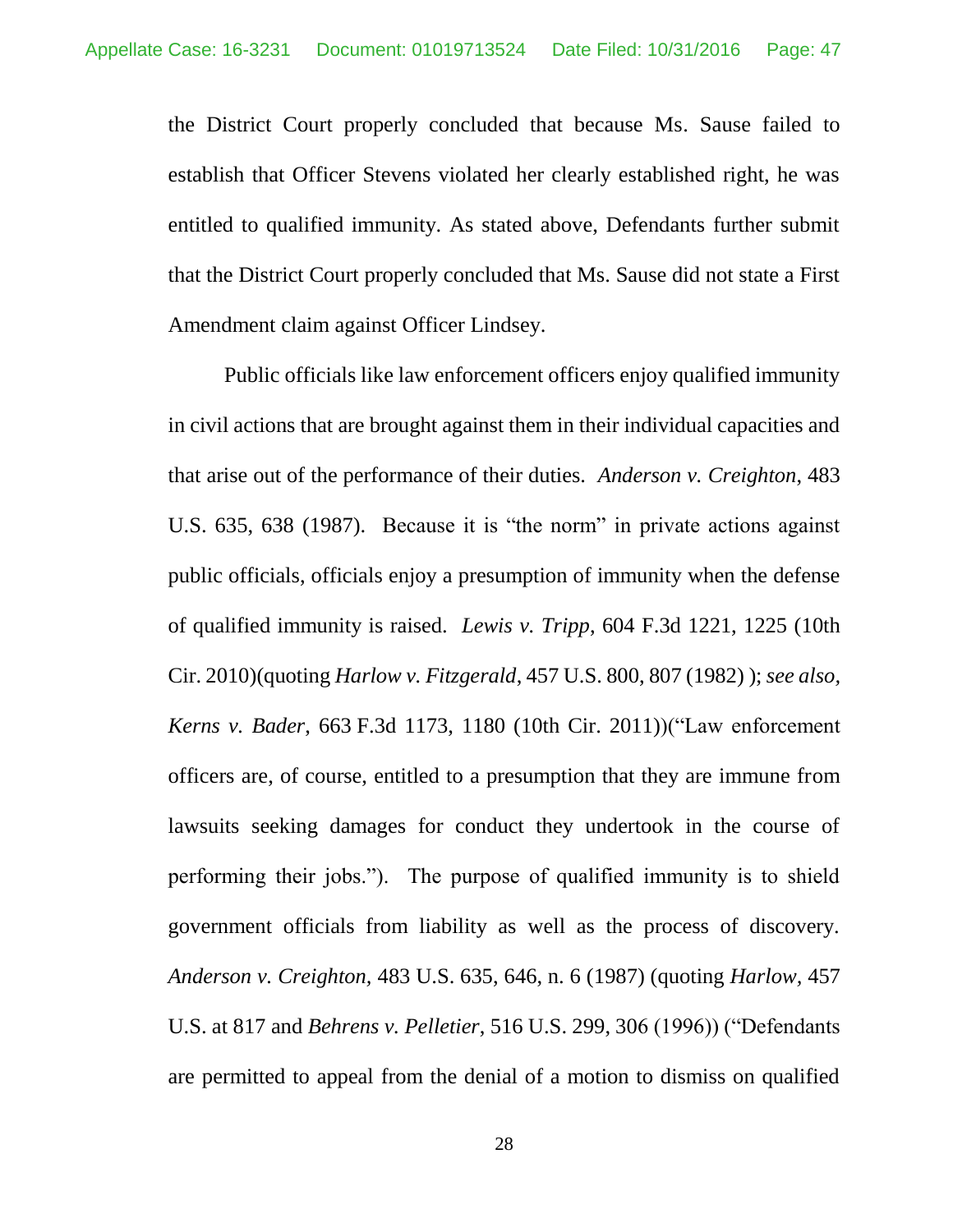immunity grounds precisely to spare them the ordeal of discovery if the complaint fails to allege a constitutional violation or if the alleged violation was not clearly established."). Defendants raised this qualified immunity defense in its Motion to Dismiss. Aplt. App. at 25-37. The arguments raised in Defendants' Motion to Dismiss are based on Plaintiff's allegations in her Complaint, and not on evidence obtained through discovery. Aplt. App. at 94; *see also* Aplt. App. 7-20, *generally.*

In seeking to overcome that presumption Ms. Sause needed to make a two-part showing: First, that the law enforcement officer(s) violated her constitutional (or, in the case of a Section 1983 action, more generally, federally protected) rights; and second, that these rights were clearly established at the time of the alleged violation. *See, Lewis,* 604 F.3d at 1225; *Thomson v. Salt Lake Cnty.,* 584 F.3d 1304, 1312 (10th Cir. 2009). This standard, by design, "gives government officials breathing room to make reasonable, but mistaken judgments about open legal questions." *Ashcroft v. al-Kidd,* 563 U.S. 731, 743 (2011). The District Court's inquiry was, essentially, "[t]aken in the light most favorable to the party asserting the injury, do the facts alleged show the [defendant's] conduct violated a constitutional right?" *Saucier v. Katz,* 533 U.S. 194, 201 (2001).

29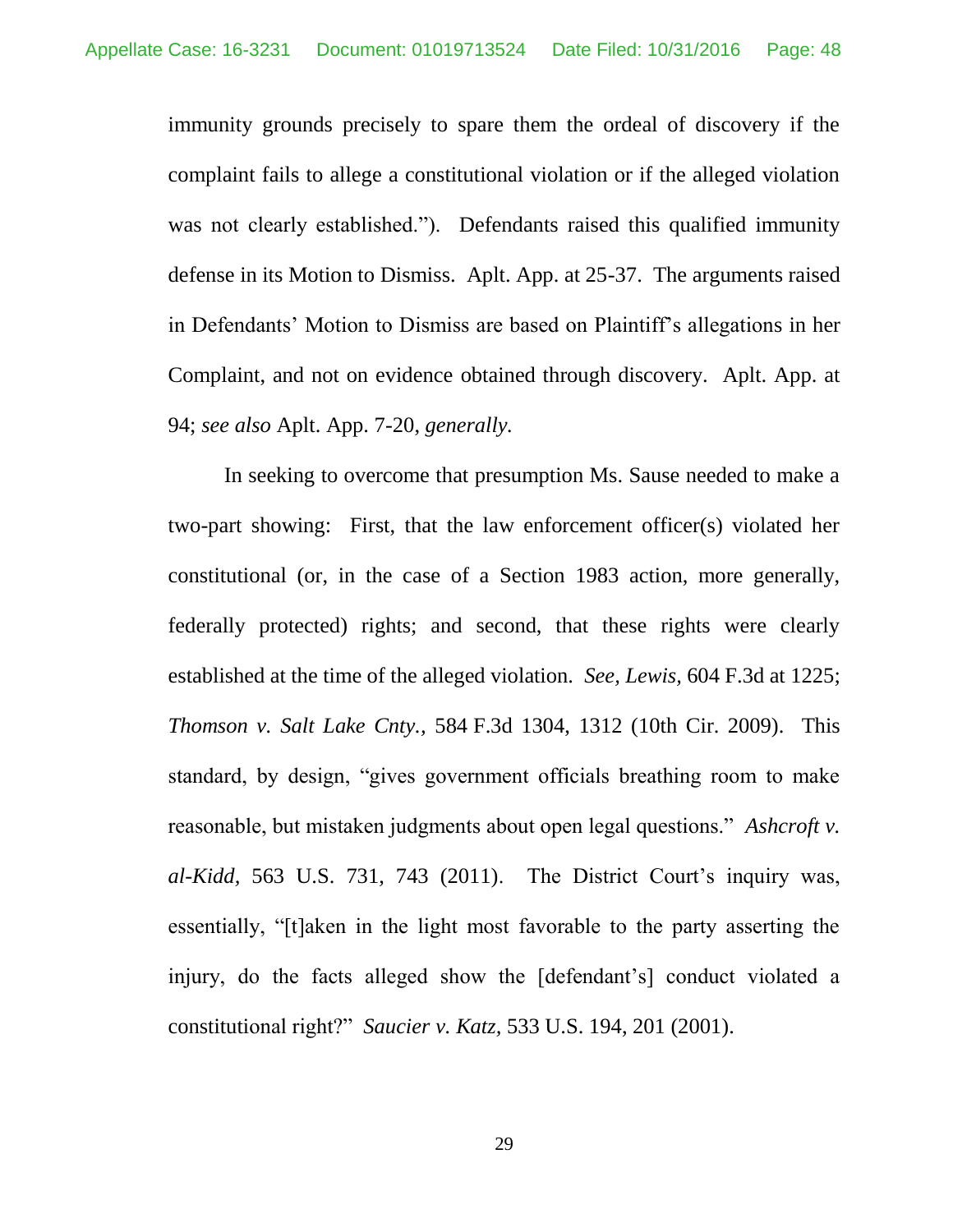The leap that Ms. Sause has made throughout her briefing regarding whether the officers' conduct violated her right is too great. Ms. Sause paints a picture of a woman praying pursuant to the tenants of her religion in her home while being verbally threatened by officers to stop her religious practices. Her argument ignores the reason why the officers were there and the conversation in which Ms. Sause engaged with them about the potential charges as well as other subjects she brought up (e.g., her disability). Under the circumstances outlined by Ms. Sause, no inference can be taken to lead the court to determine that her decision to pray, and Officer Stevens' instruction to stop, under these circumstances, was conduct that violated her rights.

Context matters in the "clearly established" inquiry as well. *See e.g., Saucier*, 533 U.S. at 201 (holding that the "clearly established" analysis "must" be undertaken in light of the specific context of the case, not as a broad general proposition."). Thus, the court has instead held that:

> "[c]learly established" for purposes of qualified immunity means that the contours of the right must be sufficiently clear that a reasonable official would understand that what he is doing violates that right. This is not to say that an official action is protected by qualified immunity unless the very action in question has previously been held unlawful, but it is to say that in the light of preexisting law the unlawfulness must be apparent." *Wilson v. Lane*, 526 U.S. 603, 614-15 (1999).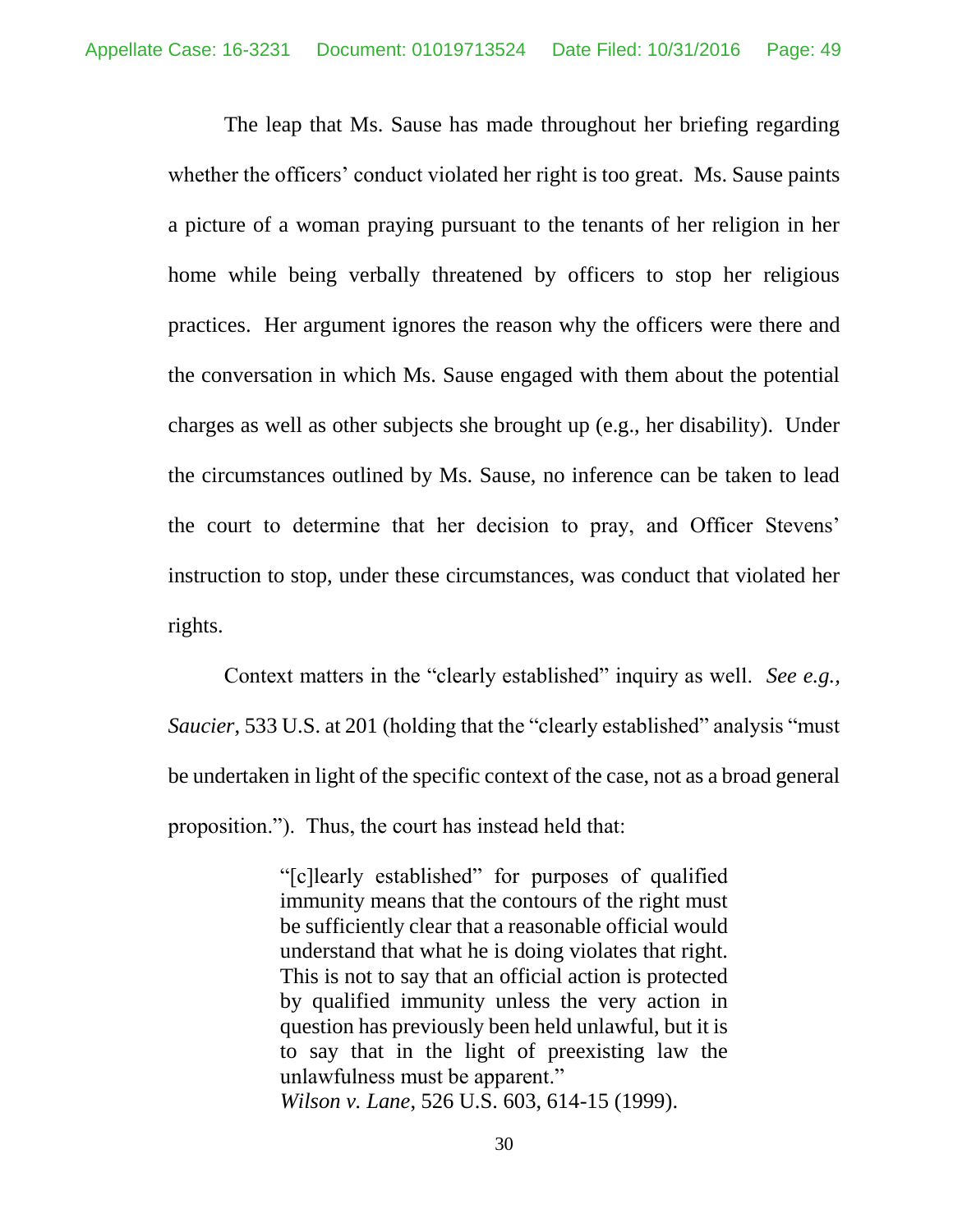Ms. Sause points to no case law in this Circuit that would have put these officers on notice that, under these circumstances, their actions (or inactions) violated Ms. Sause's First Amendment rights.

Finally, and perhaps most important, "a government official's conduct violates clearly established law when, at the time of the challenged conduct, '[t]he contours of [a] right [are] sufficiently clear' that every "reasonable official would have understood that what he is doing violates the right." *Ashcroft v. al-Kidd,* 131 S.Ct. 2074, 2084, 2085 (2011)(emphasis added).

In this case, Ms. Sause failed to properly allege and demonstrate that Officers Lindsey or Stevens violated her First Amendment rights. Therefore, the District Court stopped its inquiry there. However, even if a violation was identified, Ms. Sause did not demonstrate the right was "clearly established" at the time of the conduct.

Ms. Sause's argument that even if her damages claims are dismissed, her request for injunctive relief survives is incorrect. Ms. Sause outlined her alleged damages in her Complaint. *See* Aplt. App. at 16-17. The only "damage" Ms. Sause associates with her First Amendment Free Exercise Clause right is the alleged damage she suffered for being told to stop praying. Aplt. App. 16-17. She has not alleged any ongoing damage associated with the instruction to stop praying. Moreover, once a motion to dismiss has been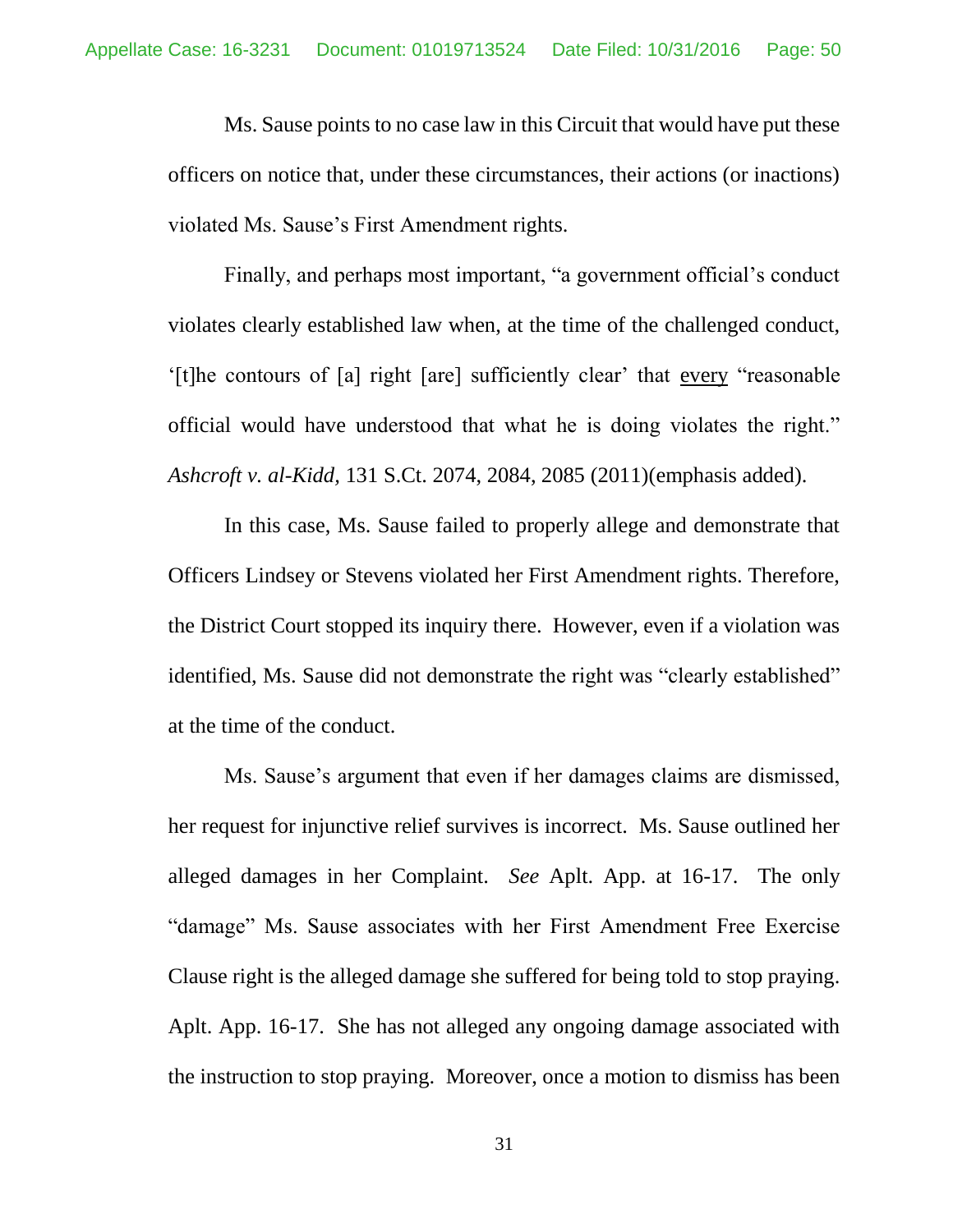granted for failure to state a claim, a plaintiff does not have the right to injunctive relief – the case is over. The District Court granted a stay on discovery and pretrial proceedings (with no objection filed by plaintiff) and could have used its discretion to stay an injunctive hearing. *See* Aplt. App. at 57-63. However, none was requested by Ms. Sause. *See generally,* Aplt. App. at 1-6. While it is the general policy in the District of Kansas to not stay litigation pending a ruling on a dispositive motion, *Wolfe v. United States*, 157 F.R.D. 494, 495 (D. Kan. 1994), it is appropriate for the court to do so until a pending dispositive motion is decided particularly when a party has asserted absolute and/or qualified immunity as an affirmative defense. *Siegert v. Gilley*, 500 U.S. 226, 232 (1991); *Pfuetze v. State of Kansas*, 2010 W.L. 3718836 (D. Kan. Sept. 14, 2010). Ms. Sause did not raise the issue of holding an injunctive hearing; instead she opposed the stay on discovery after it had already been entered. The District Court addressed her motion, and then several weeks later, ruled on Defendants' motion to dismiss, ending the case.

#### **CONCLUSION**

Ms. Sause has failed to show the District Court committed error in its evaluation and ruling on Defendants' Motion to Dismiss. Defendants respectfully ask that this Court uphold the District Court's Memorandum and Order and Judgment, and that Ms. Sause's appeal be denied.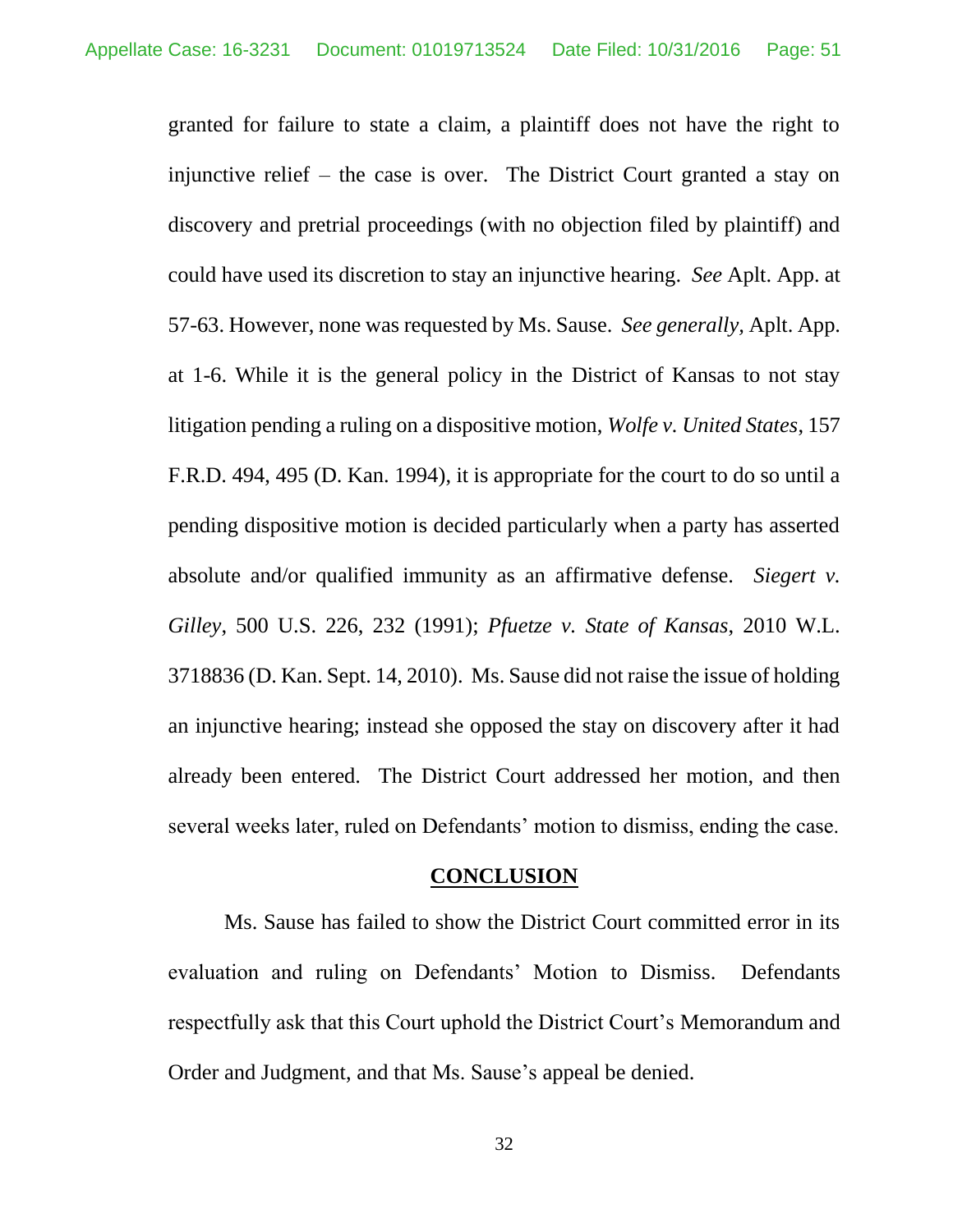Respectfully submitted,

#### FISHER, PATTERSON, SAYLER & SMITH, LLP

/s/ Amy J. Luck Michael J. Seck, #11393 Amy J. Luck, #22494 51 Corporate Woods, Suite 300 9393 West 110<sup>th</sup> Street Overland Park, Kansas 66210 (913) 339-6757 / (913) 339-6187 (FAX) [mseck@fisherpatterson.com](mailto:mseck@fisherpatterson.com) [aluck@fisherpatterson.com](mailto:aluck@fisherpatterson.com) **ATTORNEYS FOR APPELLEES TIMOTHY J. BAUER, JASON LINDSEY, BRENT BALL, RON ANDERSON, LEE STEVENS, MARTY SOUTHARD, AND TRAVIS THOMPSON**

#### **CERTIFICATE OF COMPLIANCE**

I hereby certify that this brief complies with the type-volume limitation of Fed. R. App. P. 32(a)(7)(B) because this brief contains 9,488 words, excluding the parts of the brief exempted by Fed. R. App. P.  $32(a)(7)(B)(iii)$ .

I further certify this brief complies with the typeface requirements of Fed. R. App. P. 32(a)(5) and the type style requirements of Fed. R. App. P. 32(a)(6) because this brief has been prepared in a proportionally spaced typeface using Microsoft Word 2013 in Times New Roman size 14 font and was converted to Portable Document Format (Adobe pdf).

I further certify that all required privacy redactions have been made.

I further certify that the hard paper copies of Brief of Appellee are exact copies of the ECF filed brief.

I further certify that the ECF submission was scanned for viruses with the most recent version of virus scanning program, Trend Micro Security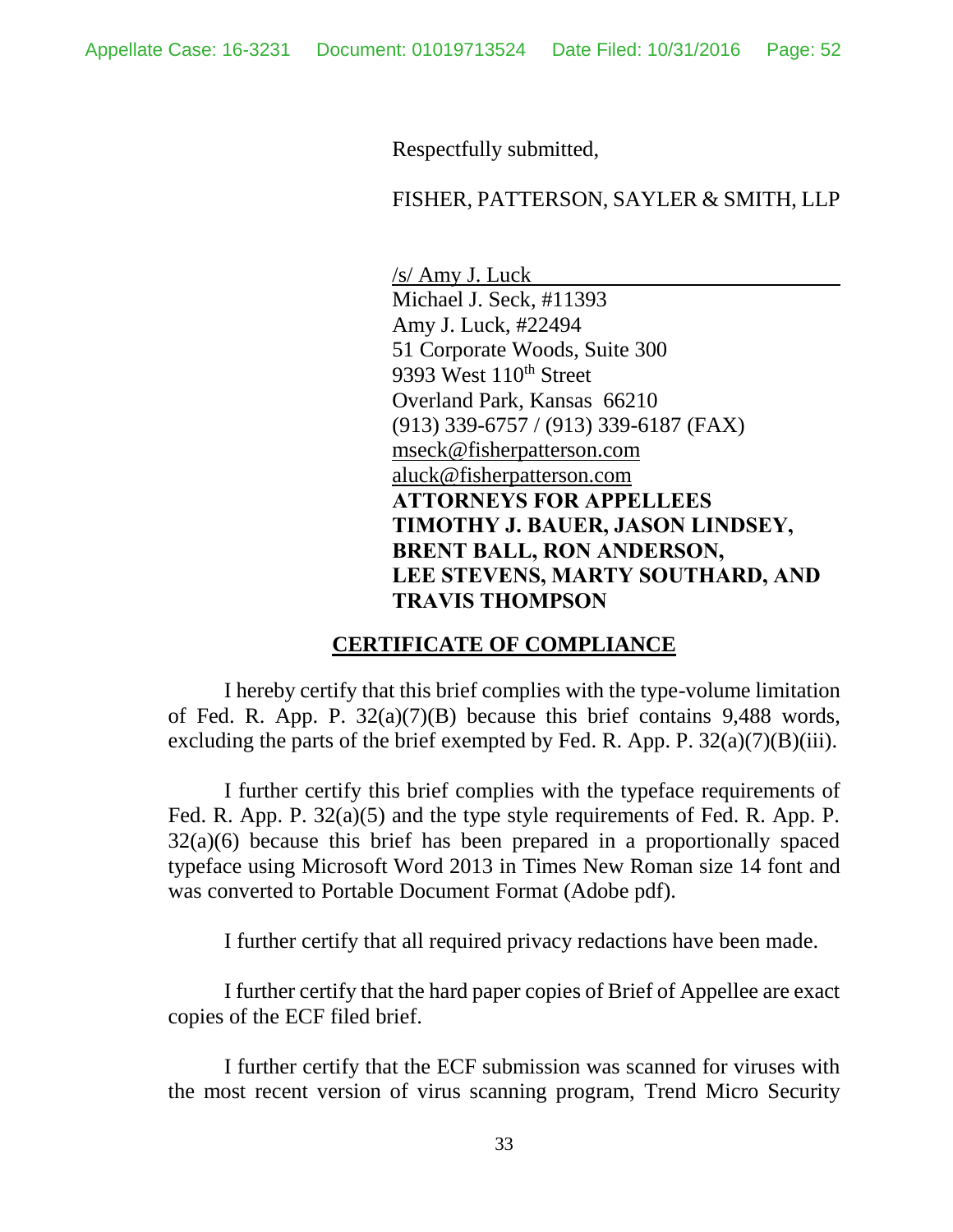Agent, version 12.869.00, last updated 10/31/2016, and the digital version of the brief in Portable Document Format is virus free.

Date: October 31, 2016 /s/ Amy J. Luck

Michael J. Seck, #11393 Amy J. Luck, #22494 FISHER, PATTERSON, SAYLER & SMITH, LLP 51 Corporate Woods, Suite 300 9393 West 110<sup>th</sup> Street Overland Park, Kansas 66210 (913) 339-6757 / (913) 339-6187 (FAX) [mseck@fisherpatterson.com](mailto:mseck@fisherpatterson.com) [aluck@fisherpatterson.com](mailto:aluck@fisherpatterson.com) **ATTORNEYS FOR APPELLEES TIMOTHY J. BAUER, JASON LINDSEY, BRENT BALL, RON ANDERSON, LEE STEVENS, MARTY SOUTHARD, AND TRAVIS THOMPSON**

### **ORAL ARGUMENT STATEMENT**

<span id="page-52-0"></span>Oral argument is necessary to permit this Court to fully and properly explore the important factual and legal issues in this case. The decisional process would be significantly aided by oral argument. Oral argument would also allow Defendants to preserve their opportunity to address and respond to any new arguments Ms. Sause might raise in a reply brief.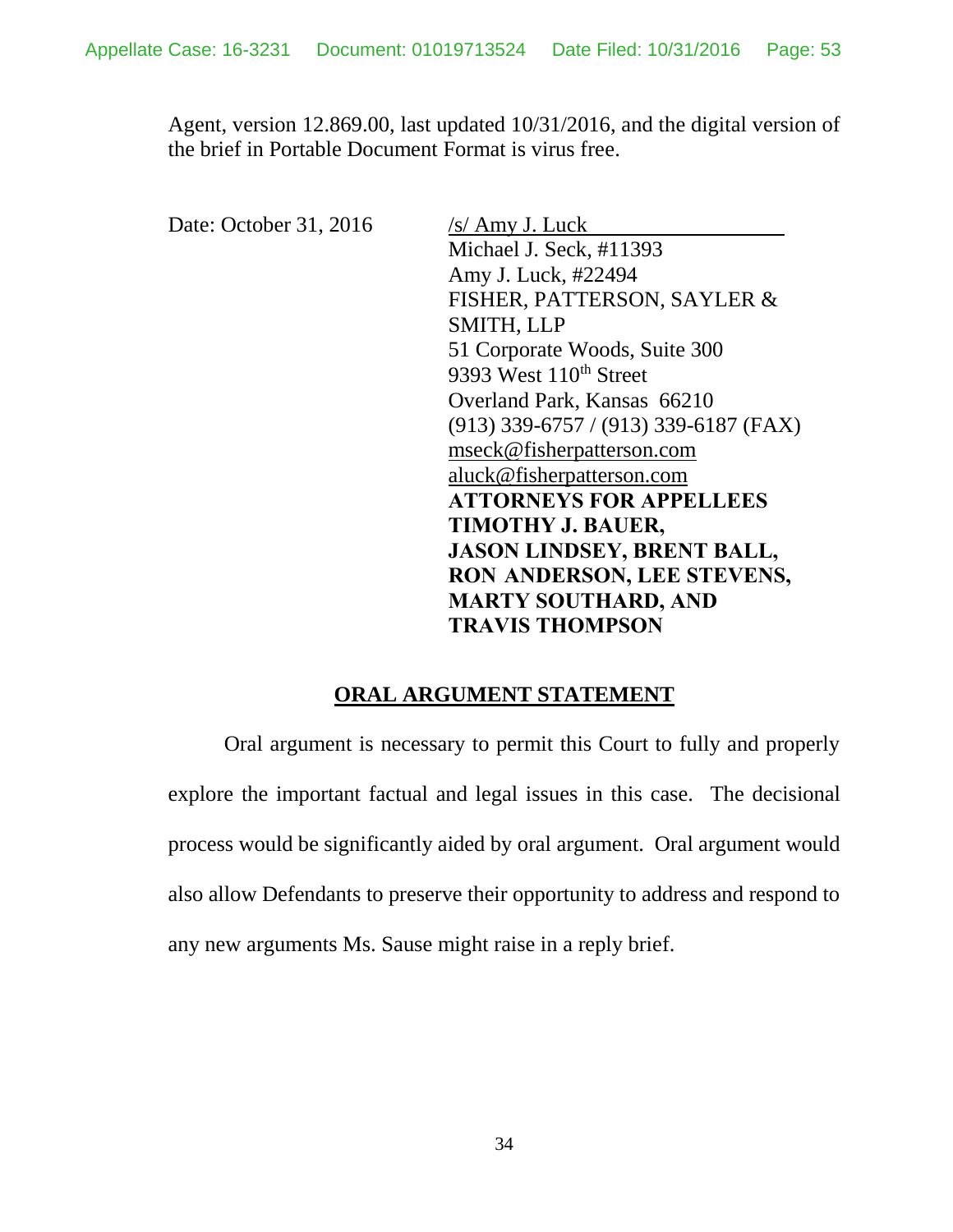### **CERTIFICATE OF SERVICE**

The undersigned counsel hereby certifies that the foregoing Brief of Appellee was filed electronically with the Clerk of the U.S. Court of Appeals for the Tenth Circuit on the  $31<sup>st</sup>$  day of October, 2016. The undersigned hereby further certifies that an original and seven copies were delivered via overnight delivery with Fed Ex, to:

Clerk of the United States Court of Appeals United States Court of Appeals for the Tenth Circuit Byron White United States Courthouse 1823 Stout Street Denver, Colorado 80257

I hereby certify that on October 31, 2016, I electronically filed the foregoing using the court's CM/ECF system which will send notification of such filing to the following and further certify that two copies of Brief of Appellees of Timothy J. Bauer, Jason Lindsey, Brent Ball, Ron Anderson, Lee Stevens, Marty Southard, and Travis Thompson was deposited on the 31<sup>st</sup> day of October, 2016, in the United States mail, postage prepaid:

James C. Ho Gibson, Dunn & Crutcher LLP 2100 McKinney Ave., Ste. 1100 Dallas, TX 75201 214-698-3100 214-571-2934 Fax jho@gibsondunn.com

Bradley G. Hubbard Gibson, Dunn & Crutcher LLP 2100 McKinney Ave., Ste. 1100 Dallas, TX 75201 214-698-3100 214-571-2934 Fax [BHubbard@gibsondunn.com](mailto:BHubbard@gibsondunn.com)

Hiram S. Sasser III First Liberty Institute 2001 W. Plano Pkwy., Ste. 1600